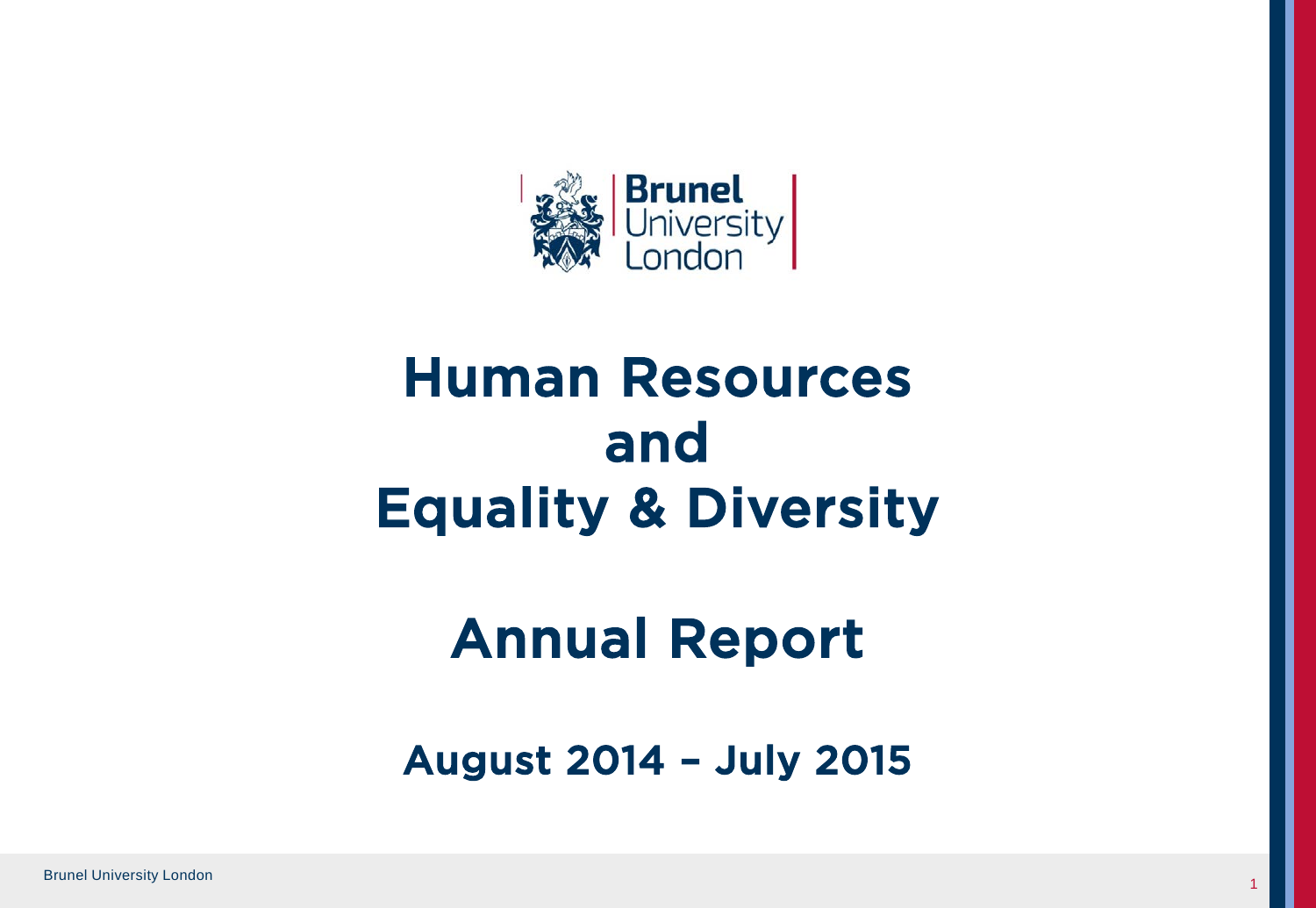### **Contents**

| <b>Section</b>                                | <b>Sub section</b>                                                                                                                           | Page(s)                                                             |
|-----------------------------------------------|----------------------------------------------------------------------------------------------------------------------------------------------|---------------------------------------------------------------------|
| The Context - Setting the Scene               | Looking Back - 2014/15<br>Looking Forward - 2015/16                                                                                          | $4 - 6$<br>$8 - 9$                                                  |
| The Data                                      | Background                                                                                                                                   | 11                                                                  |
| Section 1: Employee Composition:              | <b>Staff Numbers (headcount)</b><br>Grade vs Gender<br>Turnover<br><b>Contract Type</b><br>International & UKVI<br>Sector Benchmarks (HEIDI) | $12 - 16$<br>$18 - 19$<br>$20 - 23$<br>$24 - 26$<br>27<br>$28 - 29$ |
| Section 2: Talent / Career Development        | Promotion<br><b>PDR</b><br>Training<br>Length of Service<br>Retirement                                                                       | $30 - 33$<br>35<br>$36 - 37$<br>38<br>39                            |
| Section 3: Talent Acquisition                 | <b>Recruitment (Applicants)</b><br>Recruitment (Vacancies)                                                                                   | $40 - 43$<br>44                                                     |
| Section 4: Employee Relations &<br>Engagement | <b>Brunel Voice</b><br>Casework<br>Legal Fees & Other costs                                                                                  | $46 - 47$<br>48<br>49                                               |
| Section 5: Employee Well-being                | Stress / OH / Counselling<br>Sickness Absence & Long Term Sickness                                                                           | 50<br>$52 - 55$                                                     |
| Appendices and Background information         | <b>Definitions</b><br>Appendix 1: Equality and Diversity Events<br>Appendix 2: Staff Network Groups Annual Report                            | $58 - 59$<br>60<br>$61 - 62$                                        |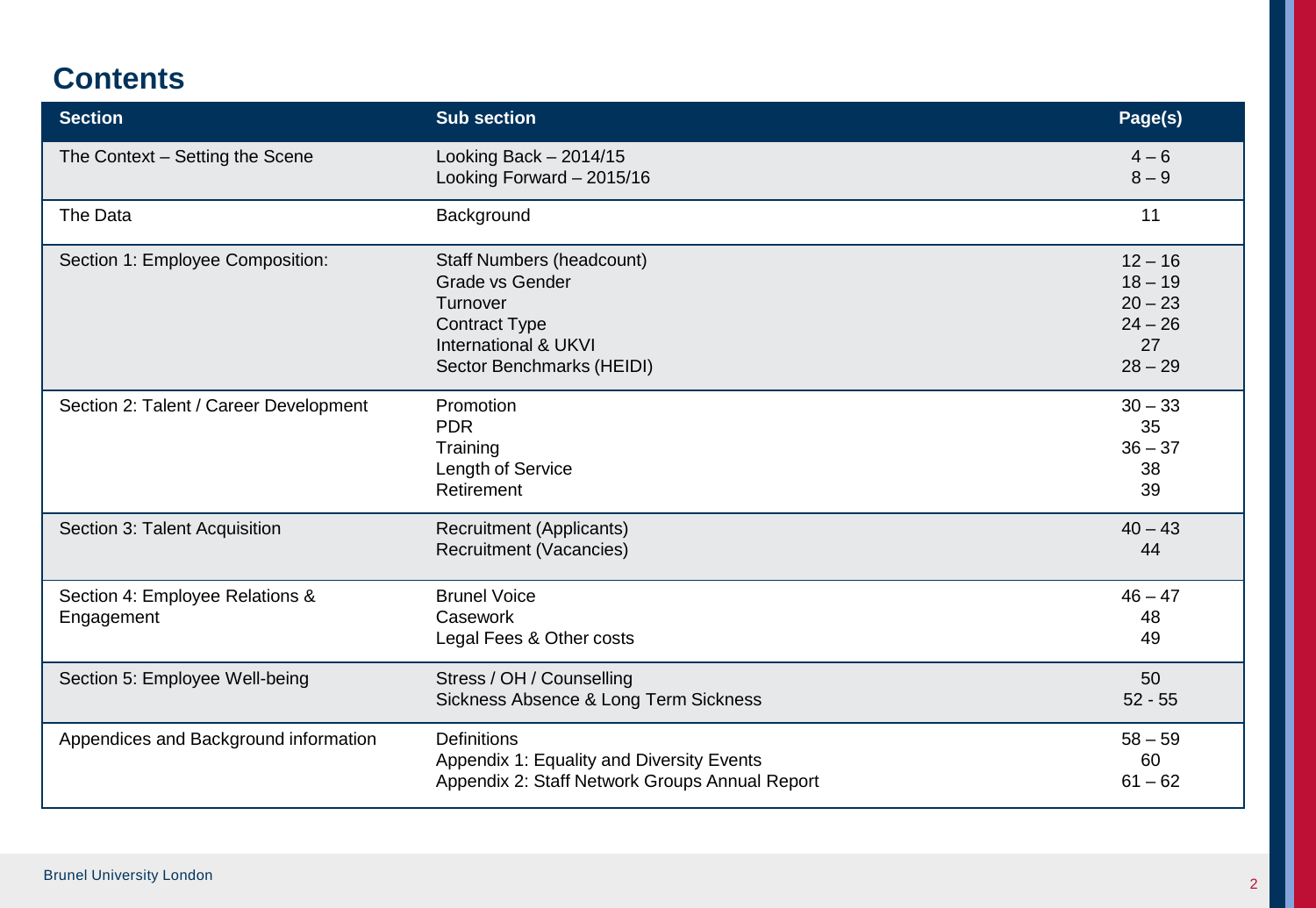

# The Context – Setting the Scene

### August 2014 – July 2015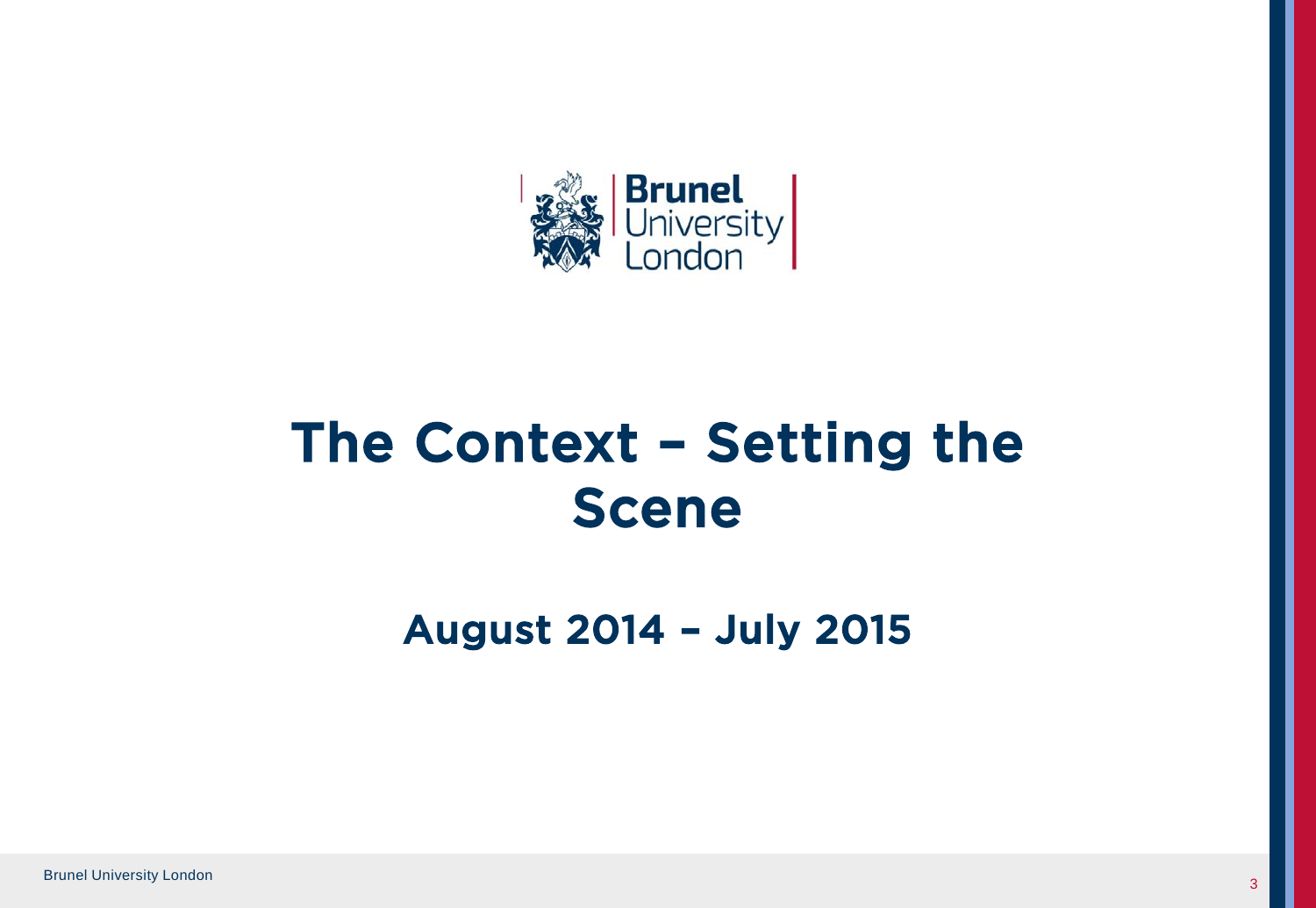# **Looking Back – 1 of 3**

This report is the first full summary of Human Resources (HR) and Equality and Diversity (ED) data and performance produced within the new post TxP structure. Also, as a 'post REF' year, some of the data show clear 'post REF' transition trends. The 2014-2015 measurement period has been a year of significant change within the University and HR Directorate specifically.

#### **Notable highlights are**:

- The amalgamation of all HR-related functional teams HR, Systems and Management Information, Staff Development and Equality & Diversity – under one Directorate has facilitated greater alignment of strategy, capability and delivery and brought focus and clarity into the annual planning process
- The HR Business Partner model has started to gain traction and enabled better service and support to the Colleges and Institutes from the HR team
- The production of a new Equality and Diversity strategy, driven by the PVC Equality and Diversity, to cement policy, practice and behaviours
- The launch of a revised and simplified Performance Development Review (PDR) has given an essential platform for performance management
- The development of modern, simplified relevant and ACAS-compliant policies to support the academic employment framework
- The implementation of the University's first ever externally hosted and benchmarked staff survey Brunel Voice – with Capita – to understand engagement drivers and facilitate action planning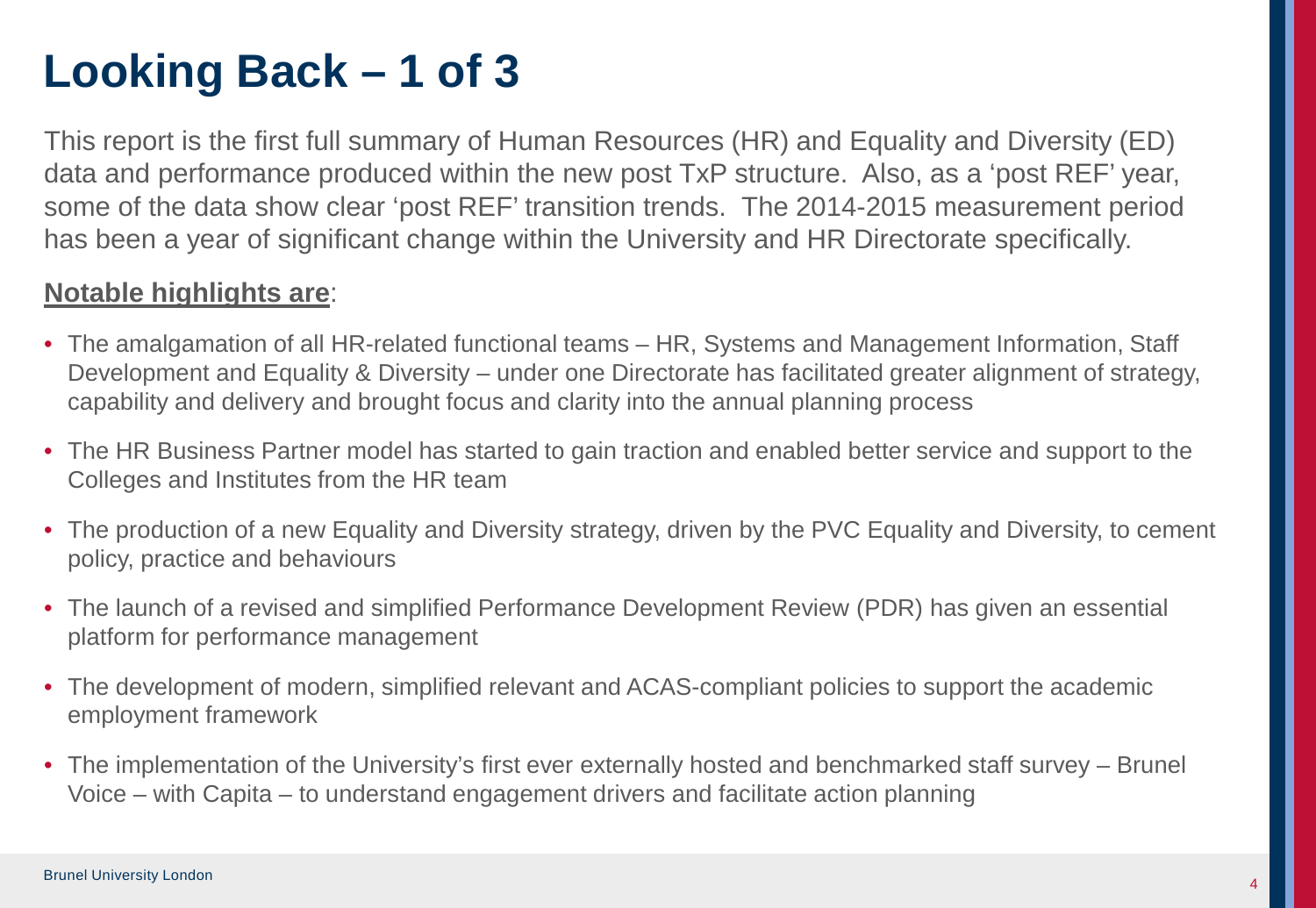# **Looking Back – 2 of 3**

- The recruitment and appointment of key senior personnel into leadership roles in Colleges and Professional Directorates to drive change and improvement
- The creation of new processes and systems to underpin the HR Directorate and to give much needed data, information and insight across the University
- Being recognised as a shared parental leave pioneer by the organisation Working Families, in recognition of employers who are offering innovative and enhanced policies for Shared Parental Leave in June 2015
- Being recognised in two categories in the Employers Network for Equality and Inclusion Awards in July 2015. Highly commended in the Working Families category for our shared parental leave policy. Shortlisted in the Tapping into Talent category for our women's mentoring scheme
- The fact that the Equality and Diversity approach received high scores in the Brunel Voice survey
- Being a winner in the Know How (our equally different course and well-being work) category in the Business Disability Forum, Disability Smart Awards in December 2014
- That in May 2015, the University announced that three Associate Deans for Equality and Diversity had been appointed - one for each College
- The creation of a Staff Development Strategy Group (SDSG) to align and coordinate the creation, design and delivery of soft skills training

2014-2015 was about building a new foundation and initiating ambitious change to create a sustainable people agenda.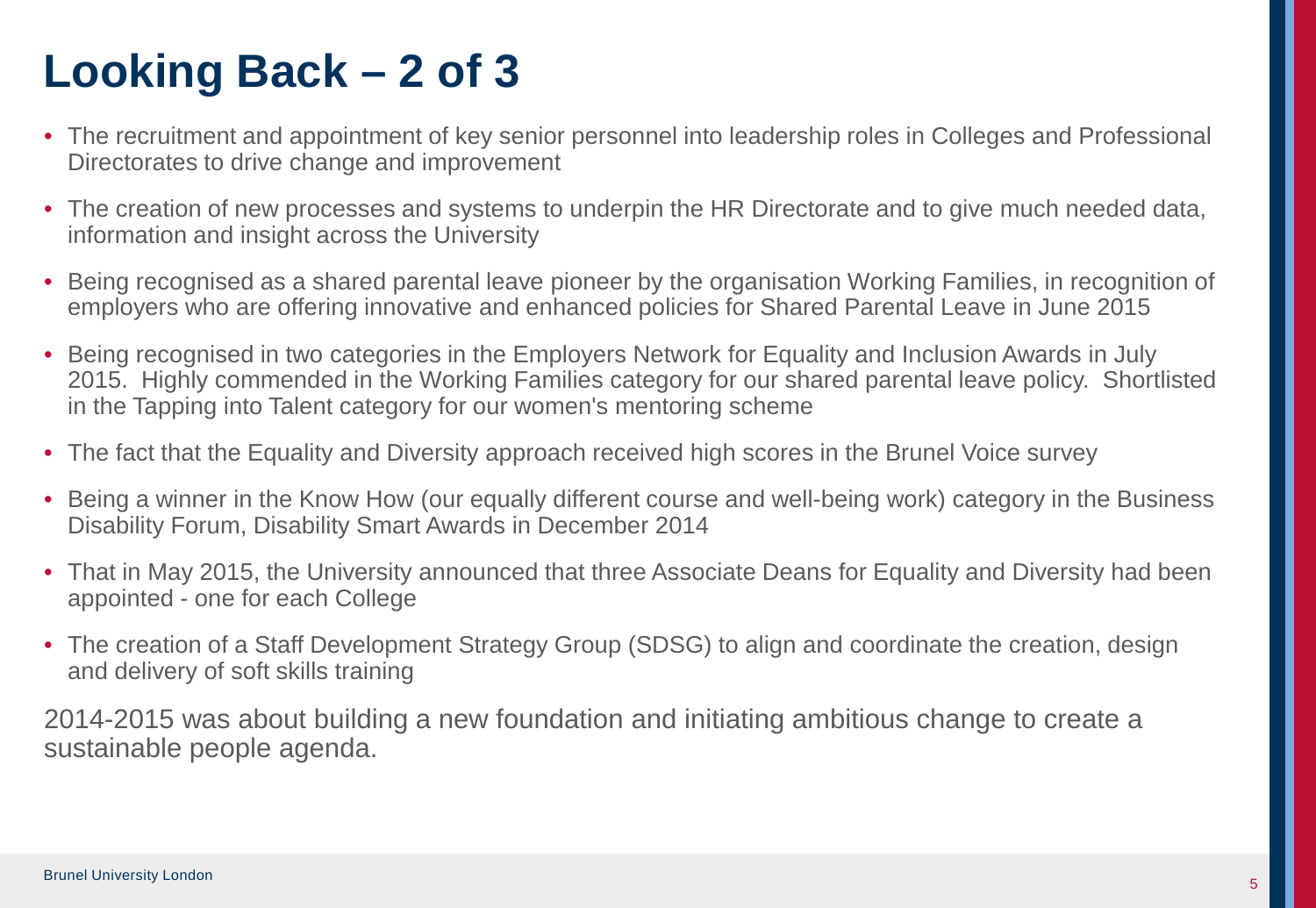# **Looking Back – 3 of 3**

#### **The remaining challenges for urgent attention include:**

- The HR Information System Northgate is not fit for purpose in its current design and build. This leads to:
	- o Poor process leading to compliance risk and low service levels / errors through repetitive manual processes
	- o Time consuming manual administration and reporting; lack of responsiveness
	- o Low visibility of key HR metrics e.g. absenteeism, recruitment costs etc.
- Workforce architecture and management of resource is sub optimal with inconsistent workload allocation and a heavy reliance on contract / consultant / temporary workers and hourly paid academic lecturers, causing:
	- o Cost inefficiency
	- o Performance risk; poor continuity
	- o Employee engagement issues; unfair allocation of workload
	- o UKVI ongoing compliance risk (mitigated currently by time consuming manual processes)
	- o Wide spans of management control could limit effectiveness of performance management
- Organisational resilience remains low and change leadership is essential
- Staff engagement and morale is at the lower quartile for the HE sector; specific stress and wellbeing issues
- Talent acquisition and deployment; succession planning and support for high potentials
- Leadership and management capability requires investment and development to meet the sector challenges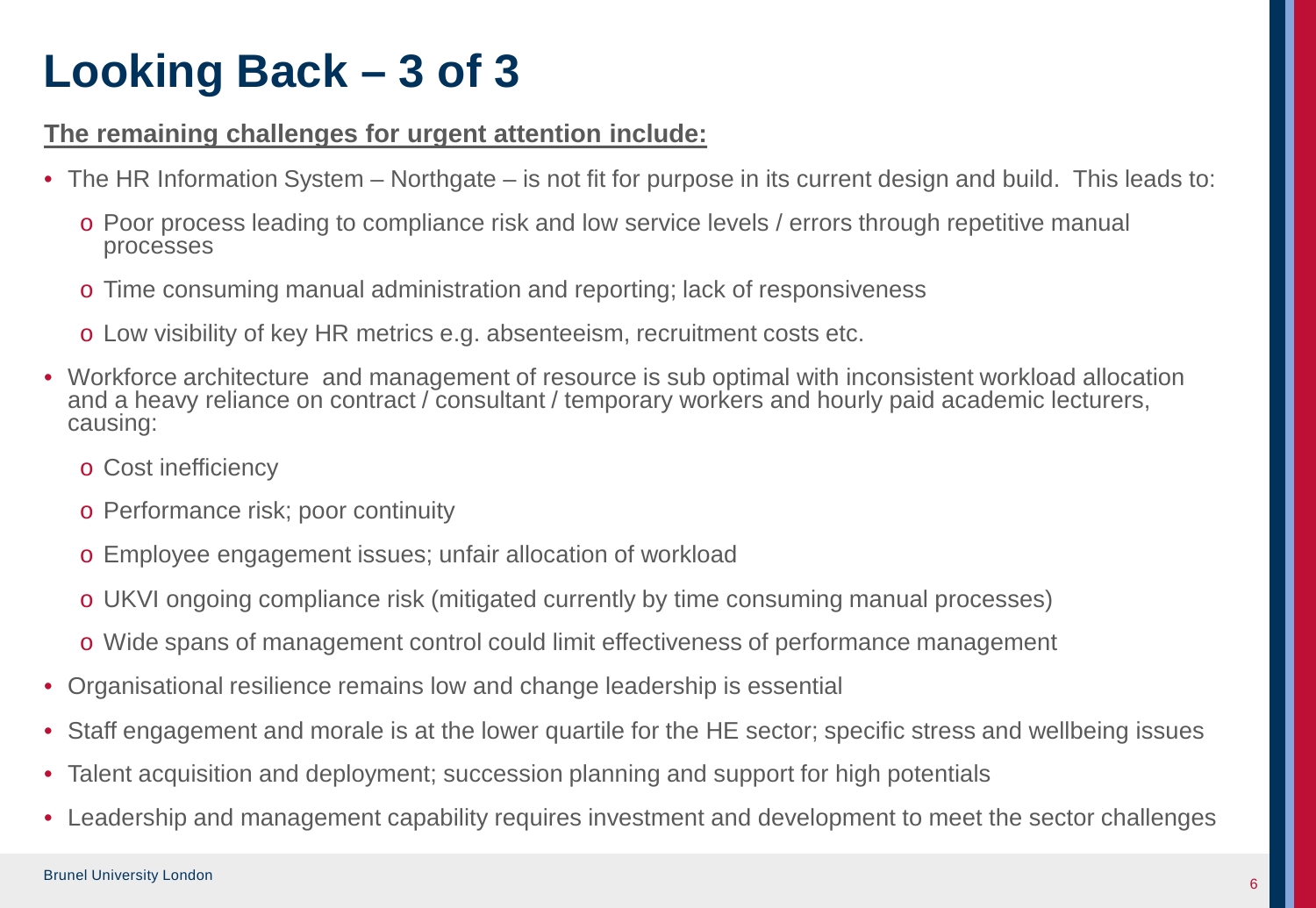## *This page is intentionally left blank*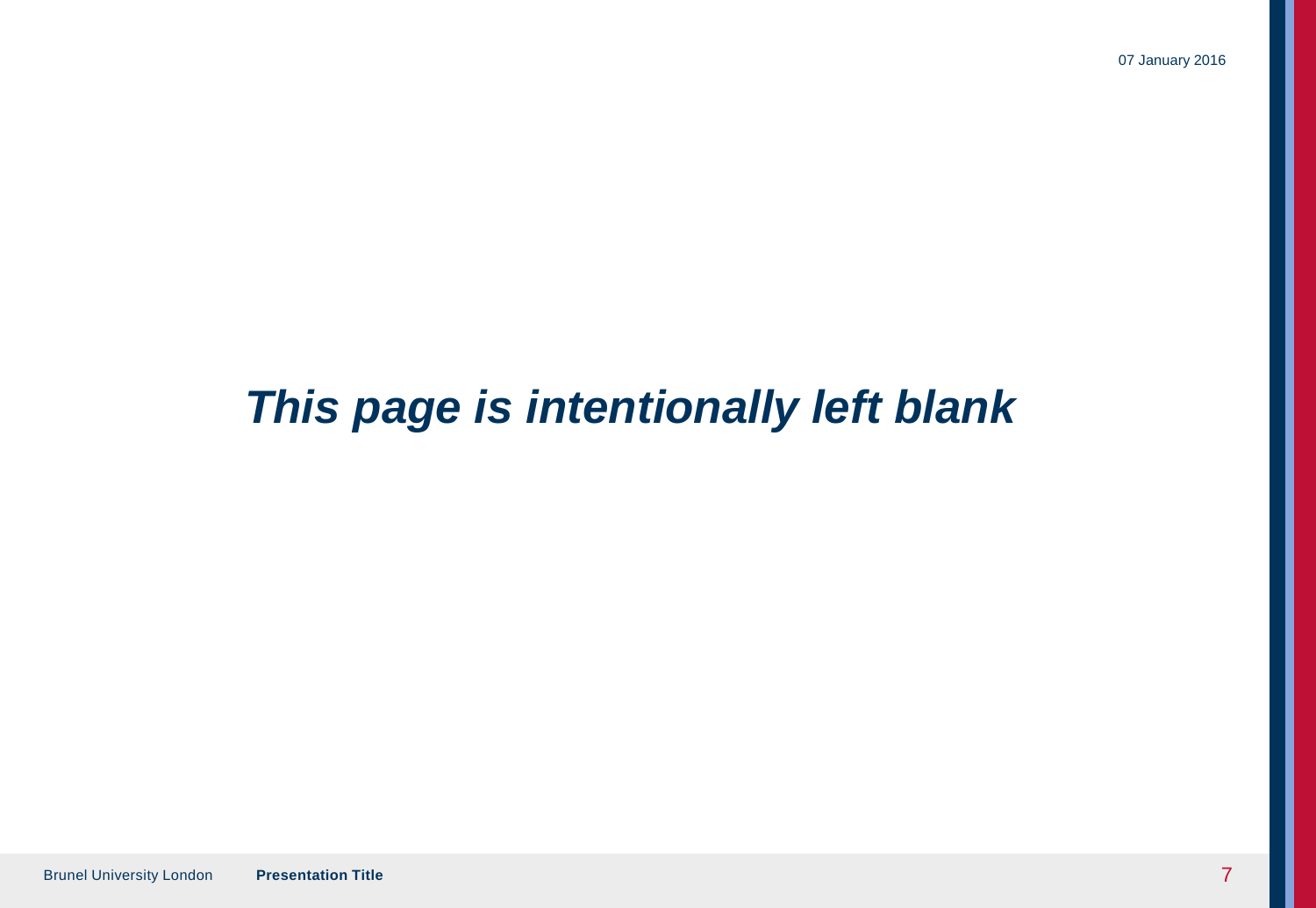# **Looking Forward – 2015-2016 – 1 of 2**

2015/ 2016 will be another year of significant transformational change within the HR Directorate that will enable and accelerate the strategy. Initiatives will include but not be limited to:

- A new HR structure, implemented January 2016, to improve service delivery, workload management and increase capability
- Investment in improved HR system functionality. This will lead to better data, greater insight, improved compliance and more robust action planning, specifically:
	- Athena SWAN reporting and submitting by departments for Athena Swan awards. Linking the equality and diversity objectives with the Athena SWAN action plan and the HR Excellent in Research framework
	- Greater analysis of protected characteristics and intersectional disadvantages
	- Understanding the temporary workforce and evolving workforce planning to optimise resource effectiveness and ensure UKVI compliance
	- Implementation and roll out of Sickness Absence within MyView
	- Better cost tracking recruit/advertising, legal, external training costs, agency spend
	- Improved occupational health data and stress management / monitoring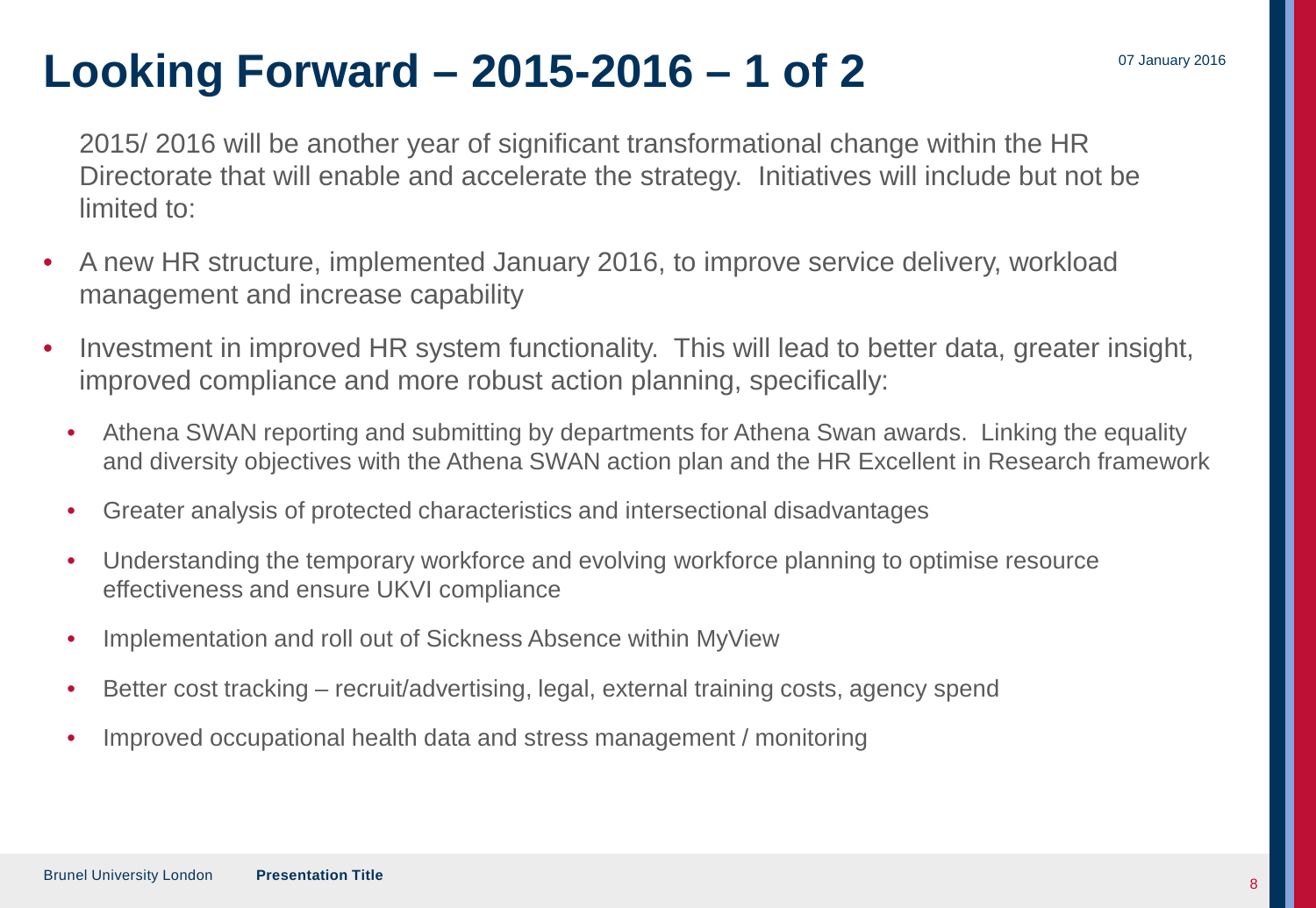# **Looking Forward – 2015-2016 – 2 of 2**

- Developing our work in the family friendly arena. Improving the staff experience for Lesbian, Gay, Bisexual and Transgender staff
- In conjunction with Hay Group, a review of total reward, with a focus on performance and recognition and to include equal pay audits and understanding the gender pay gap challenges
- A new Workload Allocation Model to underpin the Athena SWAN action plan and ensure fairness and parity across the University
- Ongoing investment into staff engagement through Brunel Voice and the pulse survey:
	- Focus on managing change (resilience and well being), leadership visibility and communication
- Leverage of the new PDR; development planning and talent management, succession planning and focus on high potentials
- Embedding the PDR culture and addressing under-performance issues where identified
- Investment in Leadership and Management Development through a suite of development solutions:
	- o New management development modules
	- o Re-launch of 'Aspire' programme for mid career staff
	- Targeted development for leaders for individuals and teams.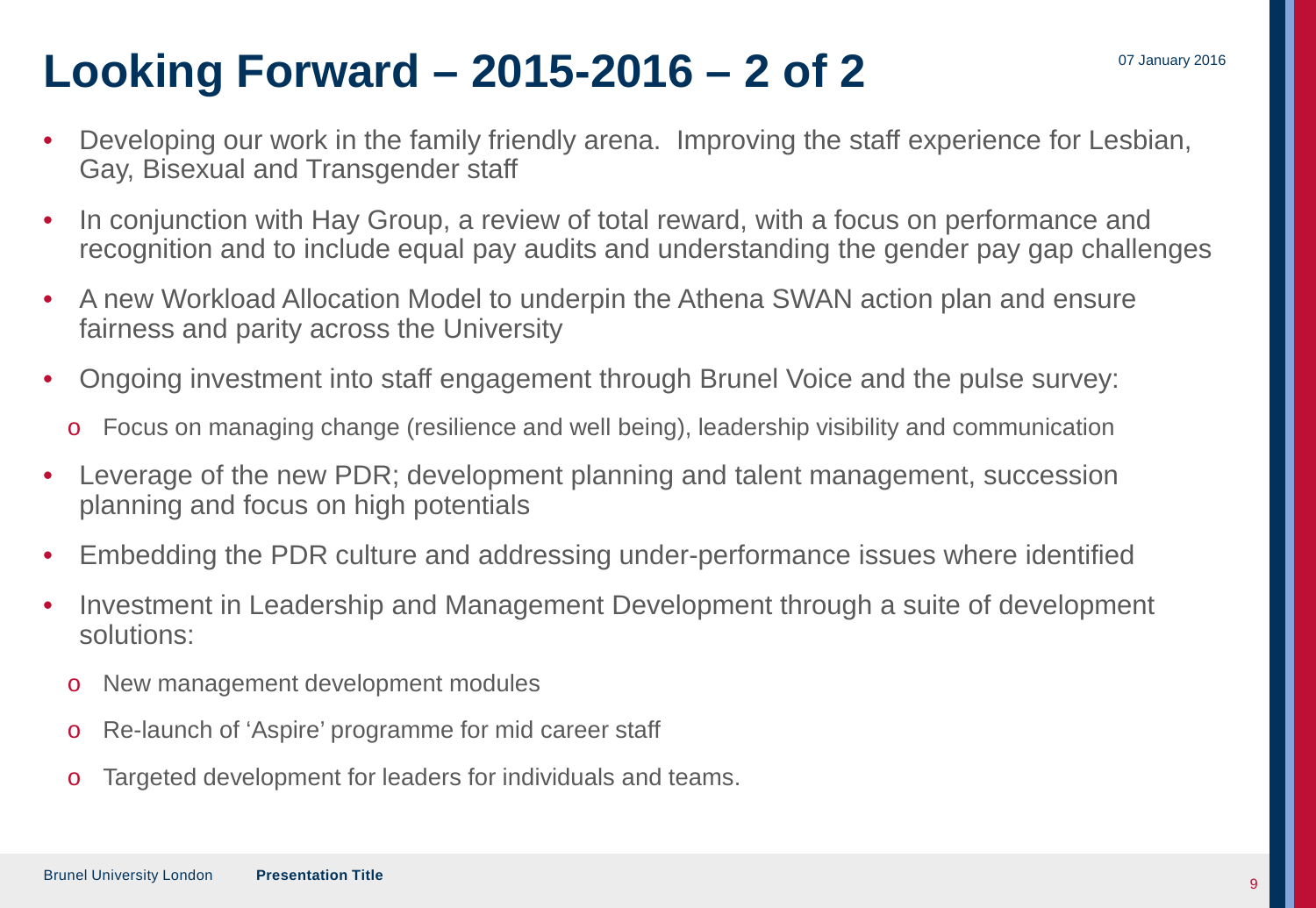

# The Data

### August 2014 – July 2015

Brunel University London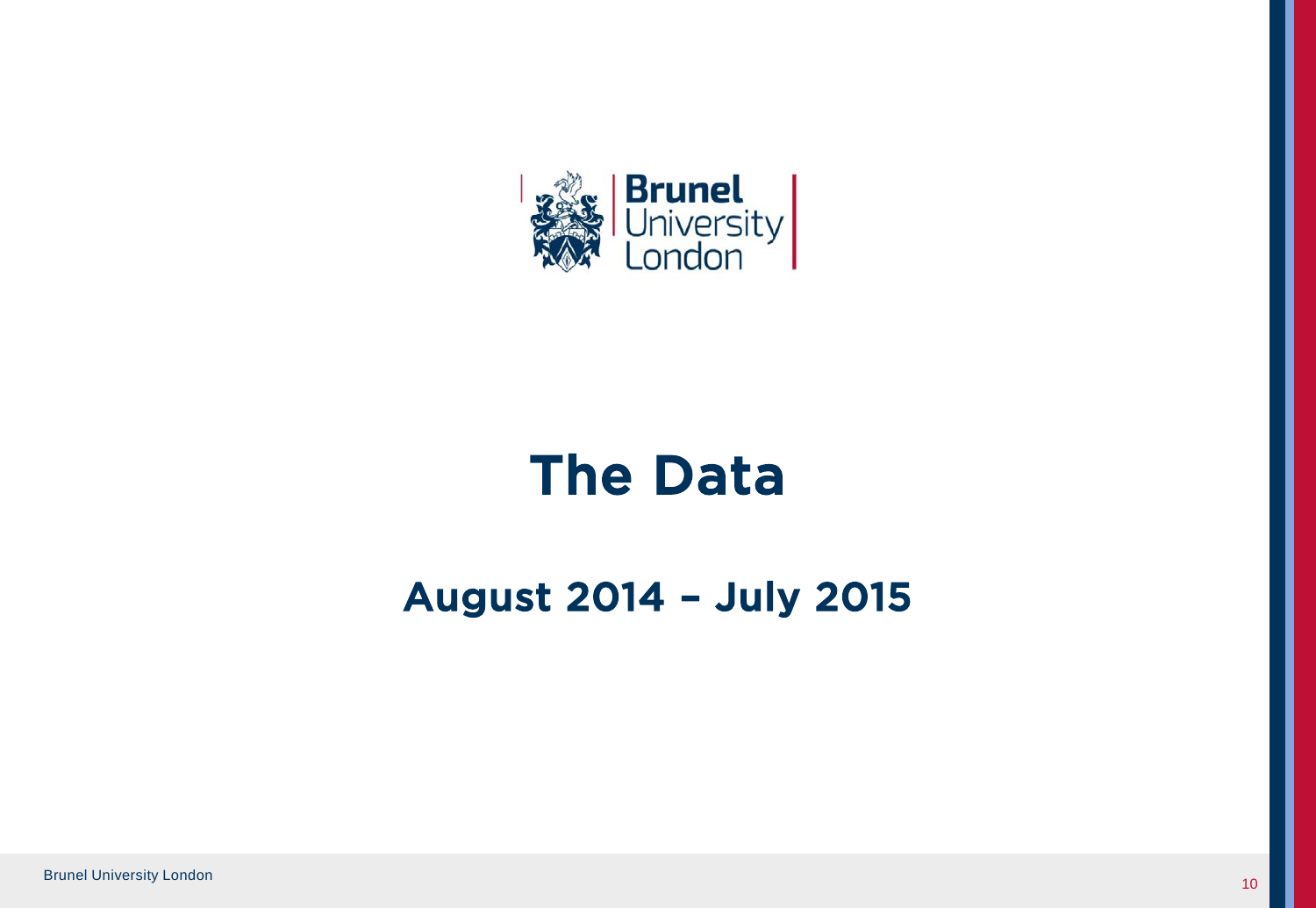## **Background**

This report provides a statistical overview of Brunel University's performance from a Human Resources and Equality and Diversity perspective, with particular reference to the 2014/15 Academic Year. Given that the Equality and Diversity team for staff now sits within the HR Directorate and base data are shared, this report replaces the traditional two separate reports that have been created historically.

Data used in this report were sourced from Brunel's HR system (Northgate ResourceLink). Where possible, Brunel's performance has been benchmarked against comparable Higher Education Institutions using the following sources:

- > **DLA Piper Higher Education Sector HR Performance Indicators Report 2014** An annual report which incorporates data provided by over 500 organisations including 70 Higher Education Institutions.
- > **HEIDI (Higher Education Information Database for Institutions)** Online data store of summary HESA return data for all Higher Education Institutions
- > **UCEA (University & Colleges Employers Association)** Higher Education Workforce Survey 2015
- > **CIPD website & HR management periodicals**
- > **Equality in Higher Education Statistical Report (Staff) 2015**
- > **The Corporate Executive Board (Brunel became a member in 2015)**

Further information in relation to the calculations used within this analysis and an overview of Brunel's performance against the DLA Piper benchmark statists can be found within the appendices. Additional Equality and Diversity data is also within the appendices.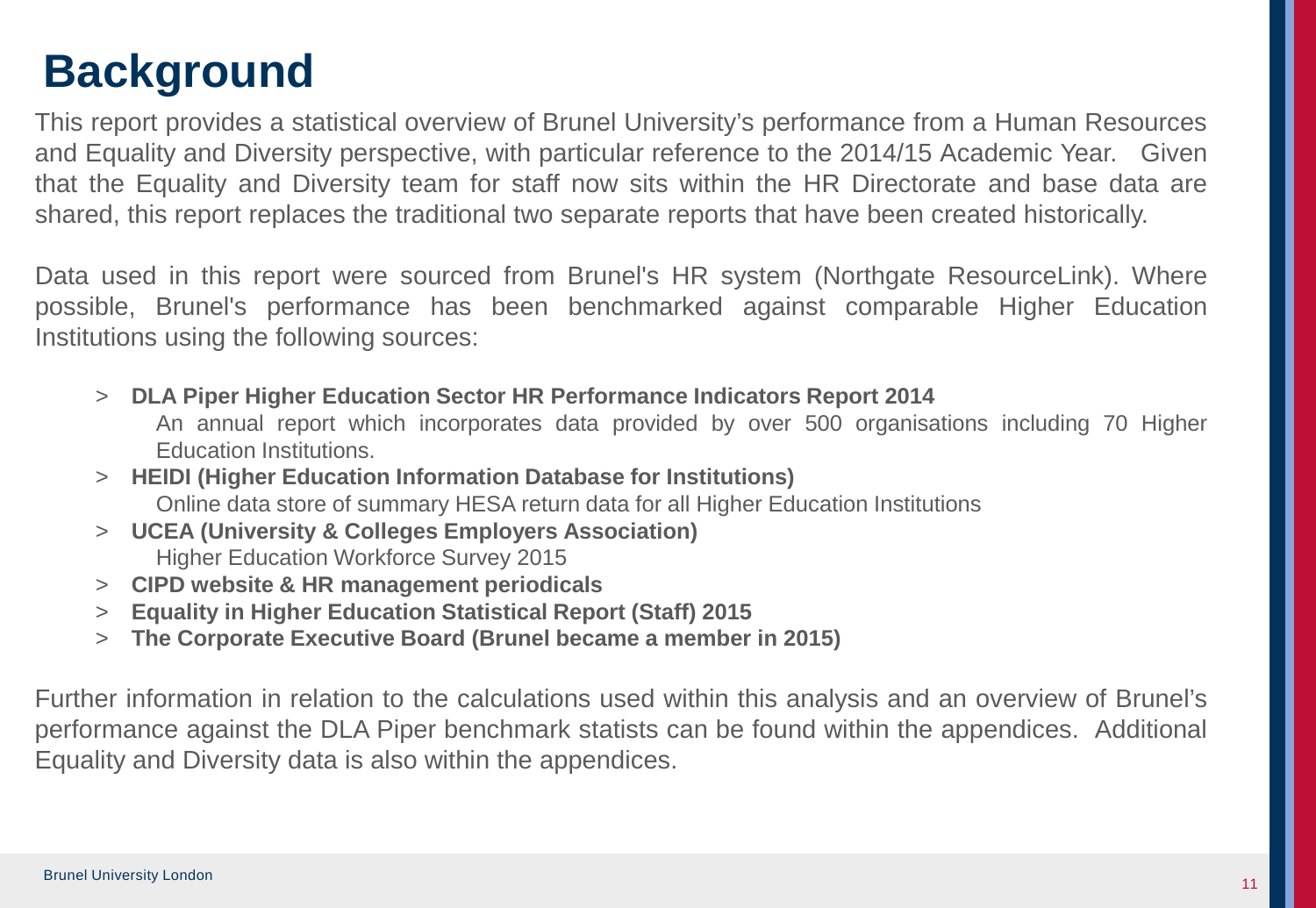**ACADEMIC SUPPORT PROFESSIONAL**

**RESEARCH** 

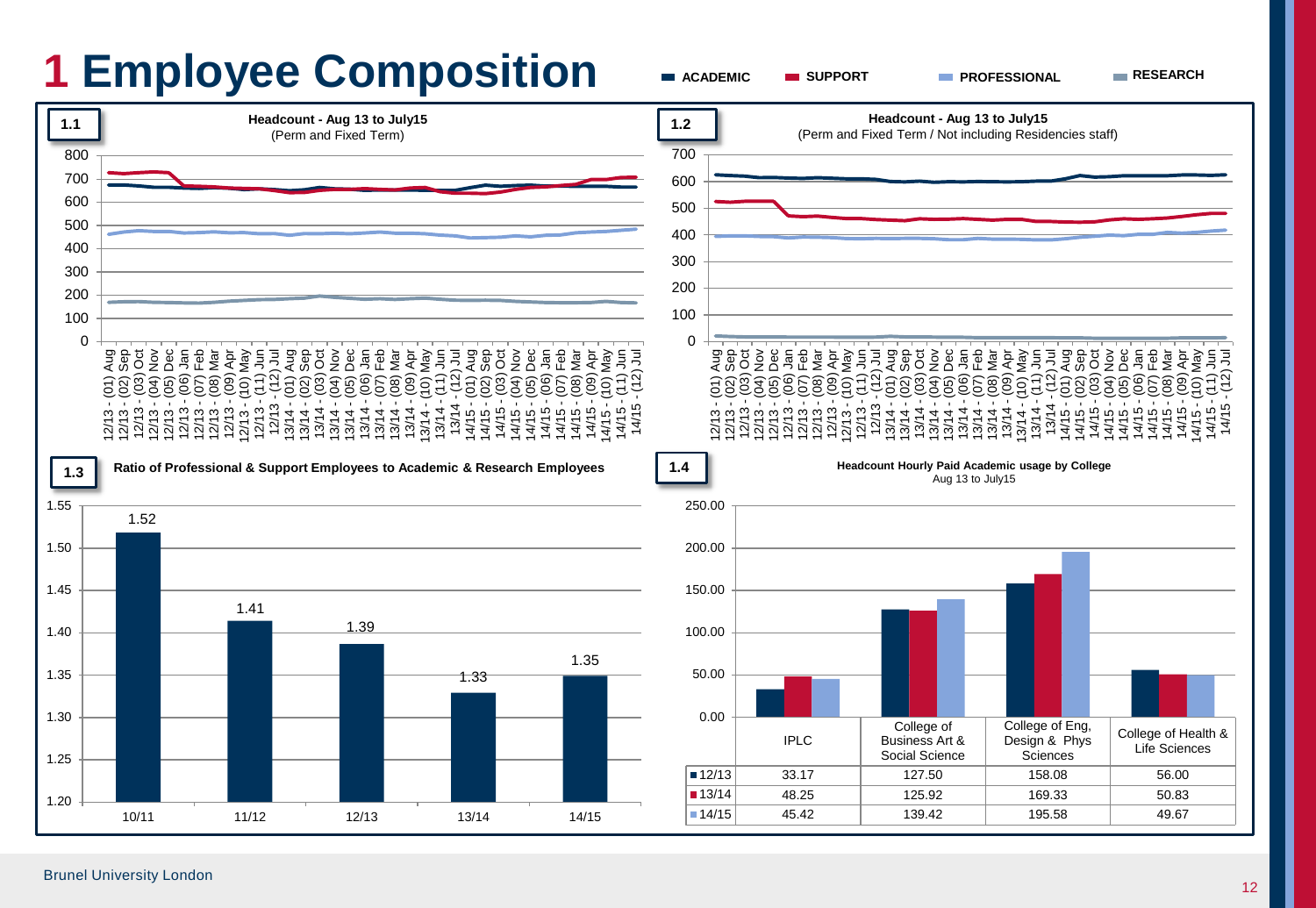# **1. Employee Composition 1.1-1.4 - comments**

The employee composition data are remarkably unchanged year on year:

- A slight increase in total staff numbers (Jul15 vs Jul 14) reflects the slightly depressed headcount in July 14 pre TxP
- The ratios of professional and support staff to academic staff are broadly similar to the sector and lower than our comparators (see table (i))
- Headcount within the Colleges of Engineering, Design and Physical Sciences and Business Arts and Social Sciences have increased slightly
- The data excluding residences show a slight increase in the numbers of professional staff, explained by the increased focus on performance and delivery improvement in these areas, reflected in the Commercial Services IIP Gold Standard award.

Table (i)

| <b>Academic to Support Staff Ratio (Headcount)</b> |       |  |
|----------------------------------------------------|-------|--|
| Heidi Benchmarkable Data 2013/14                   | Ratio |  |
| Queen Mary University of London                    | 1:1.2 |  |
| The University of Sussex                           | 1:1.2 |  |
| The University of Southampton                      | 1:1.3 |  |
| The City University                                | 1:1.3 |  |
| <b>Brunel University London</b>                    | 1:1.4 |  |
| The University of Surrey                           | 1:1.5 |  |
| The University of York                             | 1:1.5 |  |
| Loughborough University                            | 1:1.9 |  |
| The University of Bath                             | 1:1.9 |  |
| The University of Reading                          | 1:2   |  |
| The University of Kent                             | 1:2.5 |  |
| Royal Holloway and Bedford New College             | 1:2.5 |  |

| <b>Comparator Group Mean</b> | 1:2   |
|------------------------------|-------|
| <b>Sector Mean</b>           | 1:1.5 |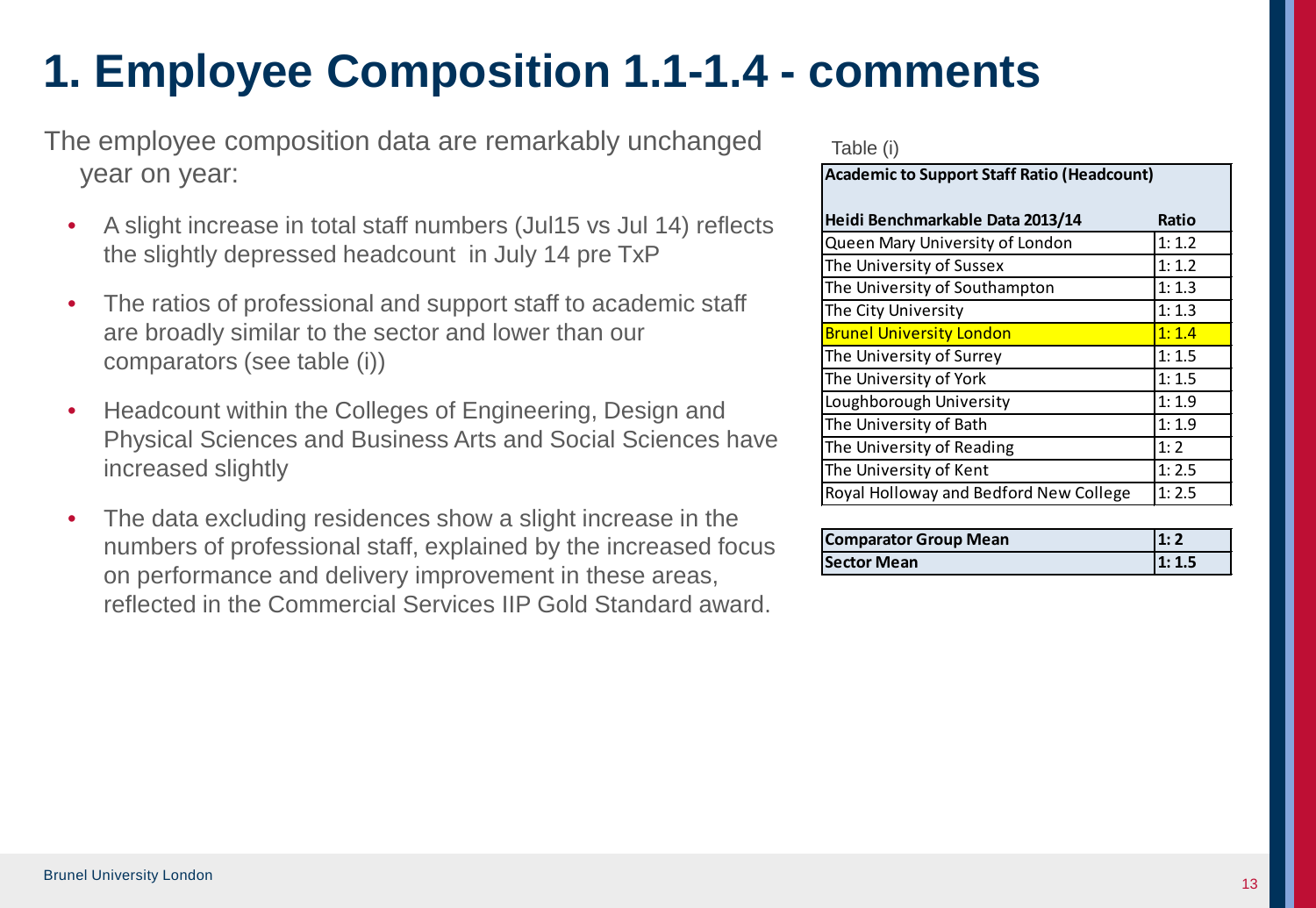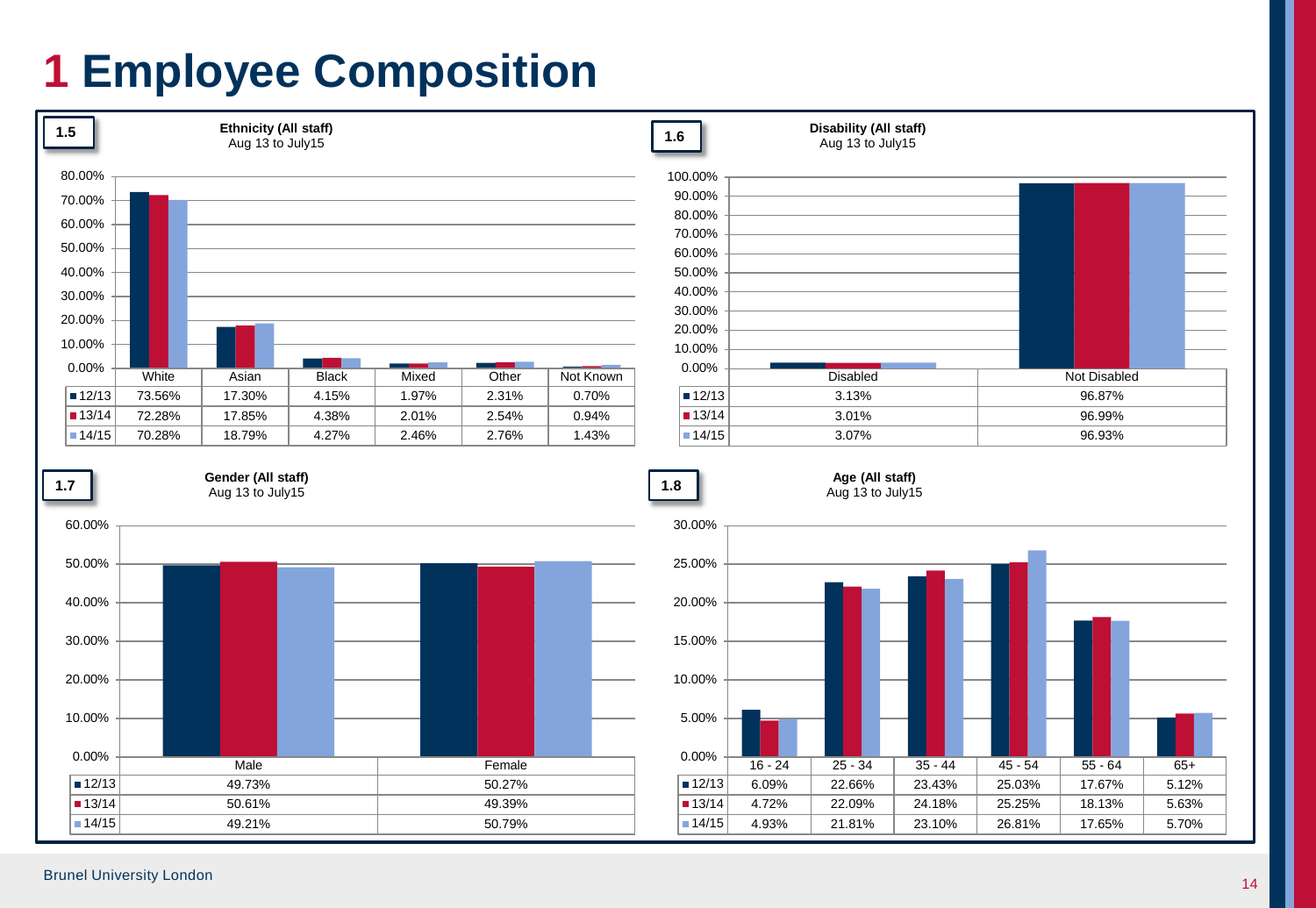# **1. Employee Composition 1.5-1.8 - comments**

- The University continues to employ a diverse range of staff with over a quarter of our staff coming from an ethnic minority background. Nationally BME staff make up 8.2%.
- The diversity data have shown some change in the past year:
	- A reduction in the percentage of white staff compared with Asian, Mixed and Other
	- 3.07% disabled staff compared with 4.2% in the Higher Education Sector in 2013
	- An increasing age profile in the >age 45 group with significant upward movement in the age 45-54 category
	- Brunel's profile of 'younger' workers, aged under 30, is broadly similar to the HE national data in which 16.9% of the workforce is under 30
	- The Male: Female ratio at 49:51 compares with the national HE average of 52:46 (2013)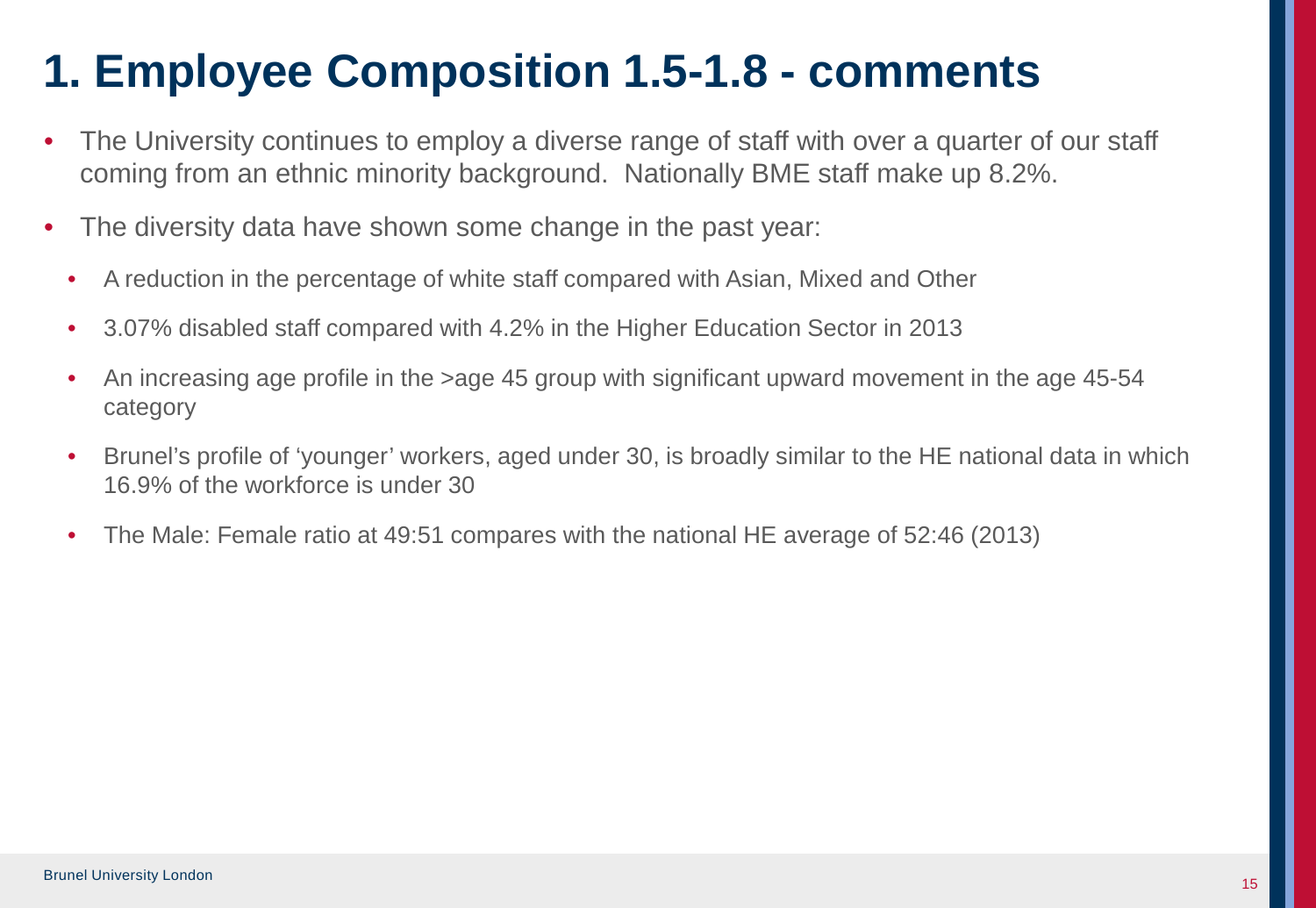

•80% of our staff chose not to declare or comment on their sexual orientation and 77% chose not to declare or comment on their religion. This compares with 13.7% and 12.5% in institutions monitoring this data. These statistics are probably linked with the design of our HR system and poor data capture

•However, there is a higher percentage of staff this year declaring their sexual orientation (22%) compared to last year (15%), which shows an increasing confidence in staff feeling able to declare this sensitive characteristic to us. We also have a higher percentage of staff declaring their religion/belief to us (25%) than last year (19%).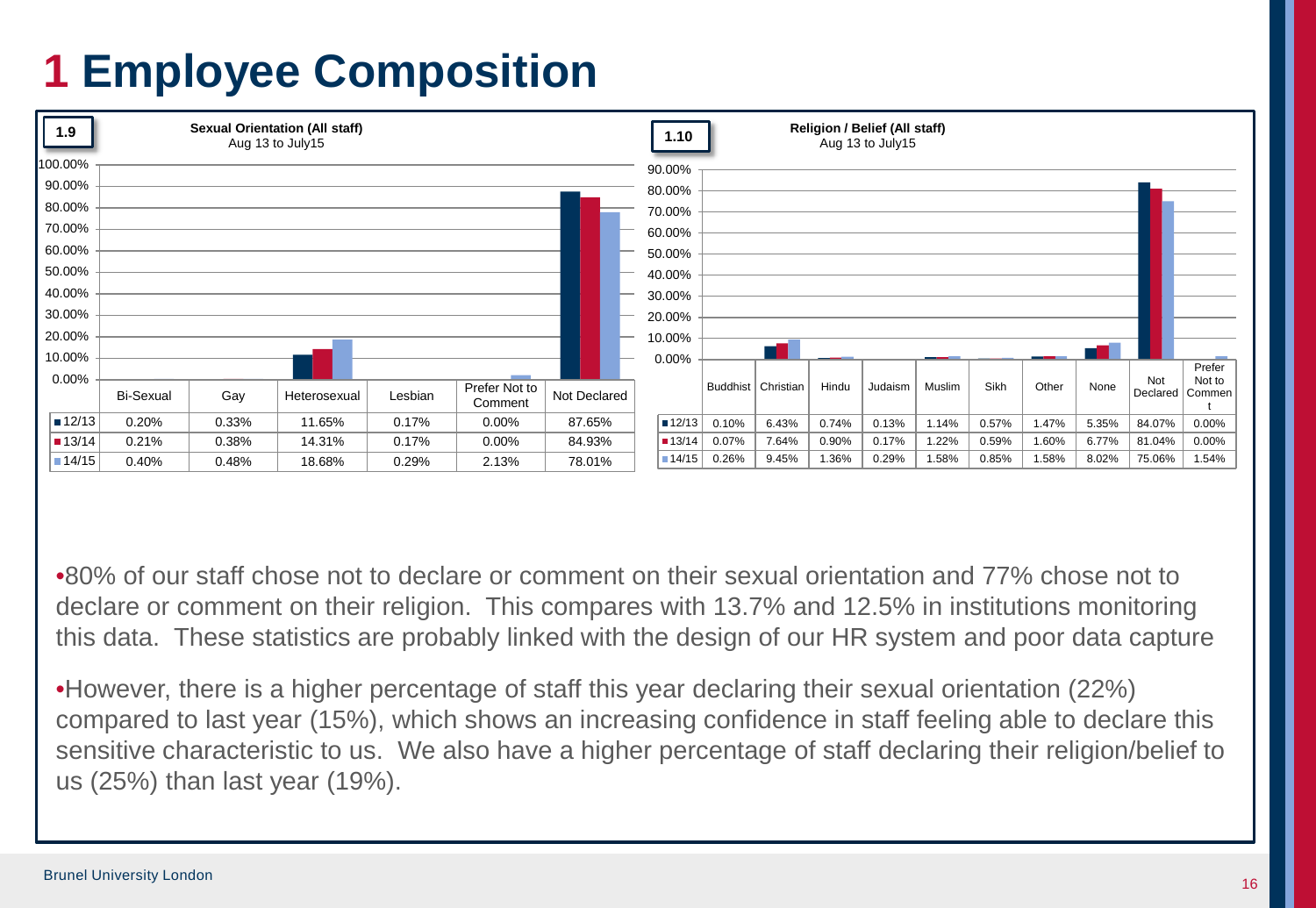## *This page is intentionally left blank*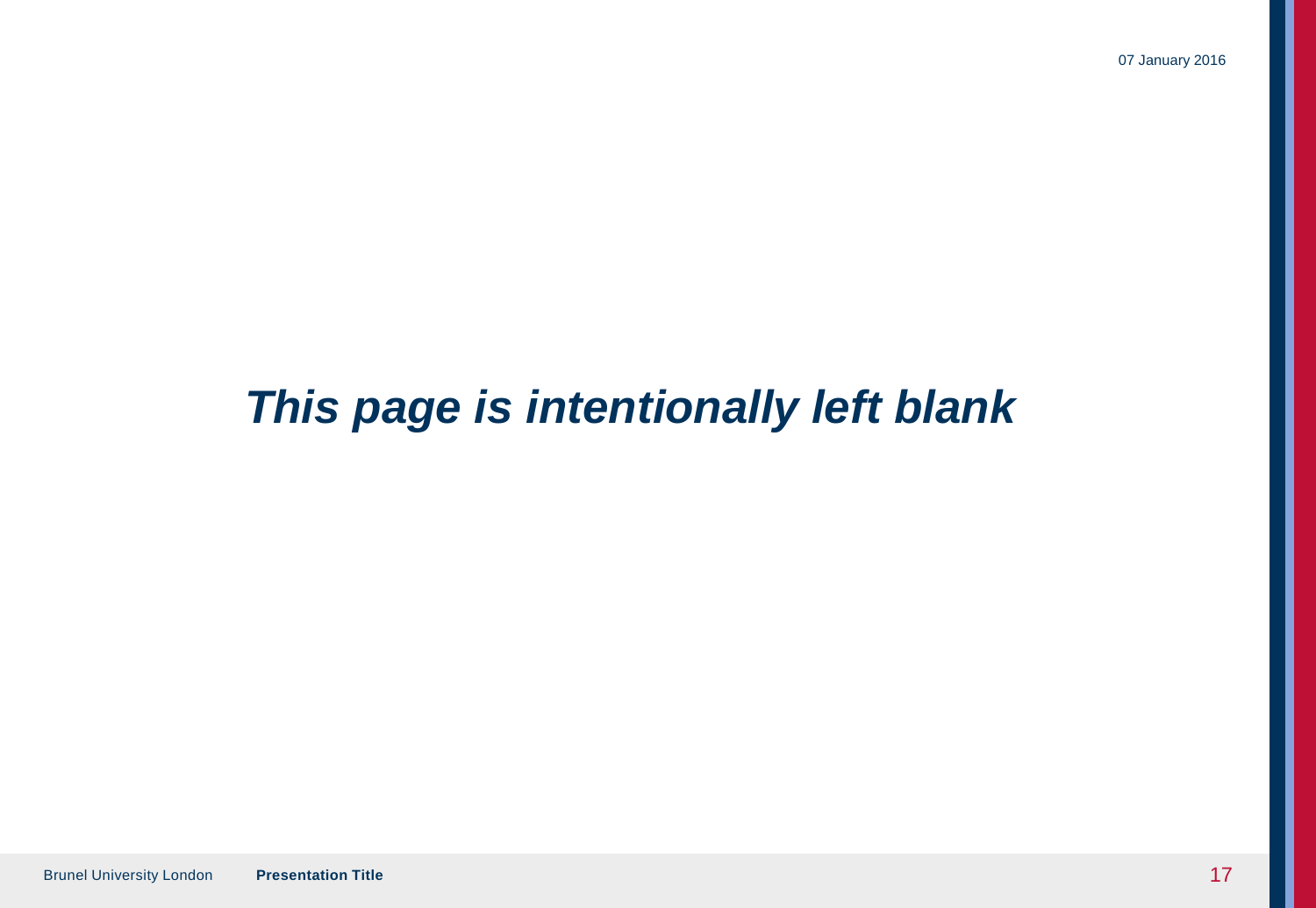#### **Grade v Gender**

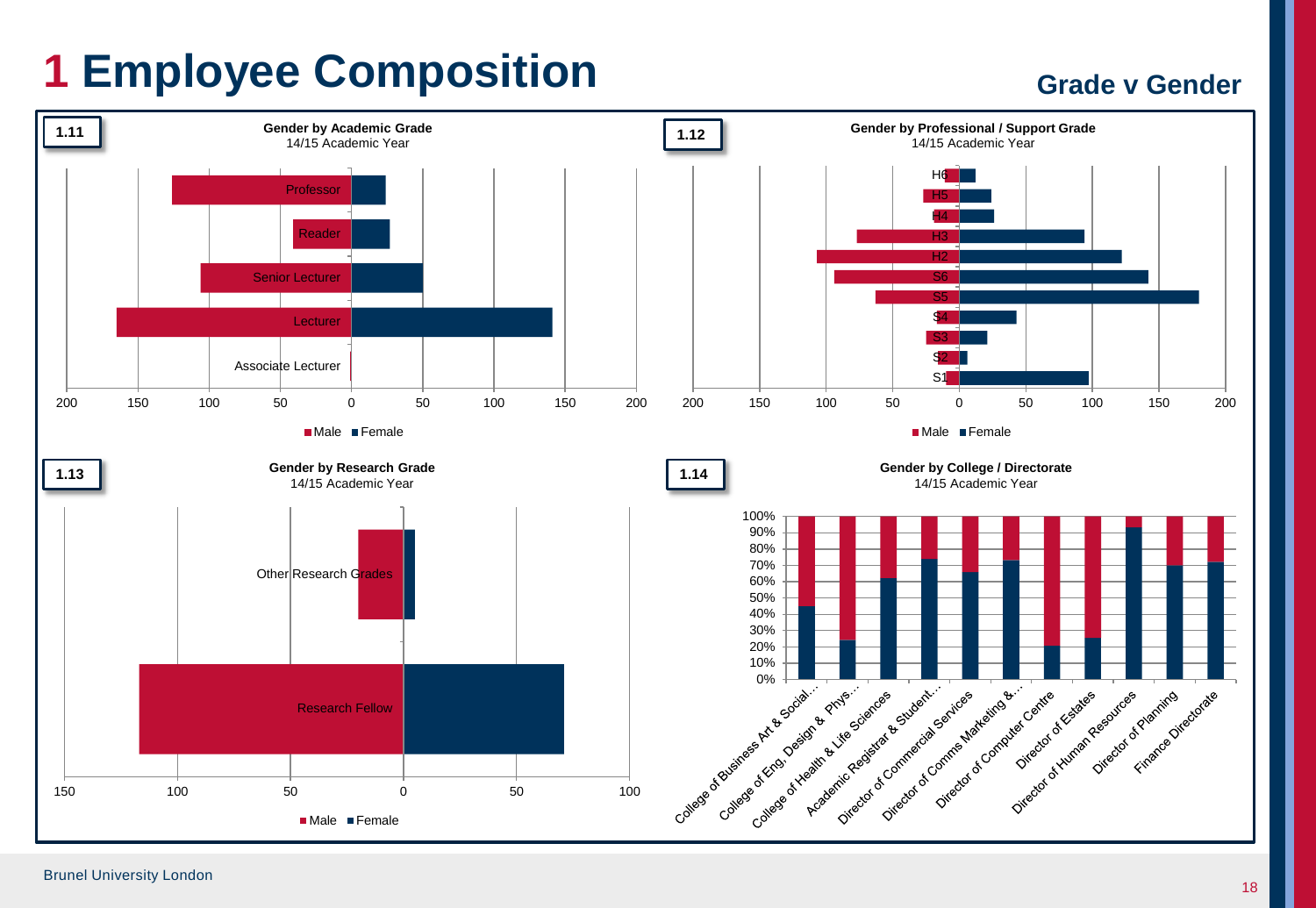# **1 Employee Composition – Grade v Gender**

- The proportion of women continues to decline the more senior the academic role. Nationally 22% of professors are women but at Brunel, female professors constitute only 16%.
- Brunel has more women than men overall in the professional and support roles.
- For the group of staff on Research only contracts there is approximately double the number of male research fellows compared to female. As a 'feeder' group into more senior academic roles this is concerning.
- There is a low proportion of women in the College of Engineering, Design and Physical Sciences, Computer Centre and Estates.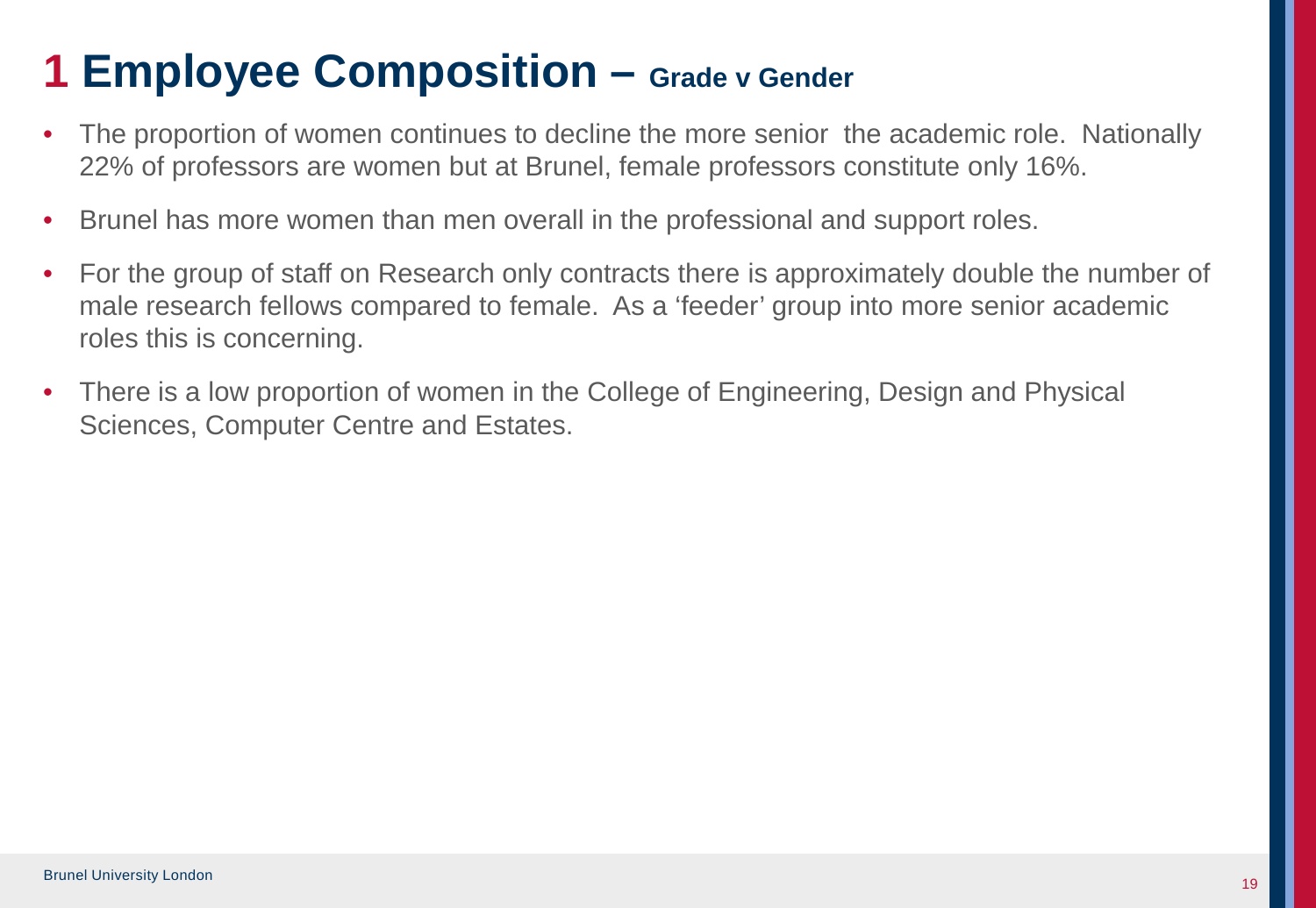#### **Turnover**

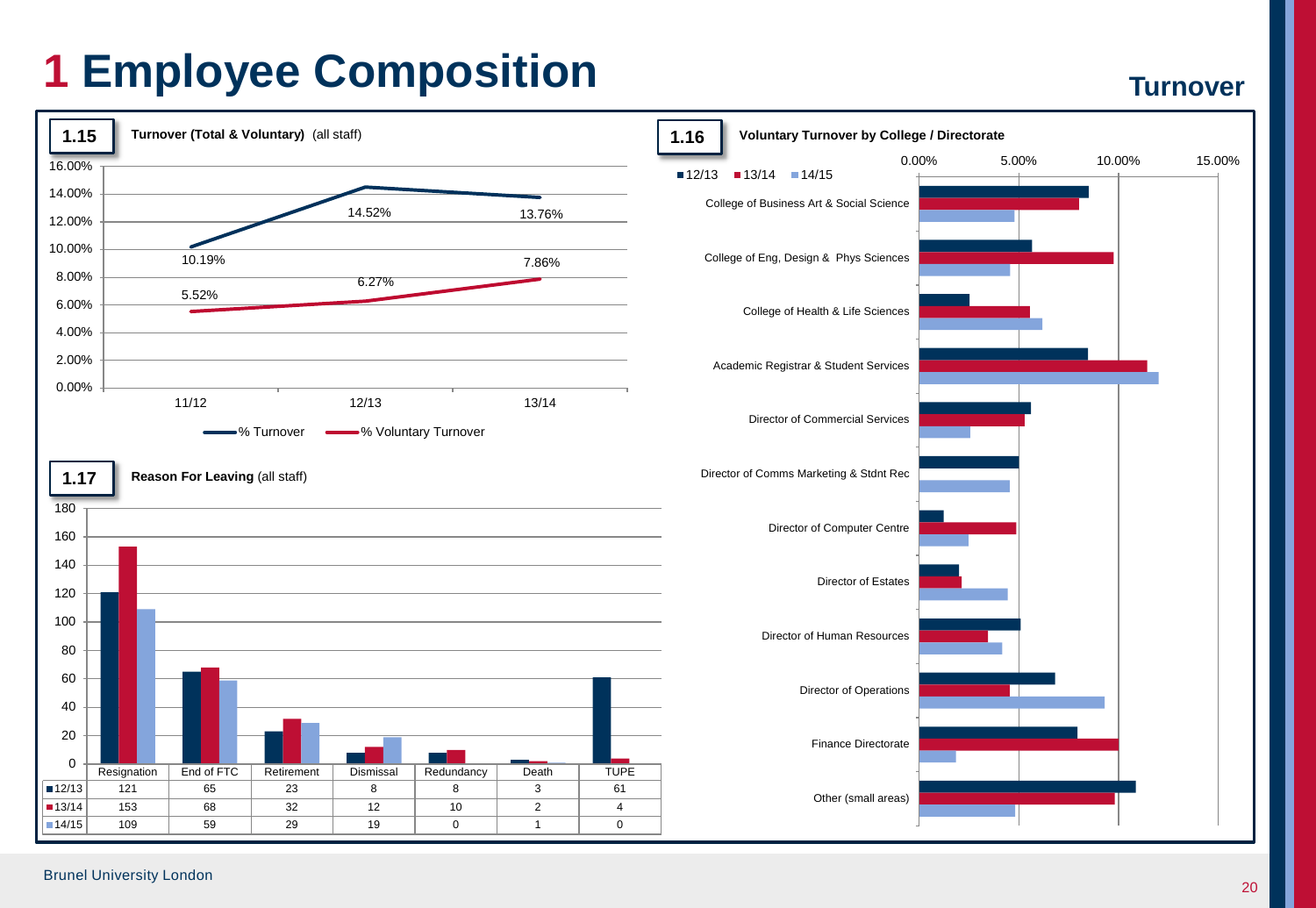# **1 Employee Composition – 1.15 – 1.17**

- Voluntary turnover continues to rise following TxP as expected as the organisation starts to 'settle'
- Overall turnover at 13.7% is high in comparison with the sector average. UCEA data from 2013 shows that turnover across all HEI staff groups (8.3 per cent) is relatively low compared with the rest of the economy (12.7 per cent) and academic staff turnover was even lower at 7.5 per cent. (There is no comparable data for 2015 as information was presented differently in 2015 survey).
- Leavers from the Academic Registry and Student Services are disproportionately high; some of this is explained by natural retirements; however, the link with low engagement scores is an obvious one that needs exploring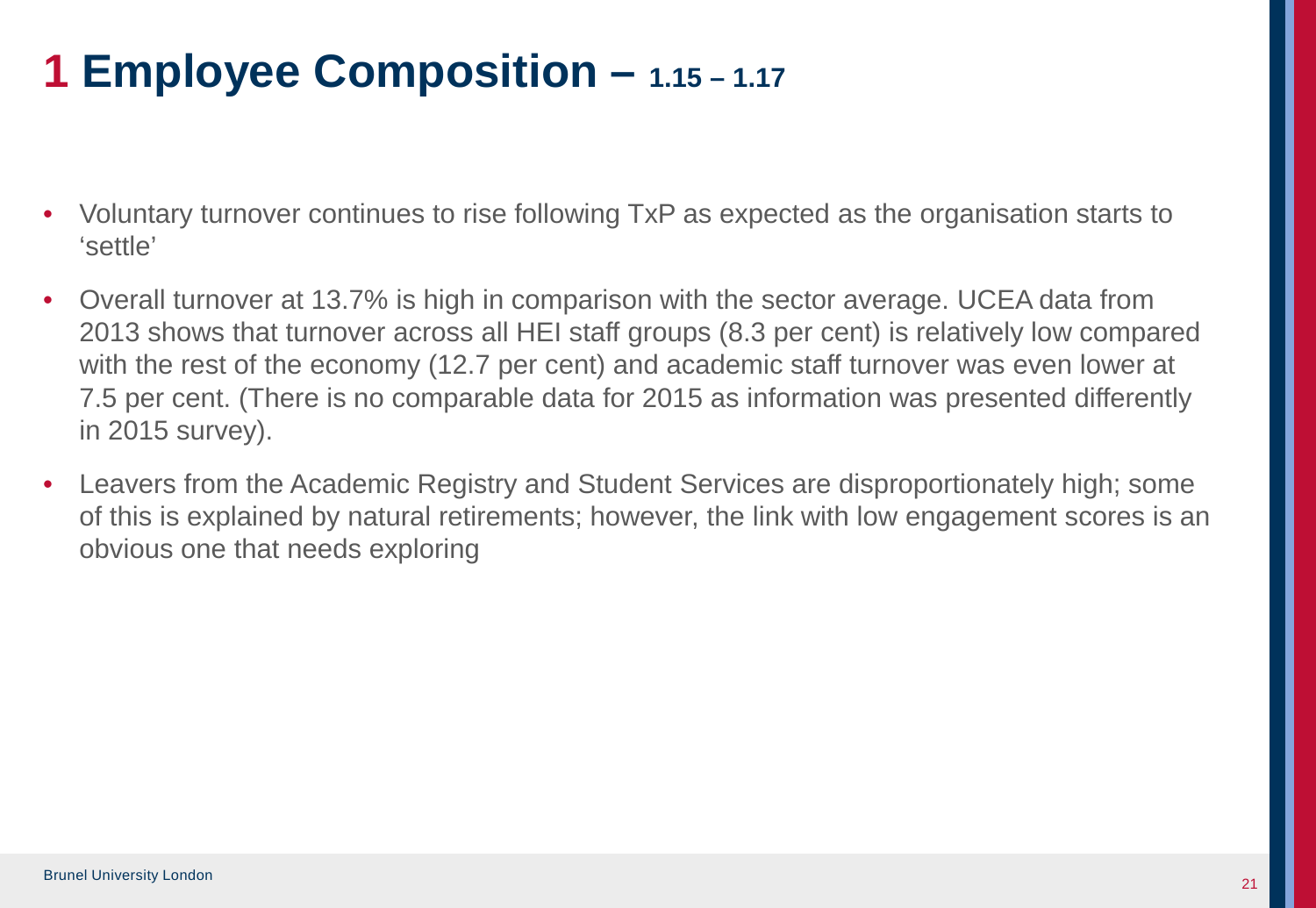#### 1.18 **Ethnicity of Leavers** (Perm & Fixed term) **1.19** Disability of Leavers (Perm & Fixed term) White | Asian | Black | Mixed | Other | Not Known 12/13 68.17% 16.61% 5.54% 2.08% 2.08% 5.54% 13/14 51.61% 20.79% 5.02% 1.79% 2.15% 18.64% 14/15 64.19% 28.37% 3.26% 0.93% 0.47% 2.79% 0.00% 10.00% 20.00% 30.00% 40.00% 50.00% 60.00% 70.00% 80.00%







#### **Turnover**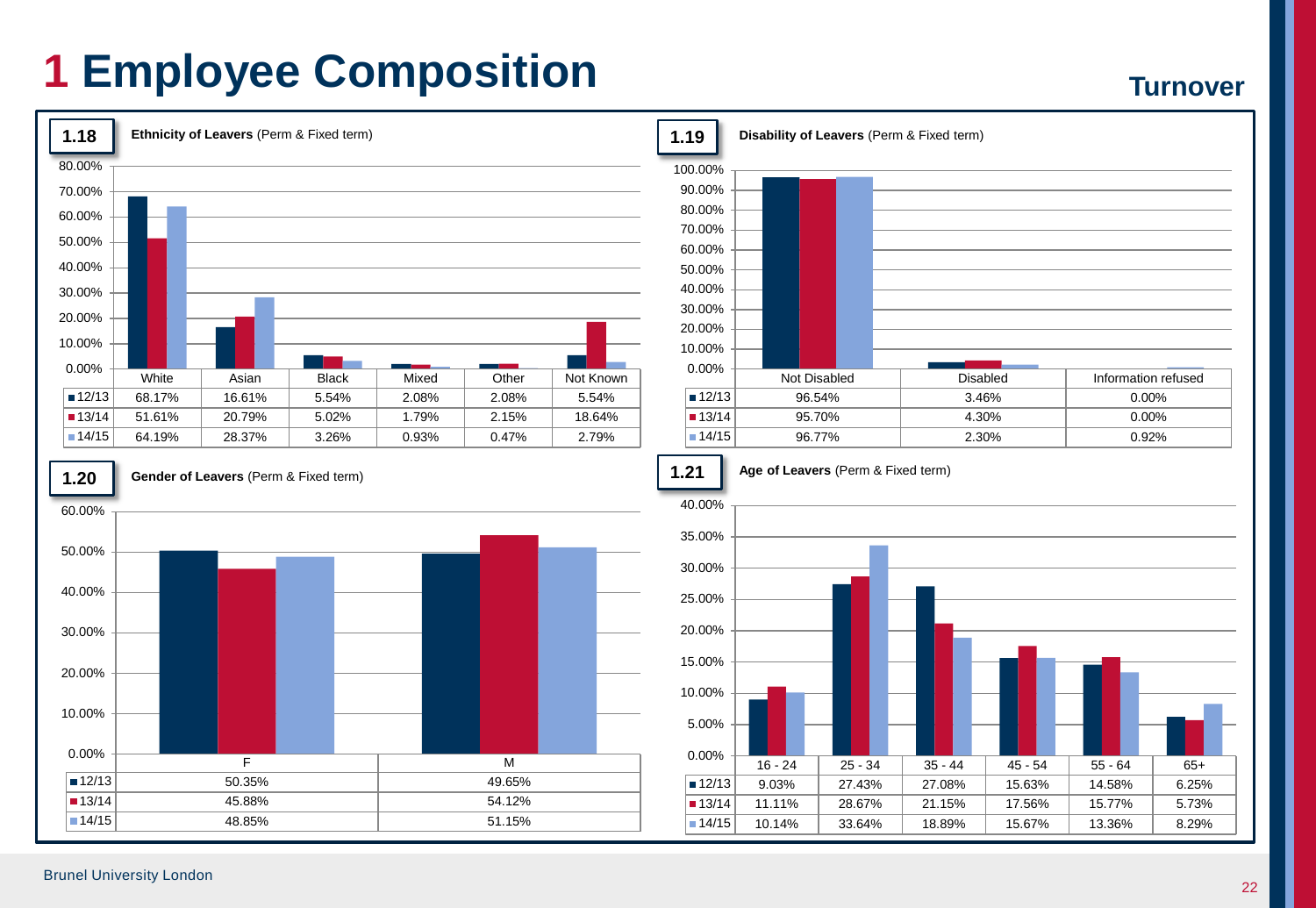# **1 Employee Composition – Turnover**

- There was a higher proportion of White and Asian staff that left Brunel this year compared with last year
- The proportion of Black, dual heritage (mixed) and staff from other ethnic groups as well as disabled staff that left Brunel this year decreased.
- The gender split of leavers was fairly equal although indicates that men made up a slightly higher proportion of the leavers from a population in which there are more females than males
- The most notable categories for age were the 25-34 and over 65s where there were some small increases in the proportions that left Brunel. The over 65 leaver data was influenced by a slight increase in the number of exits pre-retirement, anecdotally influenced by post TxP changes and also in anticipation of the Universities Superannuation Scheme (USS) changes.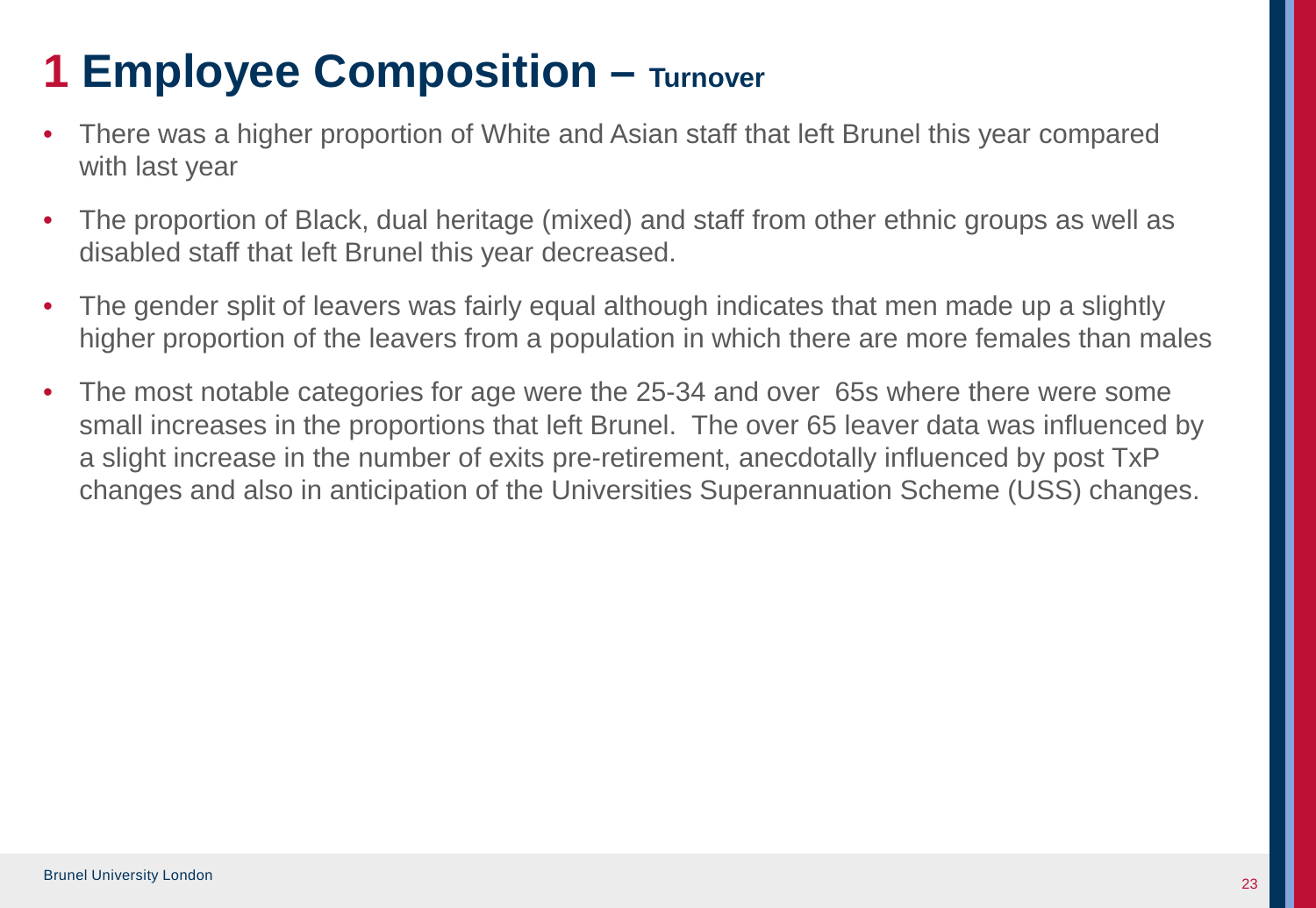### **Contract Type**

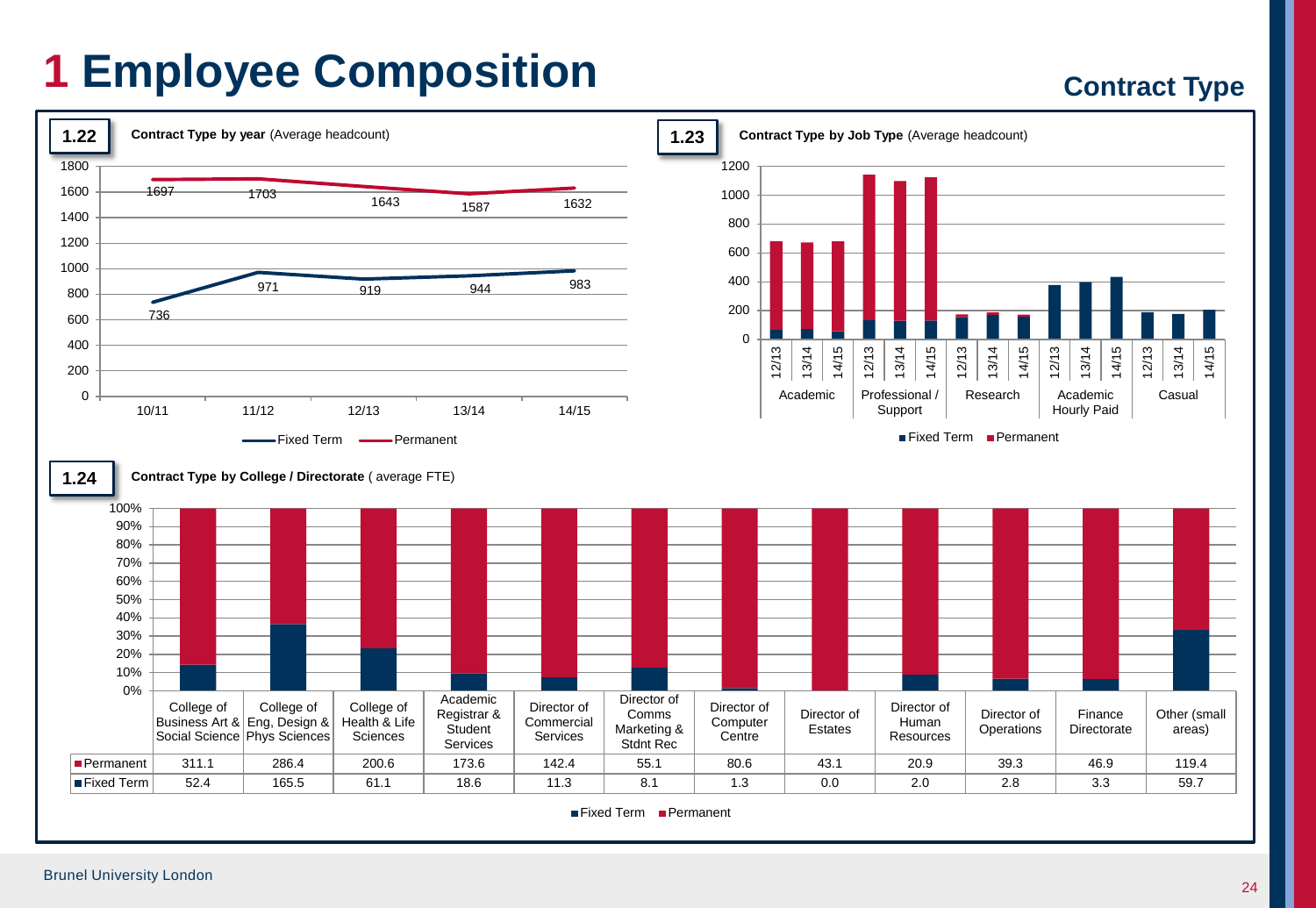# **1 Employee Composition – 1.22-1.24**

- The proportion of the workforce that is fixed term has risen from 43% in 2011 to 60% in 2015; this requires investigation. It could well be appropriate and reflective of an increase in research activity and short term change
- The number of hourly paid academics has risen to average >400 compared with around 700 permanent academics; again this requires greater insight and understanding; instinctively this number is too high.
- A sector comparison is difficult to make as categorisation of hourly paid contracts varies from institution to institution. Table (ii) shows the ratio of all teaching only staff; which, for this institution, includes the hourly paid contracts. HESA is looking at revising these categorisations for future returns to allow better analysis.

#### Table (ii)

| <b>Academic to Hourly Paid Staff Ratio (Headcount)</b> |       |  |
|--------------------------------------------------------|-------|--|
| Heidi Benchmarkable Data 2013/14                       | Ratio |  |
| The University of York                                 | 1:0.2 |  |
| Queen Mary University of London                        | 1:0.3 |  |
| The University of Bath                                 | 1:0.3 |  |
| The University of Southampton                          | 1:0.3 |  |
| <b>Brunel University London</b>                        | 1:0.5 |  |
| Loughborough University                                | 1:0.5 |  |
| The University of Surrey                               | 1:0.5 |  |
| The University of Reading                              | 1:0.6 |  |
| The University of Sussex                               | 1:0.7 |  |
| Royal Holloway and Bedford New College                 | 1:0.8 |  |
| The City University                                    | 1:1.1 |  |
| The University of Kent                                 | 1:1.1 |  |

| <b>Comparator Group Median</b> | 1:0.6 |
|--------------------------------|-------|
| <b>Sector Average</b>          | 1:0.4 |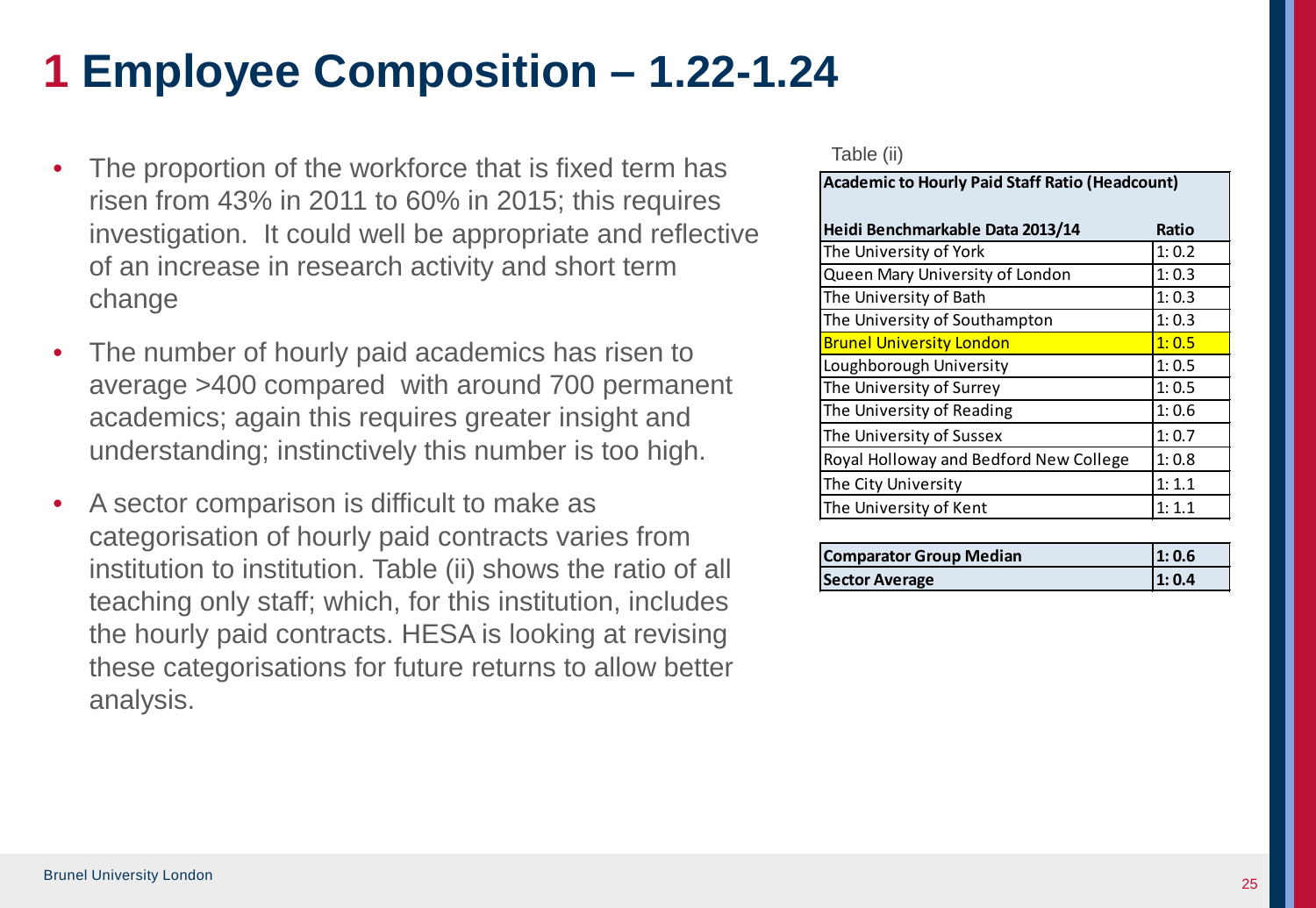### **Contract Type**

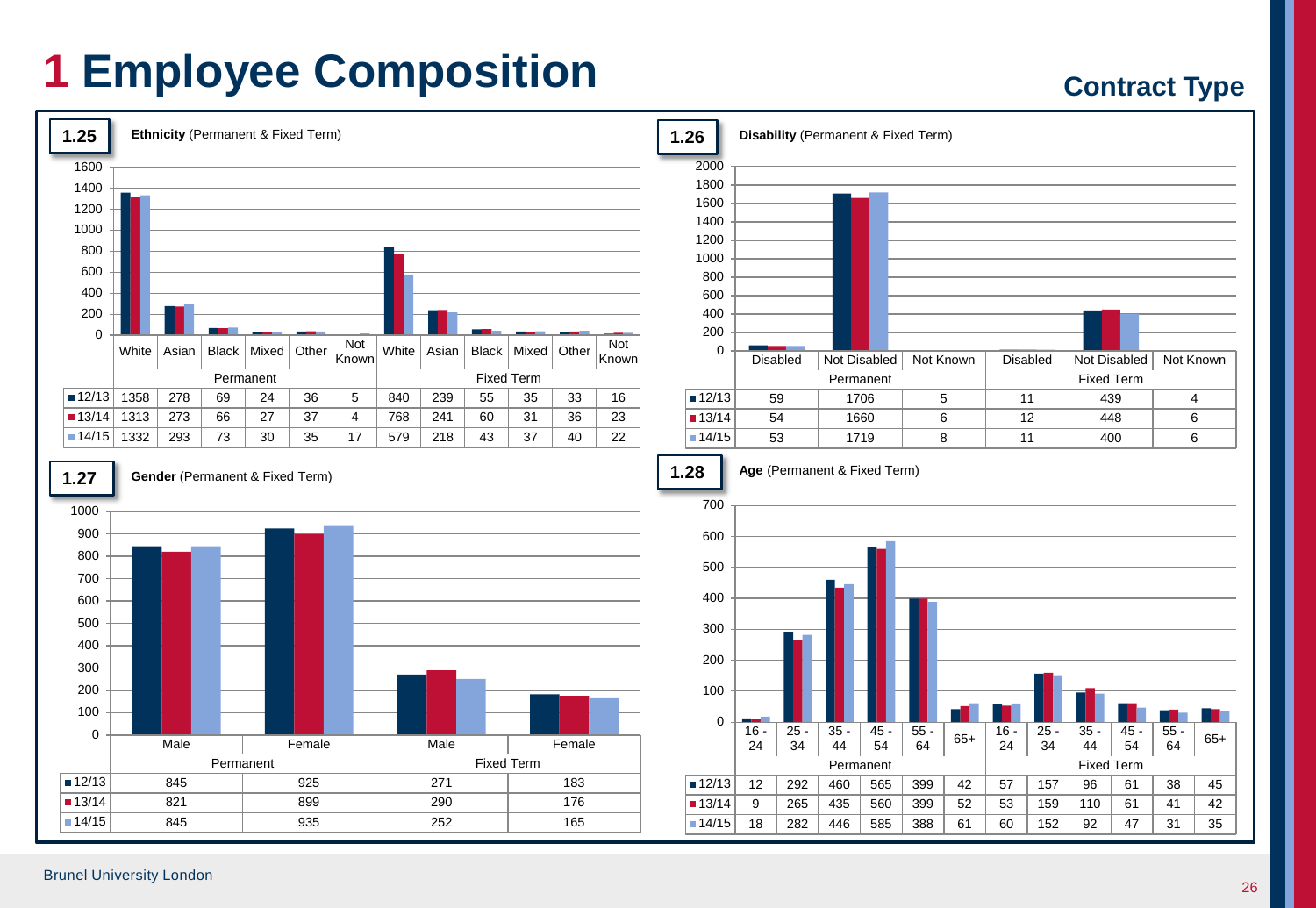### **International & UKVI**



- Males occupy a higher proportion of full-time contracts, driven mainly by the higher proportion of males in research posts
- The University employs on average 450 Jobshop students of which an average of 120 are on Tier 4 Certificates of Sponsorship.
- Tier 2 sponsorship has increased by 41%, reflecting our skills challenges. This is in line with sector trends. However for this institution it is directly linked to the success of BCAST.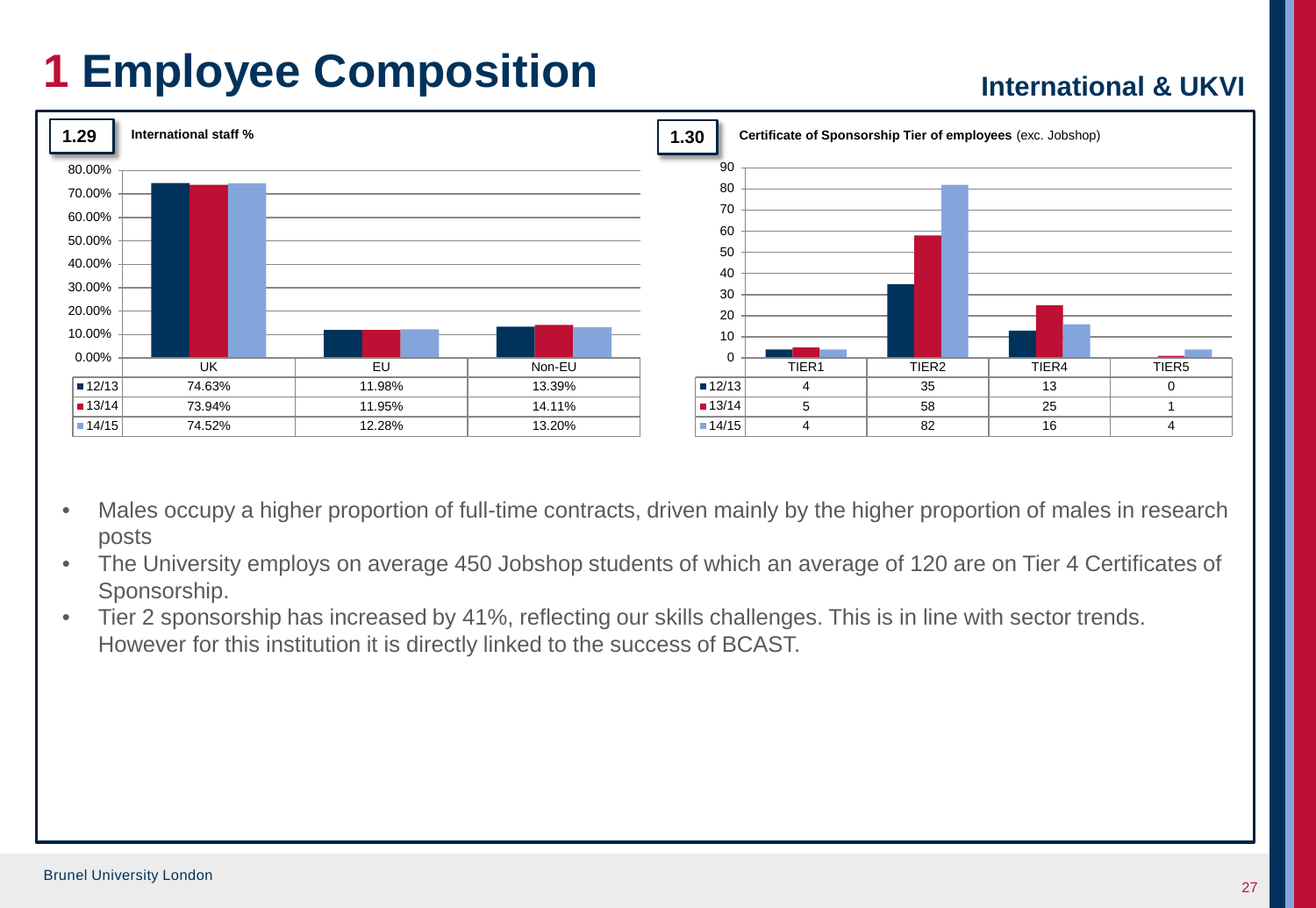#### **Sector Benchmarks**

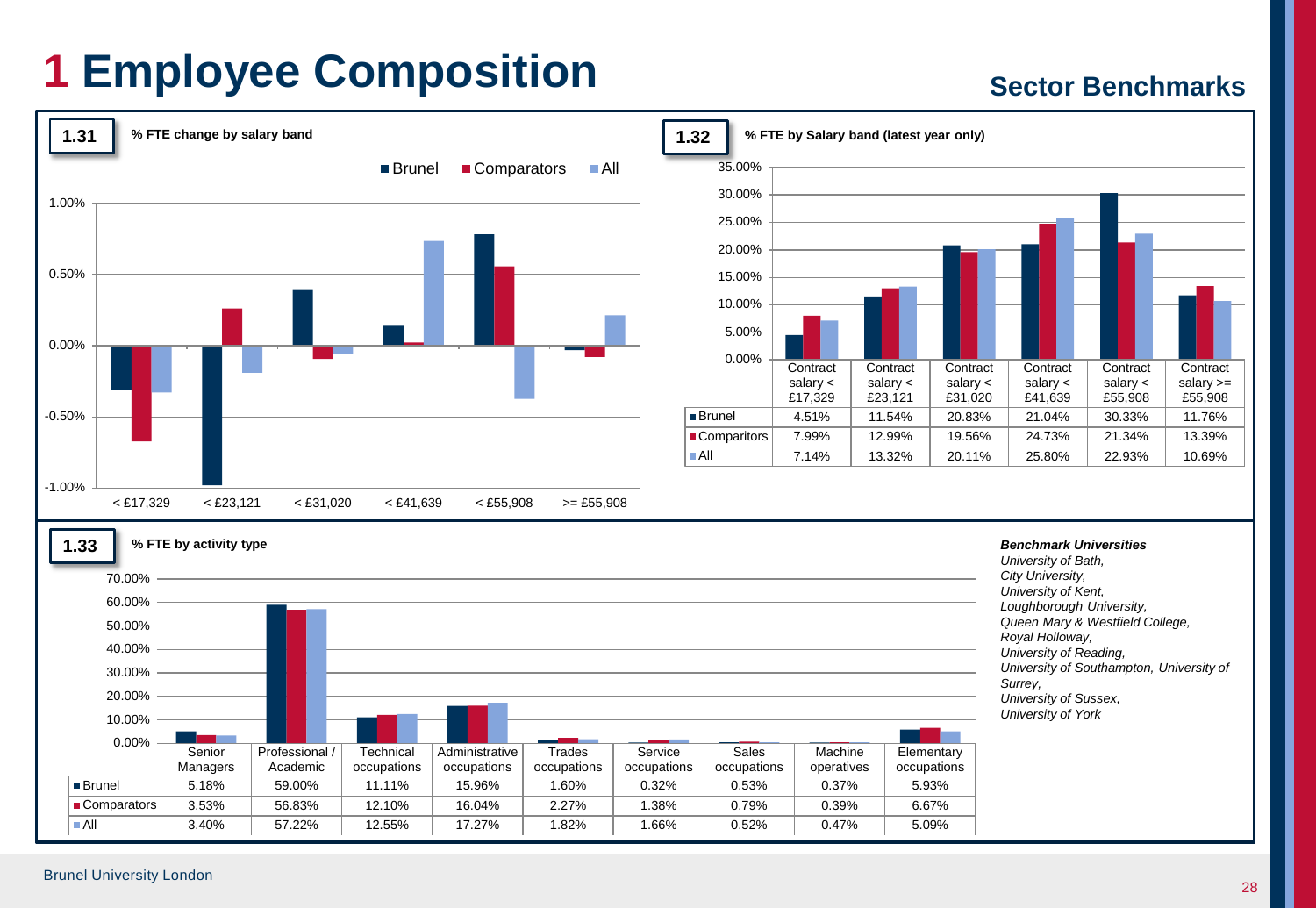# **1 Employee Composition – Sector Benchmarks**

- Our salaries are broadly in line with sector and comparator organisation norms
- There is a slight trending (as in 2013/14) towards an increase in higher paid roles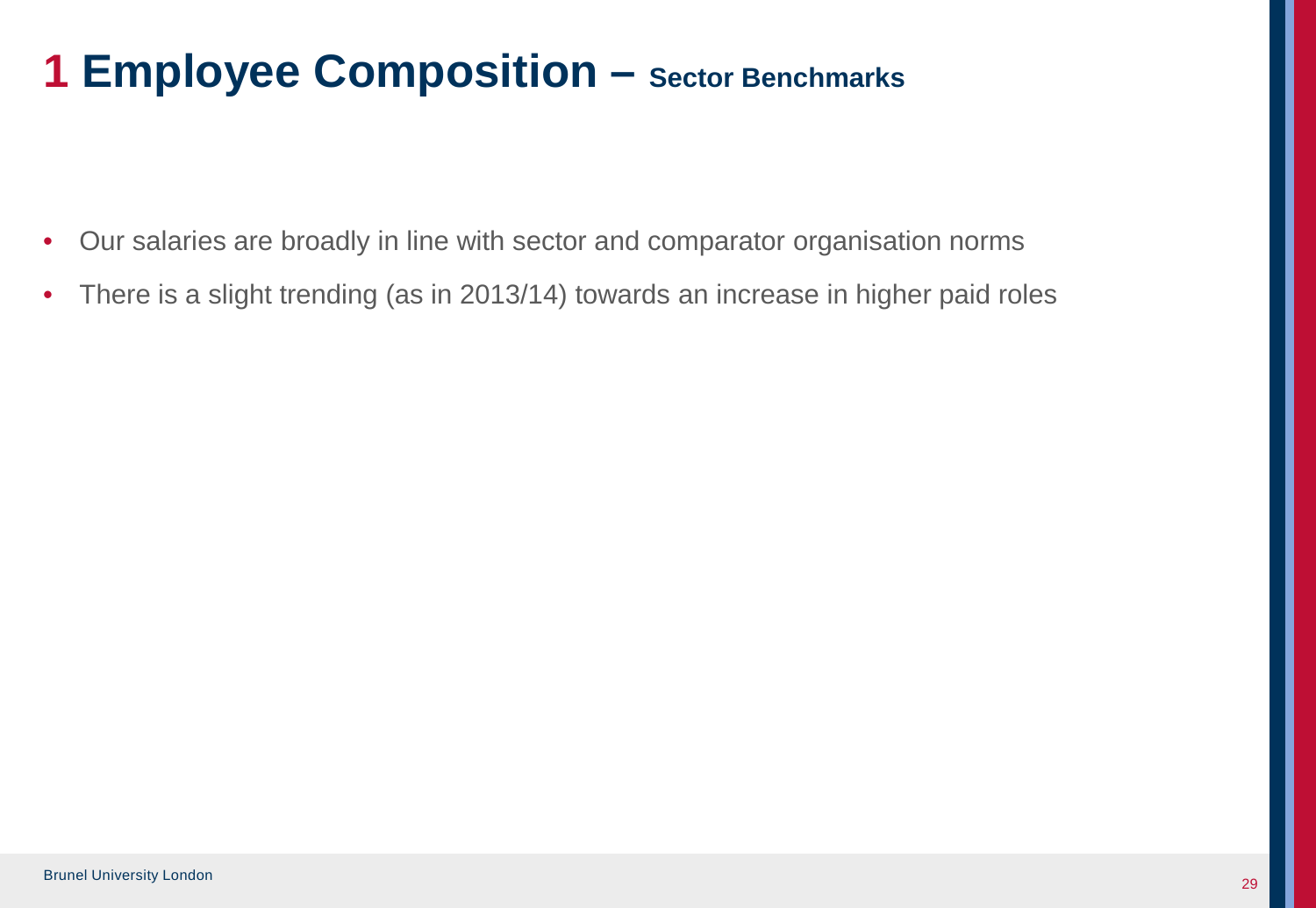#### **Promotions**

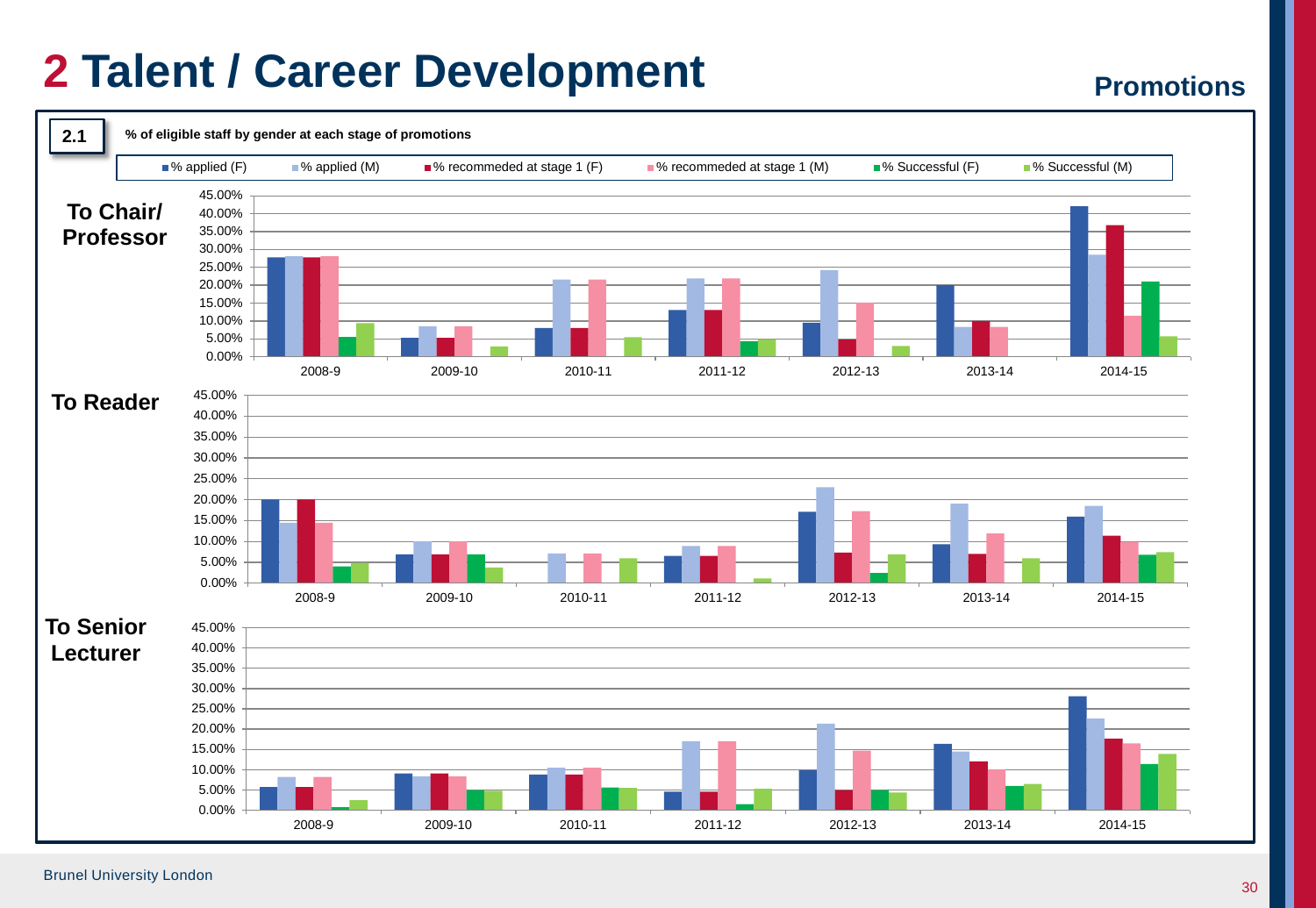## *This page is intentionally left blank*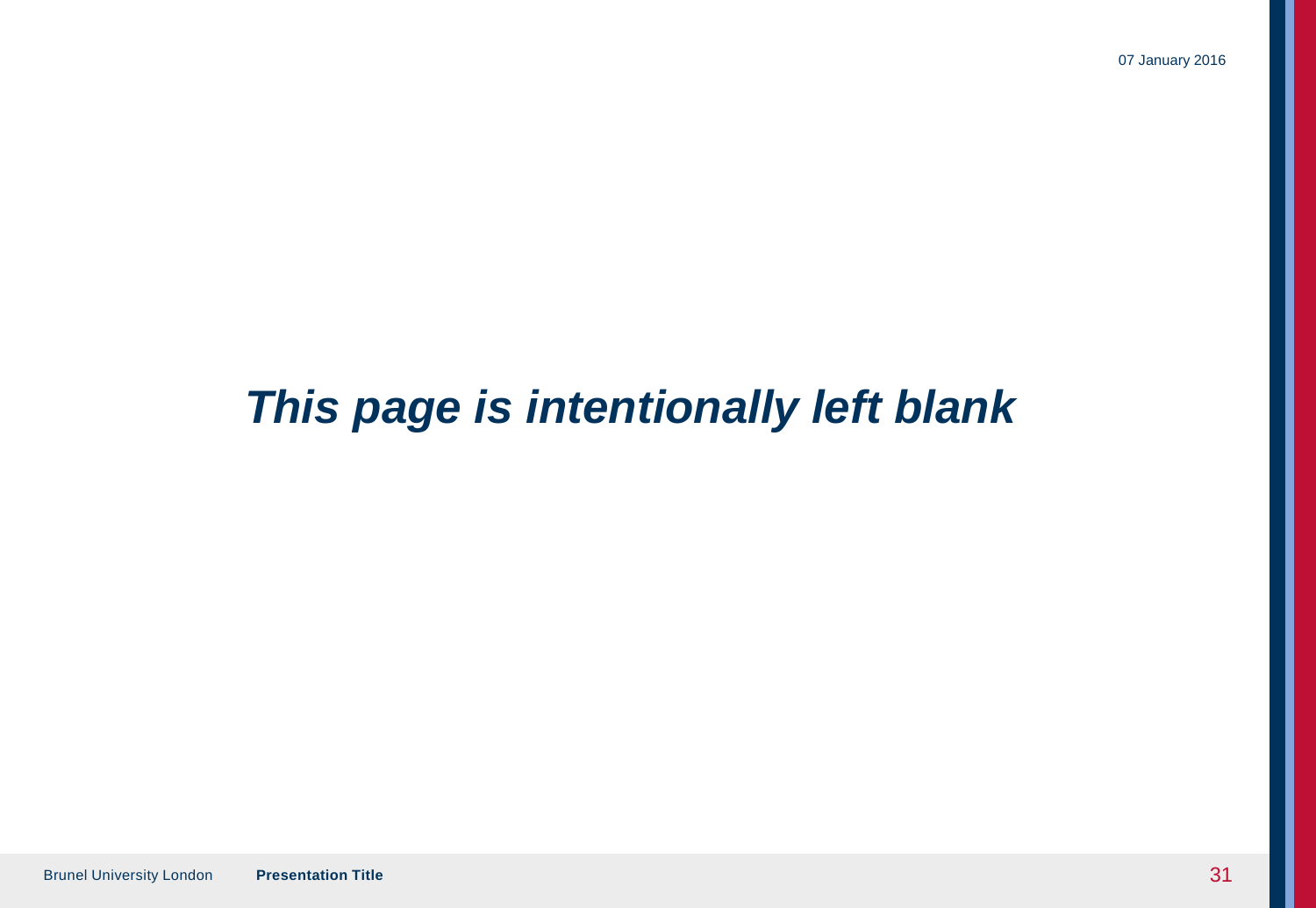#### **Promotions**

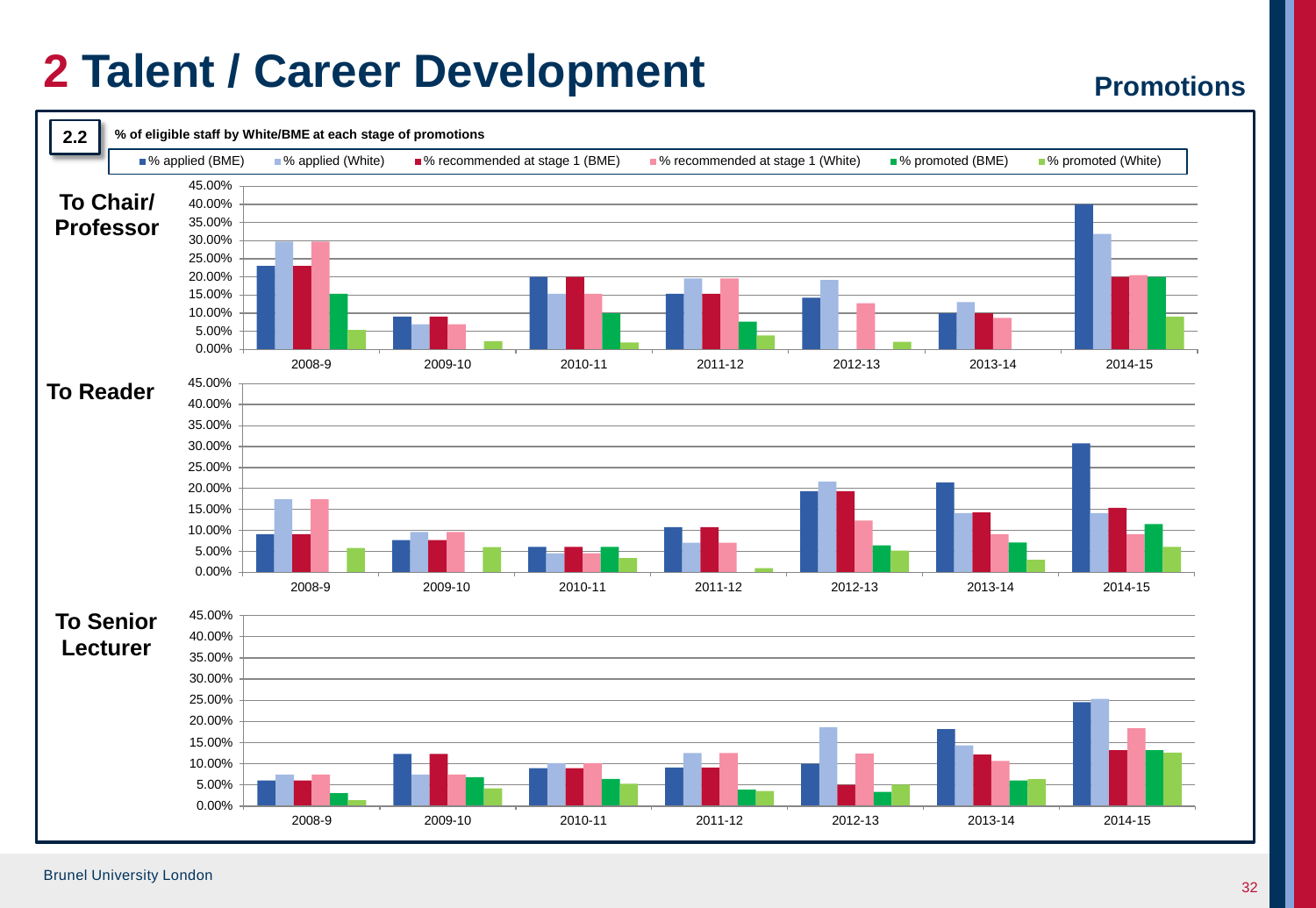## **2 Talent / Career Development – Promotions**

- This year has seen a huge increase in the proportion of women both applying for, being recommended for and being successful in appointments to Chair/Professor, reader and senior lecturer positions compared with last year. The same increases in applications and success for BME staff has also taken place
- In the last academic year we had 12 women on the external Aurora scheme and 15 women on the Brunel internal mentoring scheme. Seven women who participated in these schemes achieved promotion or other significant achievements.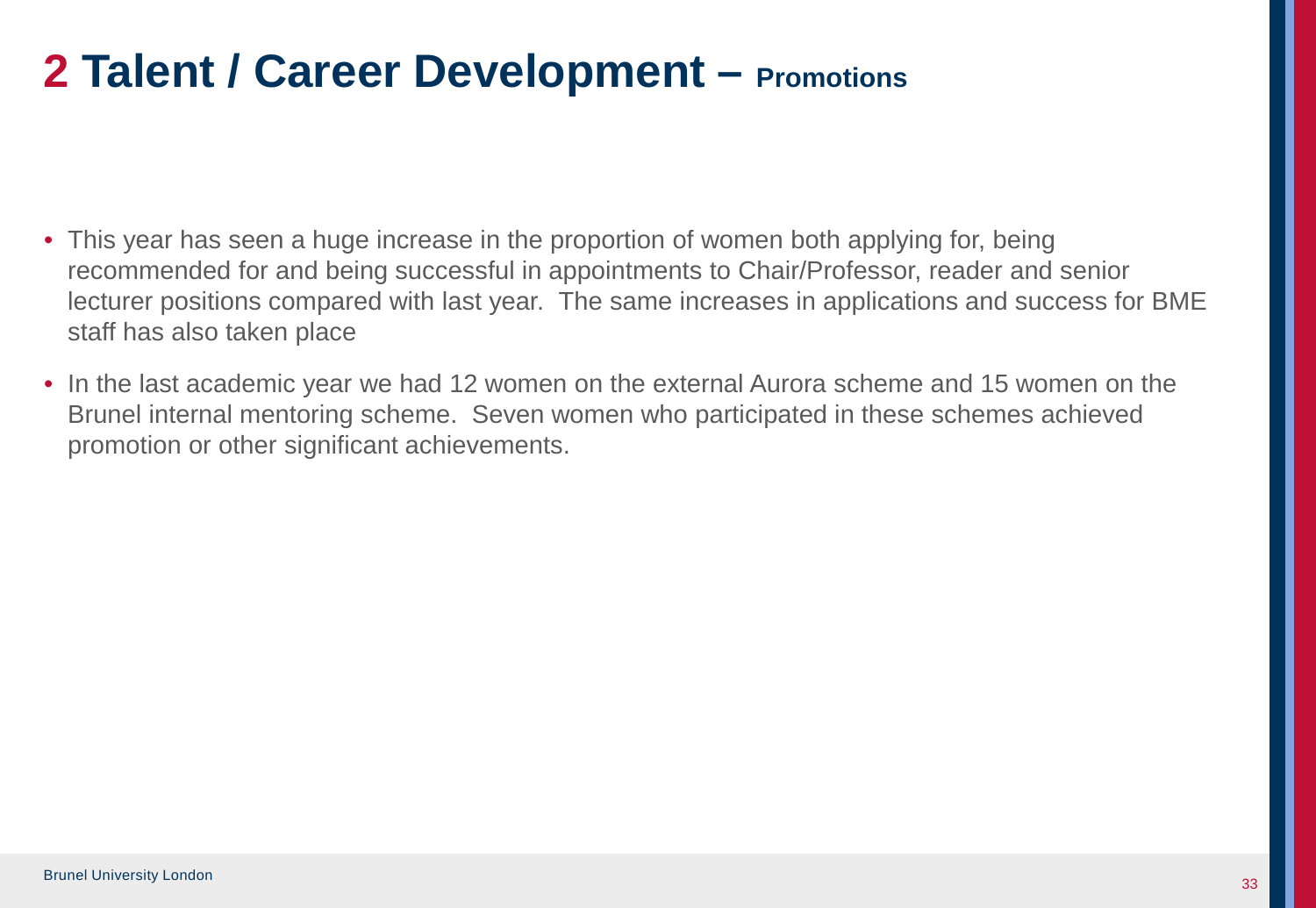### **PDR**



• As at 31/12/15, and covering the performance period ending 31 July 2015, 82% of staff had engaged in PDR activity with 36% having completed the process. This compares with a completion rate of 66% (compared to 85% in the Brunel Voice HE organisations surveyed by Capita) stated in the Brunel Voice survey for 2013/2014.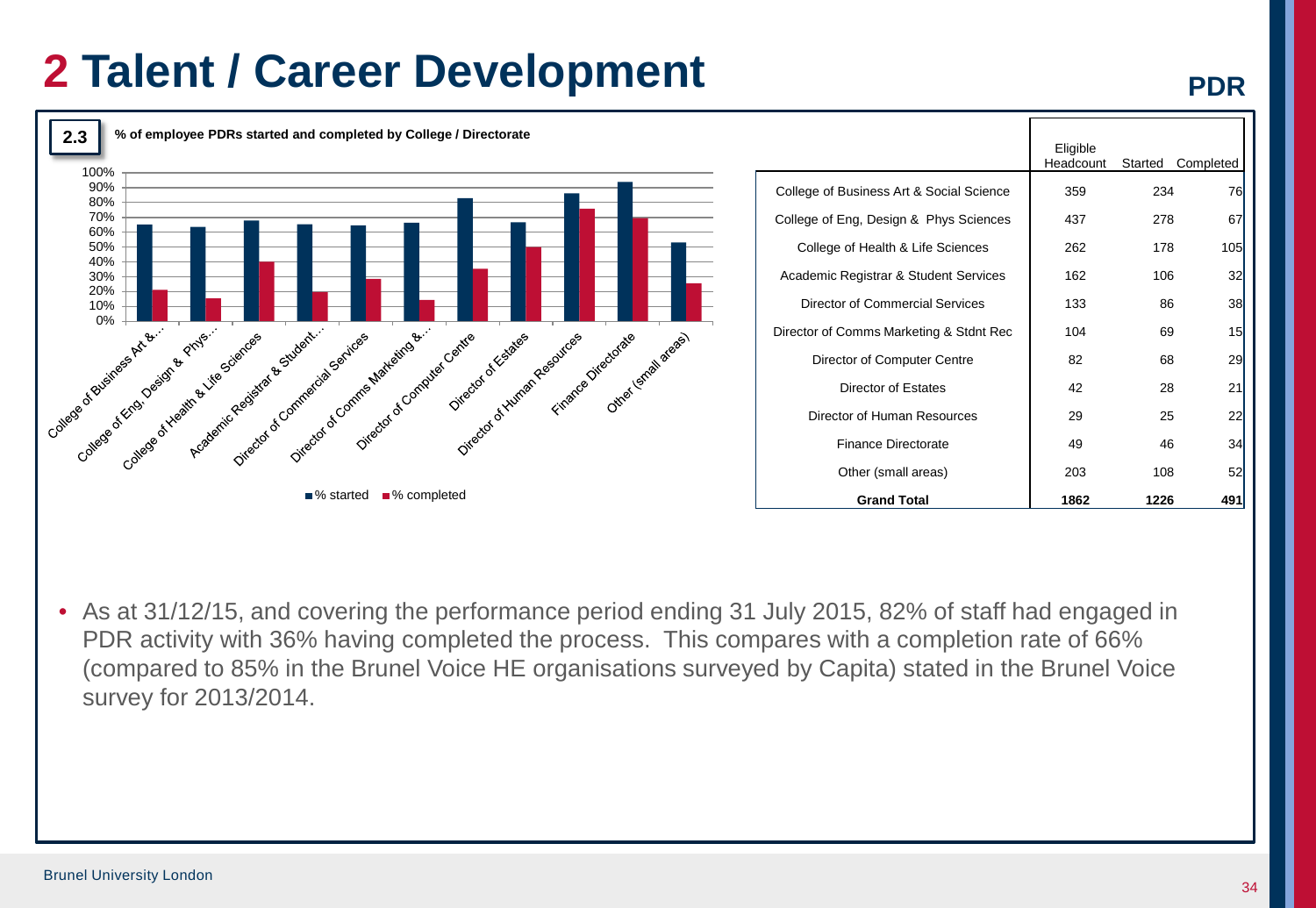## *This page is intentionally left blank*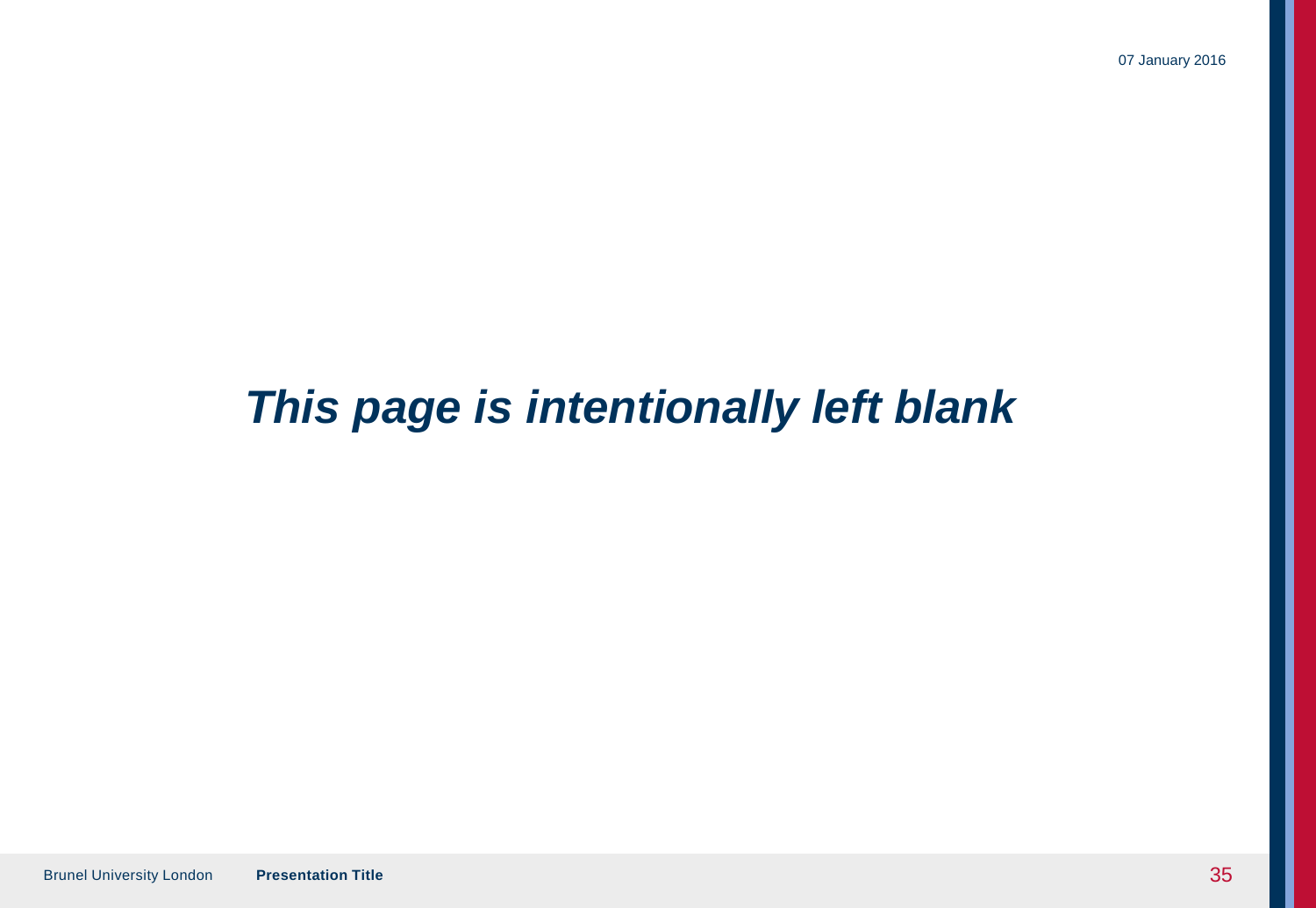### **Training**

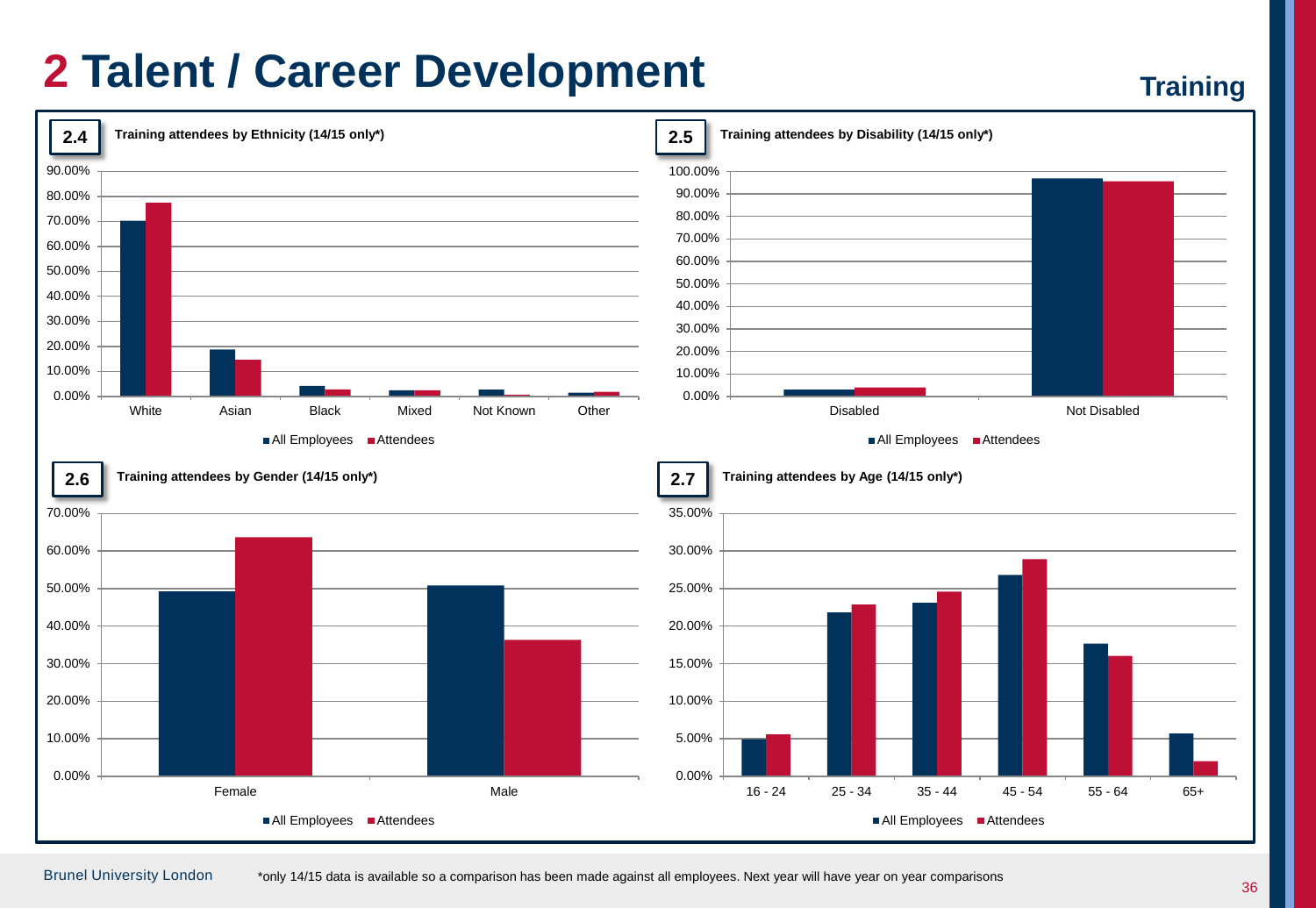## **2 Talent / Career Development – Training**

- A slightly higher proportion of White staff attended training compared with ethnic minority staff. The ethnic minorities' staff network group has raised concerns about ethnic minority staff access to training over the past six months
- Disabled staff attend training in slightly higher numbers, although the numbers are not statistically valid
- A higher proportion of women attends training courses compared with men
- Staff aged between 16-55 is more likely to attend training than those over 55.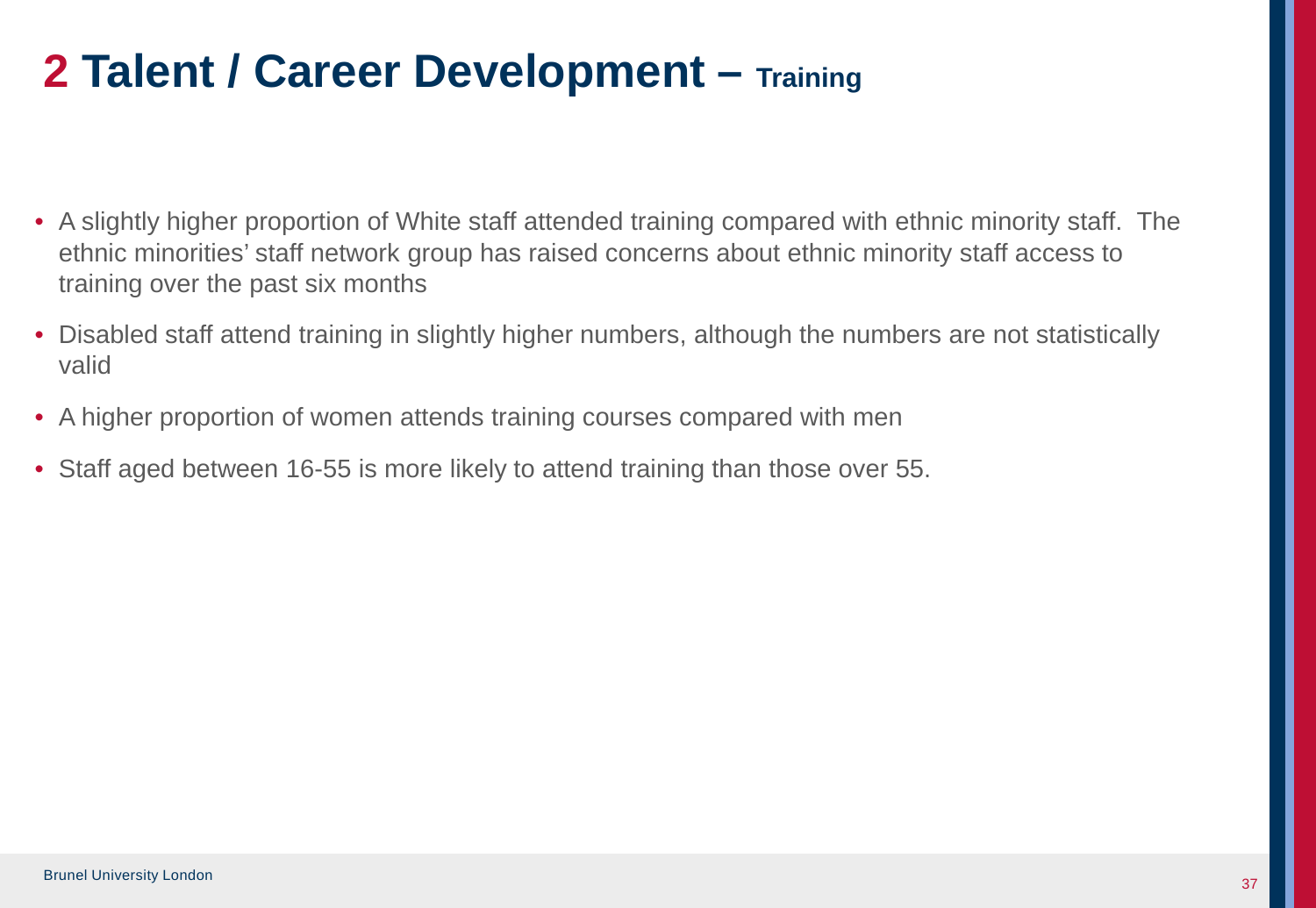### **Training**



- During the reporting period 68 members of staff completed the on-line equality training 'Diversity in the Workplace', via the Marshall's on-line training programme
- In addition 179 people completed the mandatory 'Equally different' training course delivered by Staff Development
- The UKVI mandatory training sessions in June and July were attended by over 400 staff with 100% of senior management attending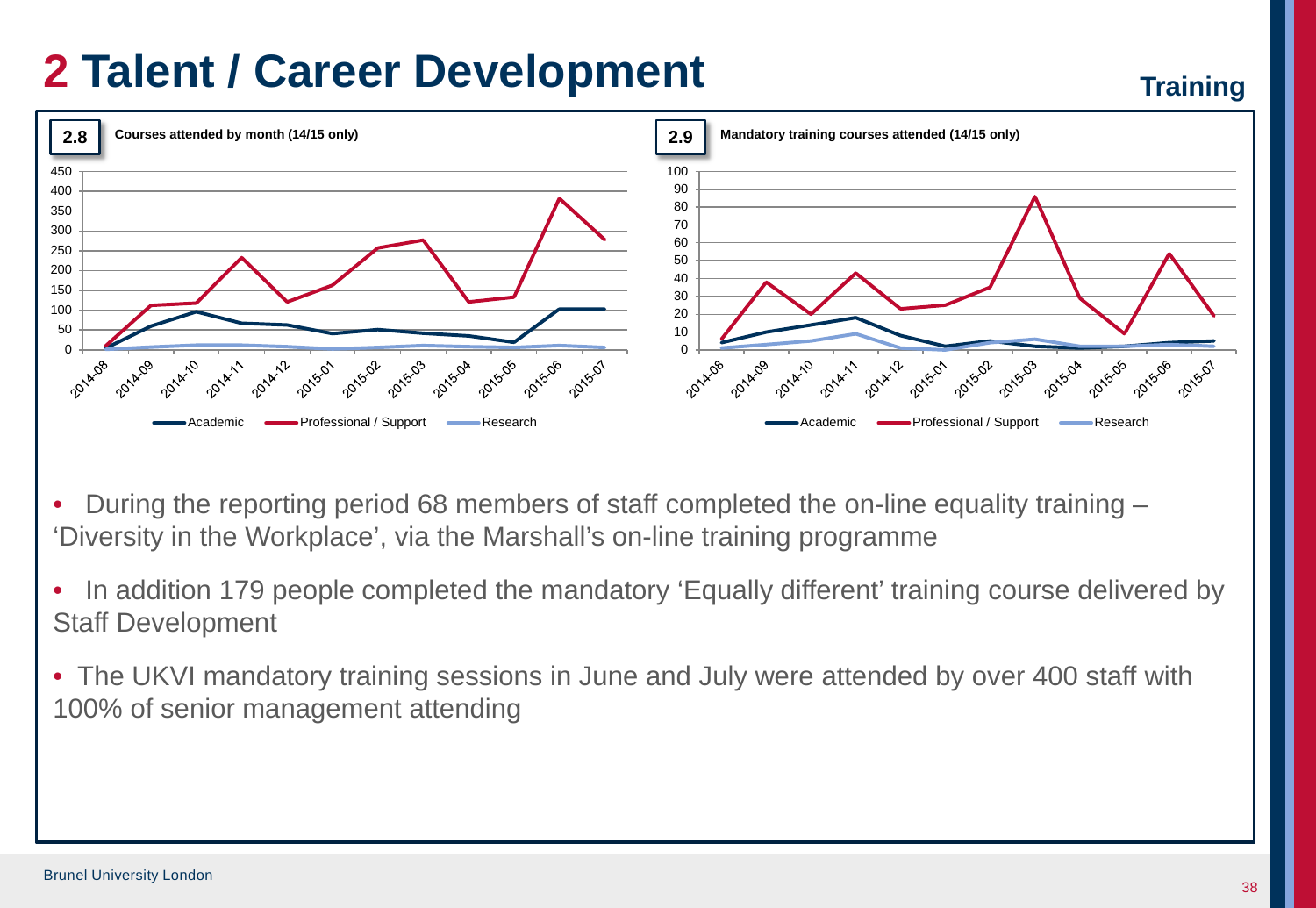#### **Length of service**



- Brunel has a long service profile with 1/3 of the permanent staff with >10 years' service
- 20% of the permanent staff has less than 2 years' service; a reflection of the degree of change in the past two years
- The slight increase in 15 year+ fixed term contracts may be due to more staff taking up flexible retirement options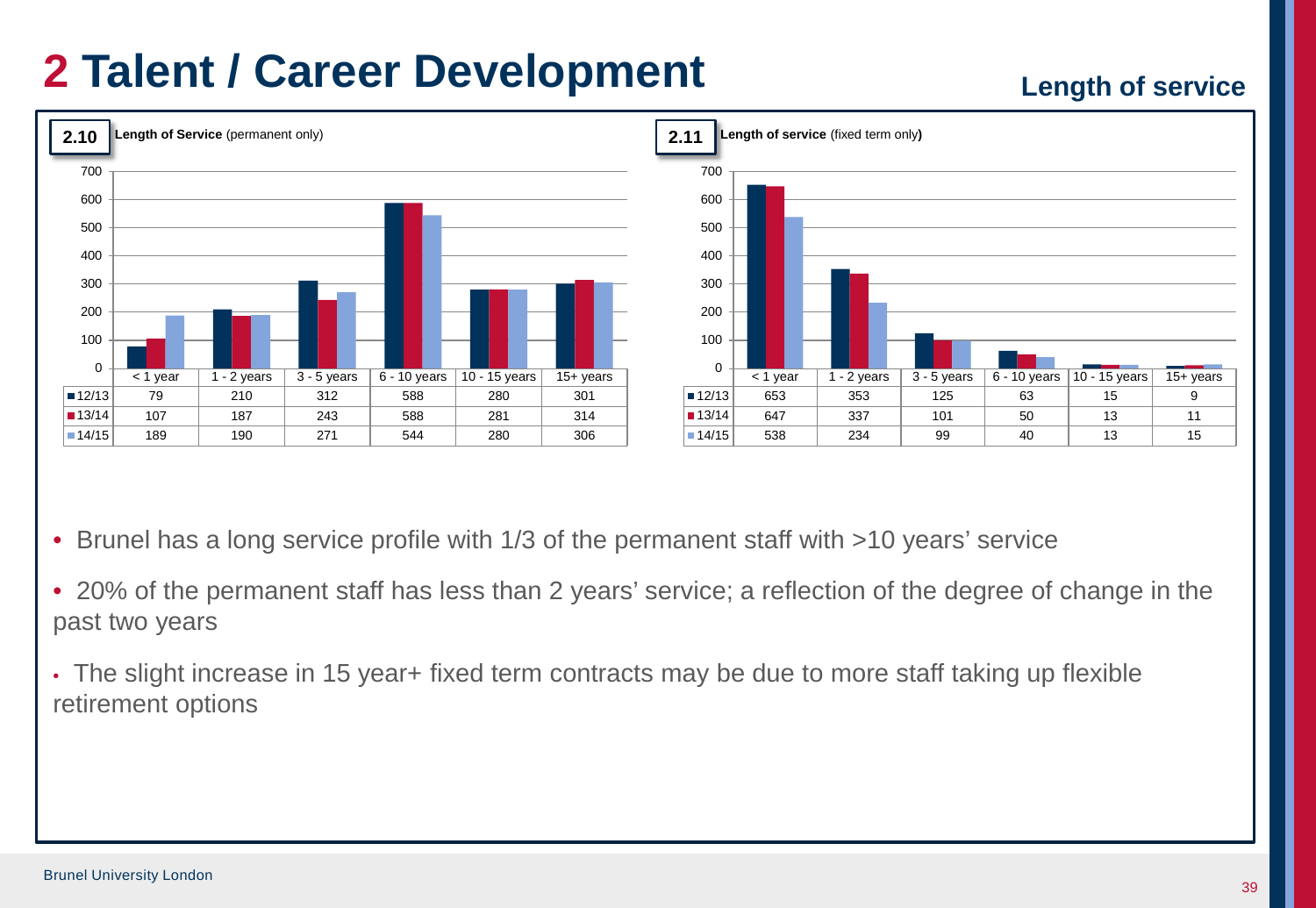#### **Retirement**

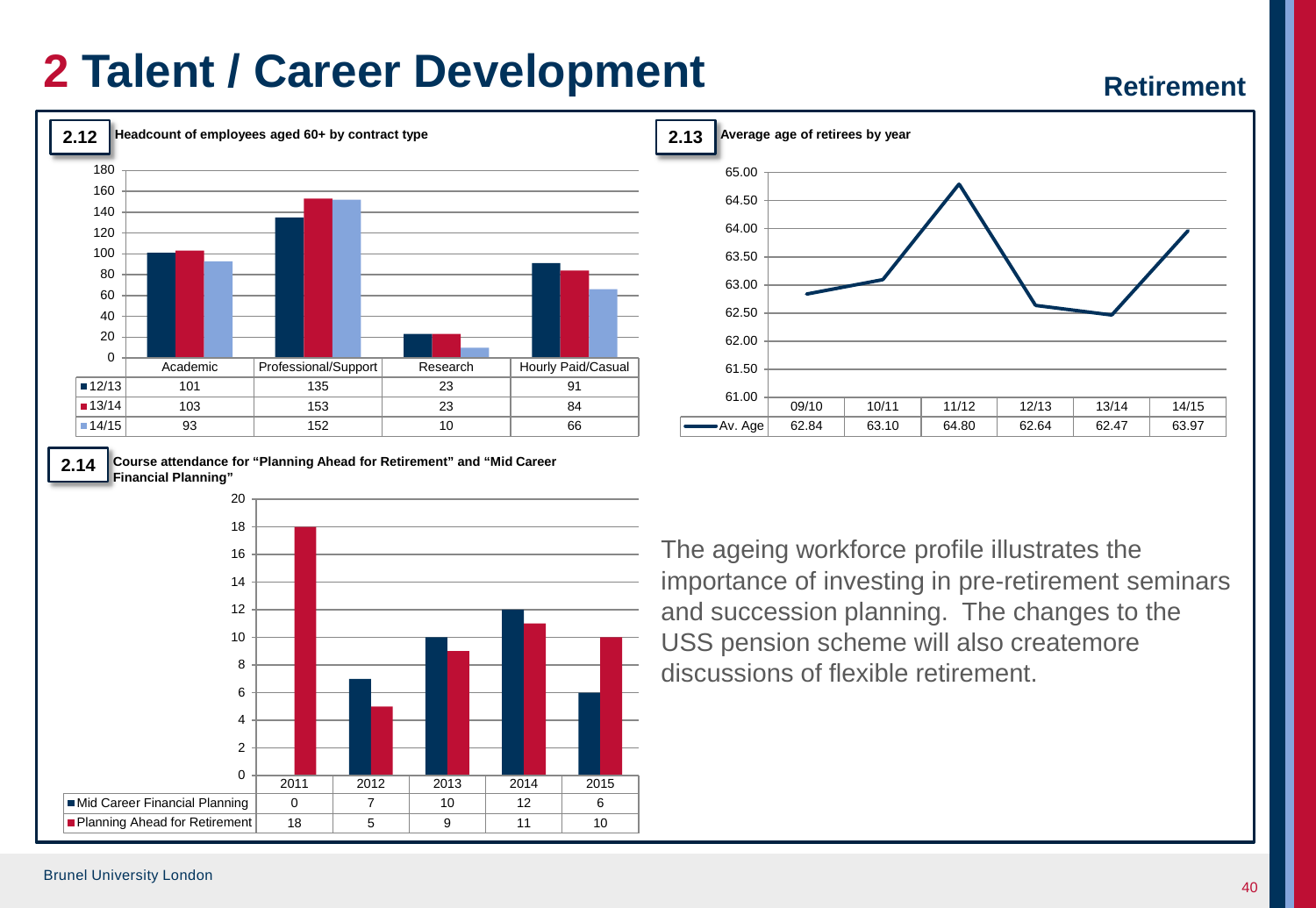# **3 Talent Acquisition**

### **Recruitment - Applicants**

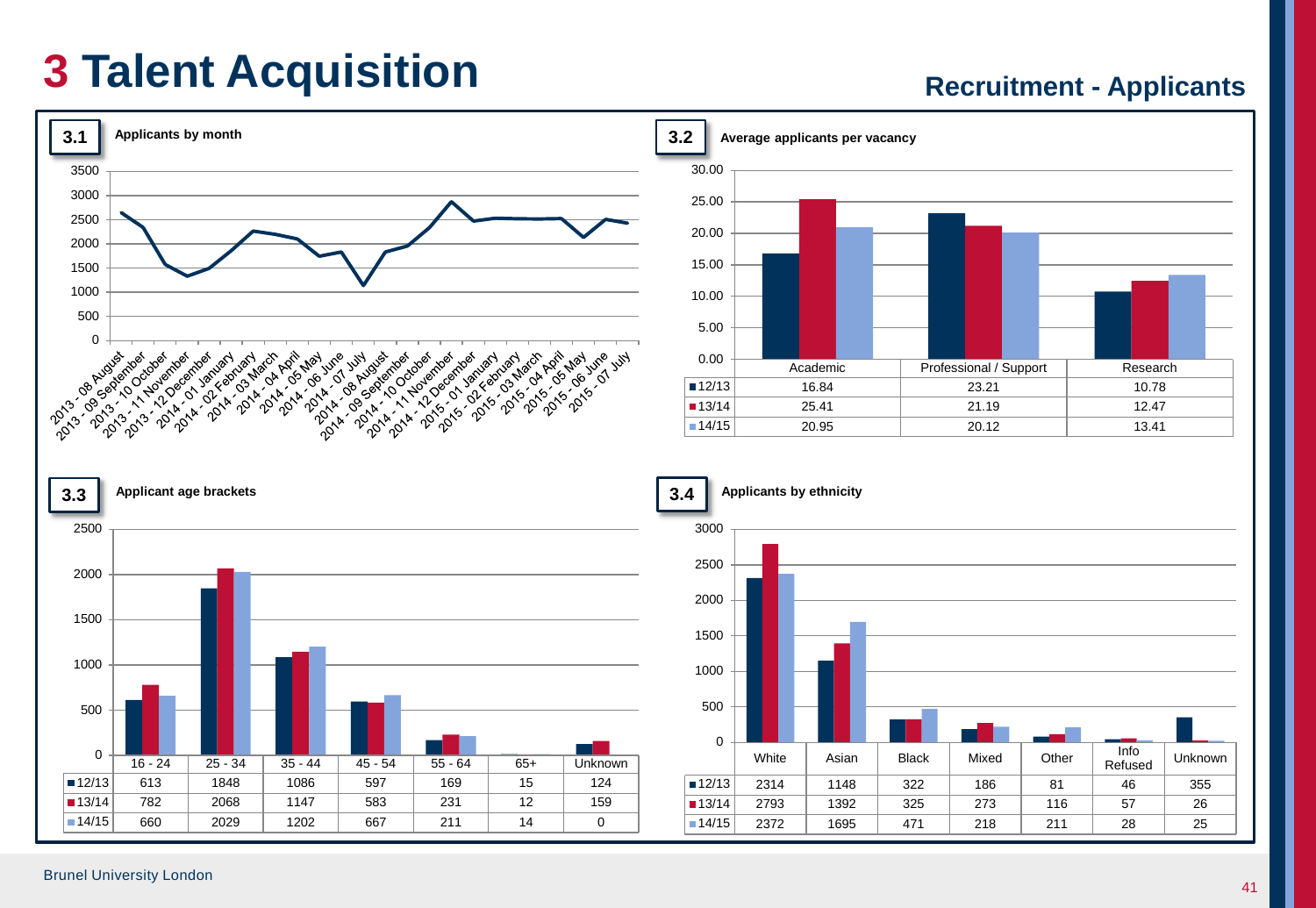# **3 Talent Acquisition**

### **Recruitment - Applicants**

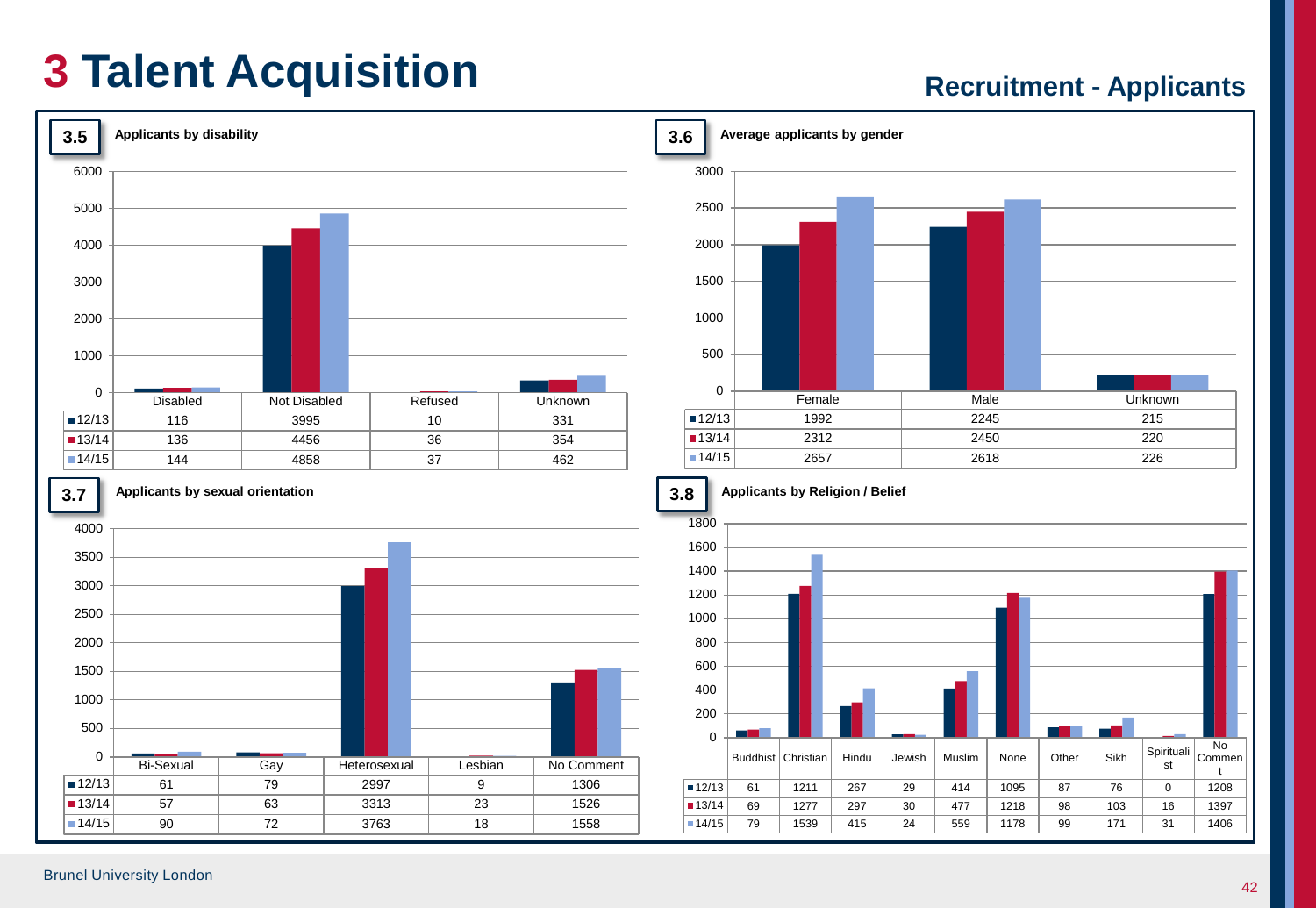## **3 Talent Acquisition – Applicants**

• The post TxP 'spike' in applicants from August 2014 to December 2014 was predicted as there was a natural suspension of recruitment immediately prior to the implementation of TxP

• The average applicants per vacancy has decreased slightly, which is more an indicator of better sourcing and advertising than a reduction in the available labour market pool

• The percentage of applications from Black, Asian and other minority ethnic group, as well as LGBT people has increased. Brunel has a good reputation for being diverse but we still may want to explore using diverse recruitment media in 2016, particularly for hard to recruit positions

• Collection of data by protected characteristic is improving as recruitment processes become 'slicker'.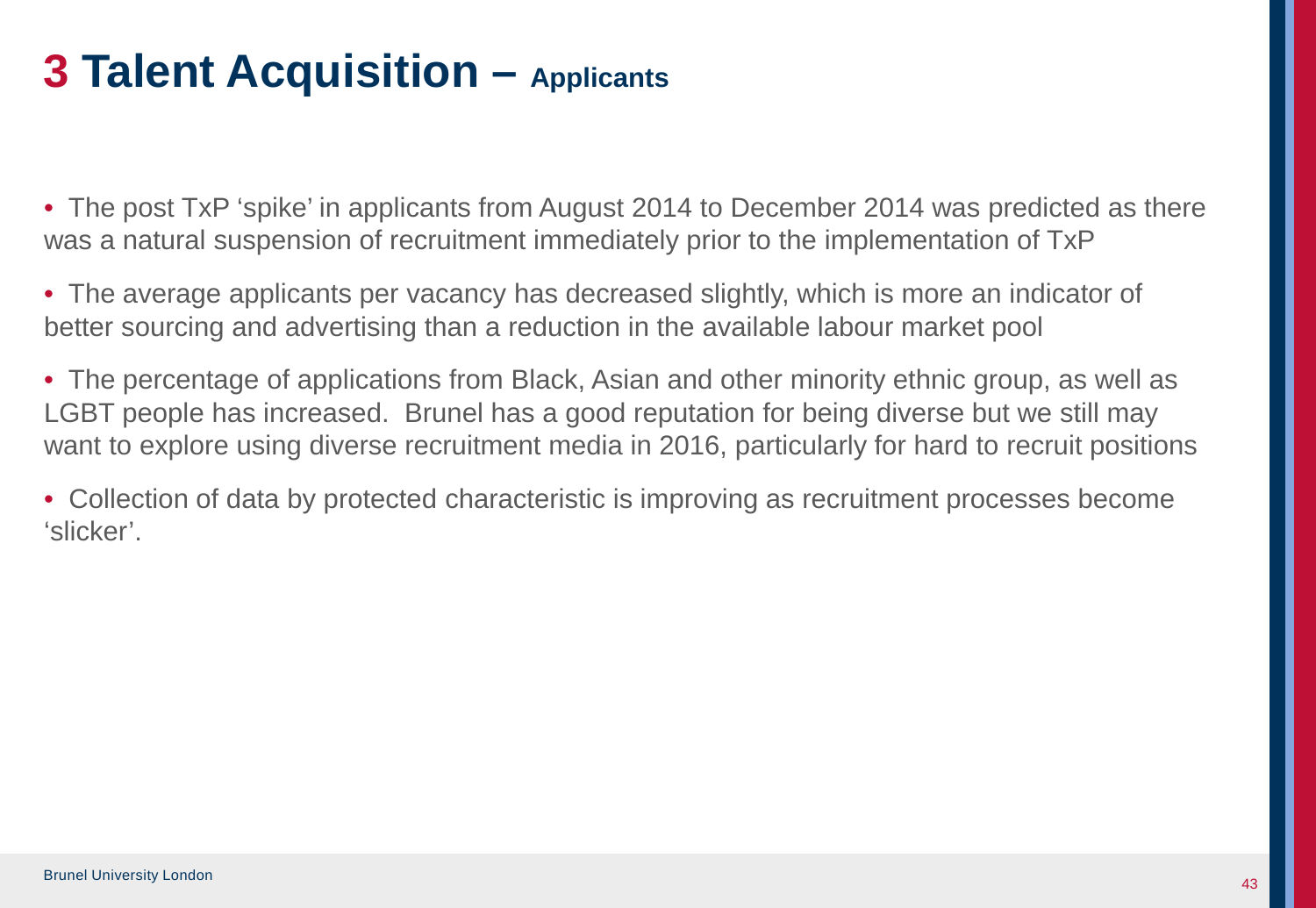# **3 Talent Acquisition**

#### **Recruitment - Vacancies**





- This year has seen a significant increase in the volume of recruitment compared with previous years
- This greater volume has led to an increase in turnaround times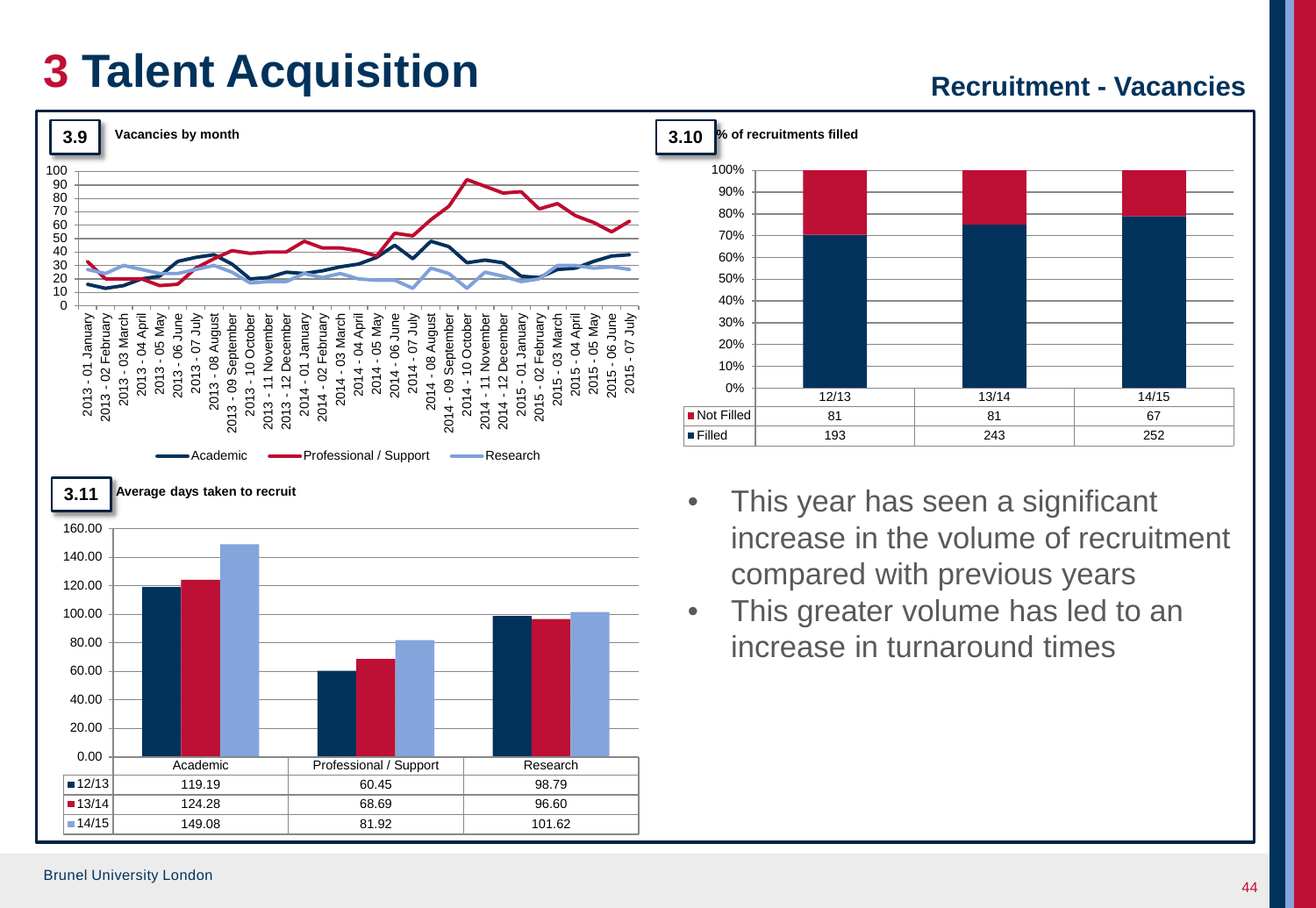## *This page is intentionally left blank*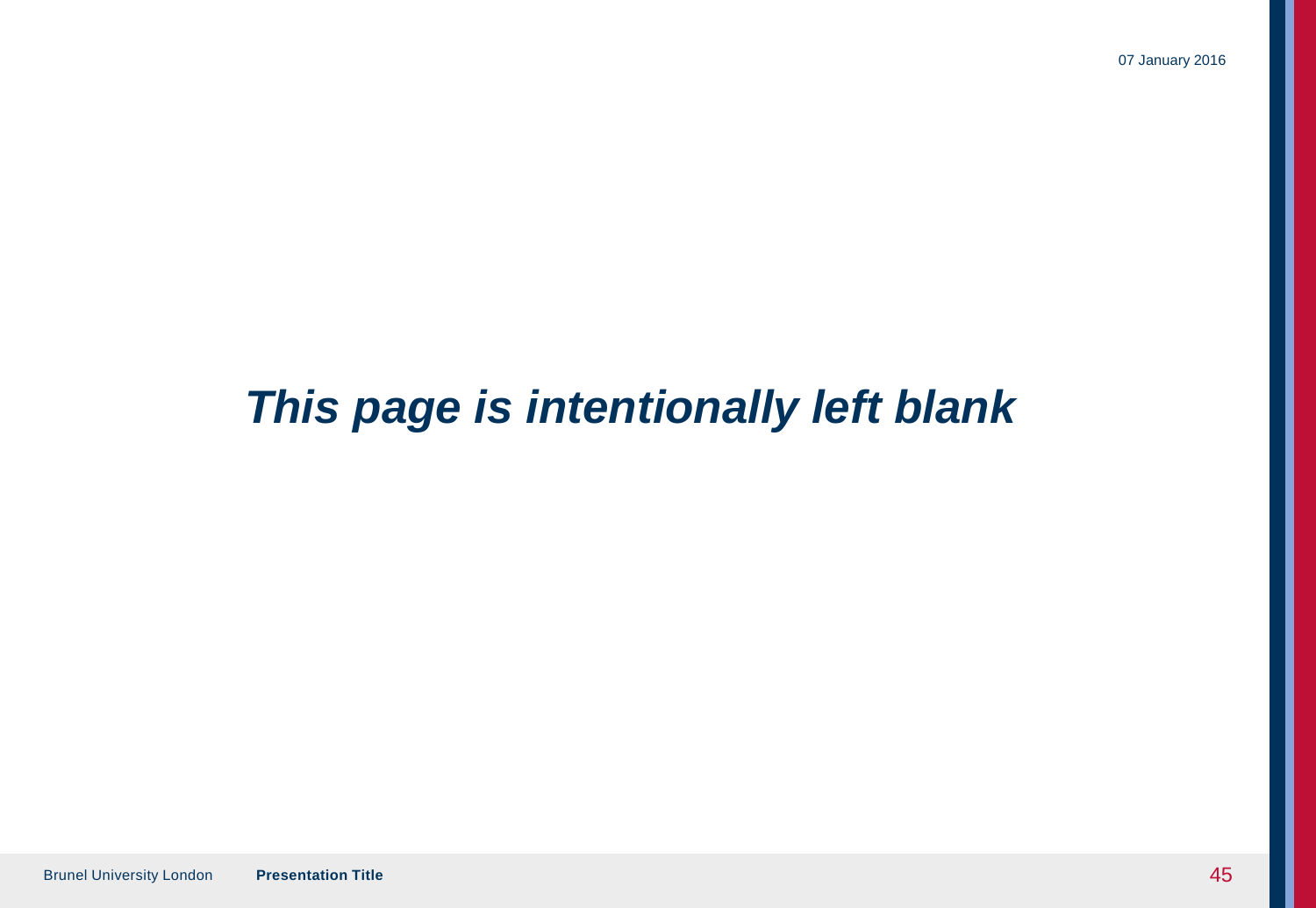# **4 Employee Relations & Engagement**

#### **Brunel Voice**

|                                                                                                               | <b>Brunel</b> | HEI norm | Significant       |
|---------------------------------------------------------------------------------------------------------------|---------------|----------|-------------------|
|                                                                                                               | University    | Agree %  | <b>Difference</b> |
| Question                                                                                                      | London        |          |                   |
|                                                                                                               | Agree %       |          |                   |
| My immediate manager helps me find a good work life balance                                                   | 62%           | 72%      | Yes               |
| The University is a good place to work                                                                        | 77%           | 88%      | <b>Yes</b>        |
| I feel part of the University                                                                                 | 64%           | 73%      | Yes               |
| I feel valued by the University                                                                               | 44%           | 56%      | Yes               |
| I feel valued by students/other service users*                                                                | 84%           | 85%      | No                |
| I feel fairly paid for the work I do                                                                          | 58%           | 65%      | Yes               |
| I am satisfied with my current role and level of responsibility                                               | 66%           | 73%      | Yes               |
| I feel safe and secure in my working environment                                                              | 92%           | 92%      | No                |
| Do you know how to report accidents and incidents?                                                            | 58%           | 71%      | Yes               |
| Have you had an individual appraisal/performance<br>development review (or Job Chat) in the last 12 months?** | 66%           | 85%      | Yes               |
| I am satisfied with my current level of learning and<br>development                                           | 69%           | 72%      | Yes               |
| I feel the University delivers good quality service to<br>students/service users***                           | 80%           | 86%      | Yes               |
| I feel proud to work for the University                                                                       | 79%           | 85%      | Yes               |
| Would you recommend the University to a friend as a place to<br>work? (excludes 'don't know')                 | 76%           | 84%      | Yes               |
| The University's Senior Management Team manage and lead<br>the University well (excludes 'don't know')        | 50%           | 71%      | Yes               |
| My team leader/line manager/immediate supervisor keeps me<br>informed about things I should know about        | 71%           | 77%      | Yes               |
| I am satisfied with the support I get from my immediate<br>manager                                            | 74%           | 81%      | Yes               |
| On the whole, communication in the University is effective                                                    | 51%           | 59%      | Yes               |
|                                                                                                               |               |          |                   |

**4.2 Benchmark scores for Brunel Voice questions (lower score = better score)** 

| Question                                                              | <b>Brunel</b><br>Universit<br>y London<br>Agree % | HEI norm<br>Agree % | Significant<br><b>Difference</b> |
|-----------------------------------------------------------------------|---------------------------------------------------|---------------------|----------------------------------|
| Overall I feel unduly stressed at work                                | 35%                                               | 28%                 | <b>Yes</b>                       |
| Are you currently being harassed or bullied at work?                  | 14%                                               | 5%                  | <b>Yes</b>                       |
| Have you felt discriminated against at work in the last 12<br>months? | 13%                                               | 10%                 | <b>Yes</b>                       |
| I often think about leaving the University                            | 47%                                               | 35%                 | <b>Yes</b>                       |
| More could be done to help staff prepare for and cope with<br>change  | 79%                                               | 75%                 | Yes                              |

l c

─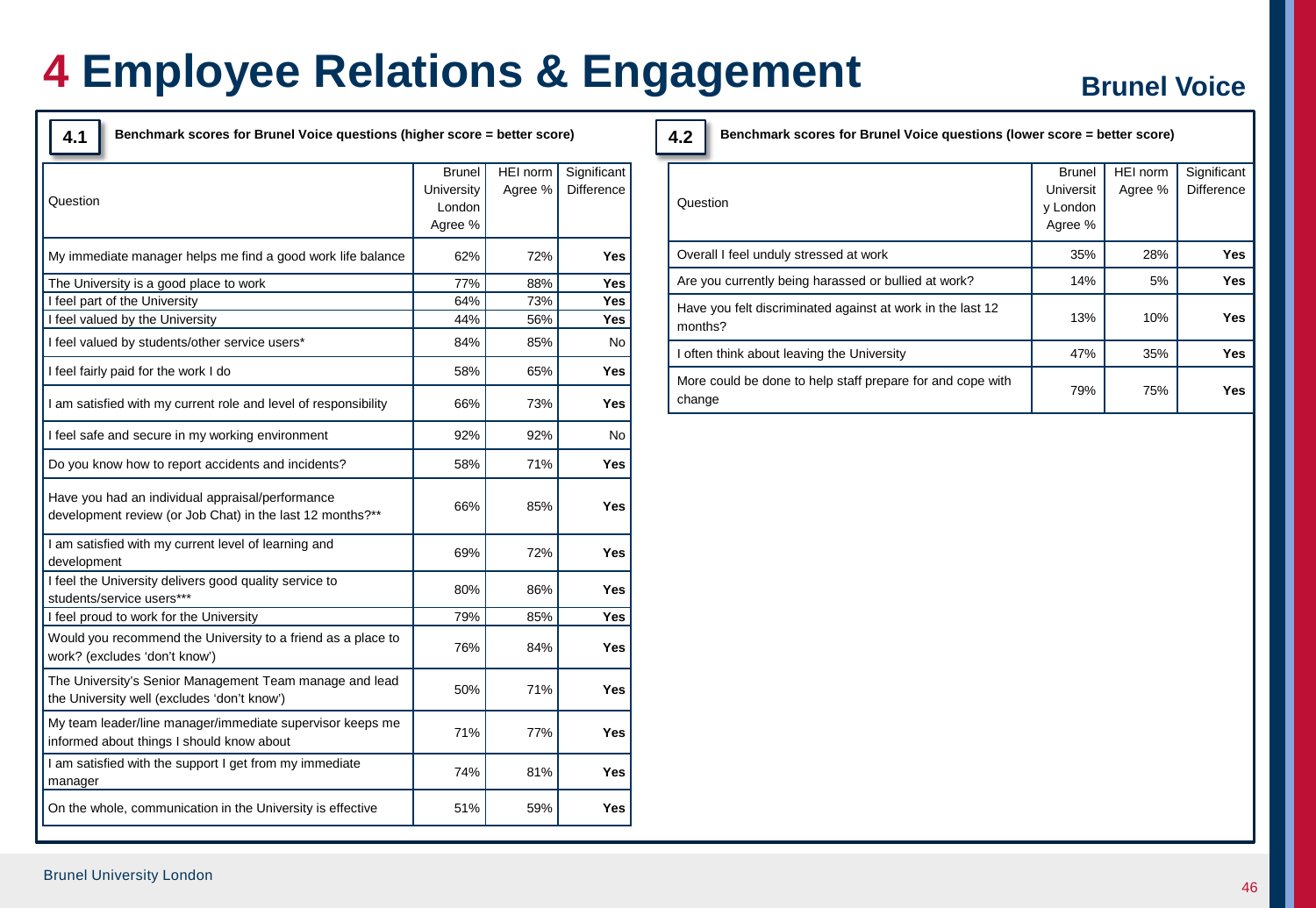## **4 Employee Relations & Engagement – Brunel Voice**

For the first externally hosted employee survey, the overall Response Rate of 59% was credible.

The University was compared to 35 other HEIs surveyed in 2014 and 2015 in relation to being an Employer of Choice. When the Employer of Choice scores are ranked in descending order Brunel is placed in 31st place out of 36 .

There are six Brunel Voice Action groups each working on a theme identified as a need from the results. All groups have equality and diversity champions on the team:

- 1. Leadership visibility& access
- 2. Greater appreciation, recognition & courtesy towards staff
- 3. Post TxP clarity on roles/responsibilities & review of re-organisation pressures
- 4. Reward and recognition
- 5. Committee Meetings
- 6. Process Improvement.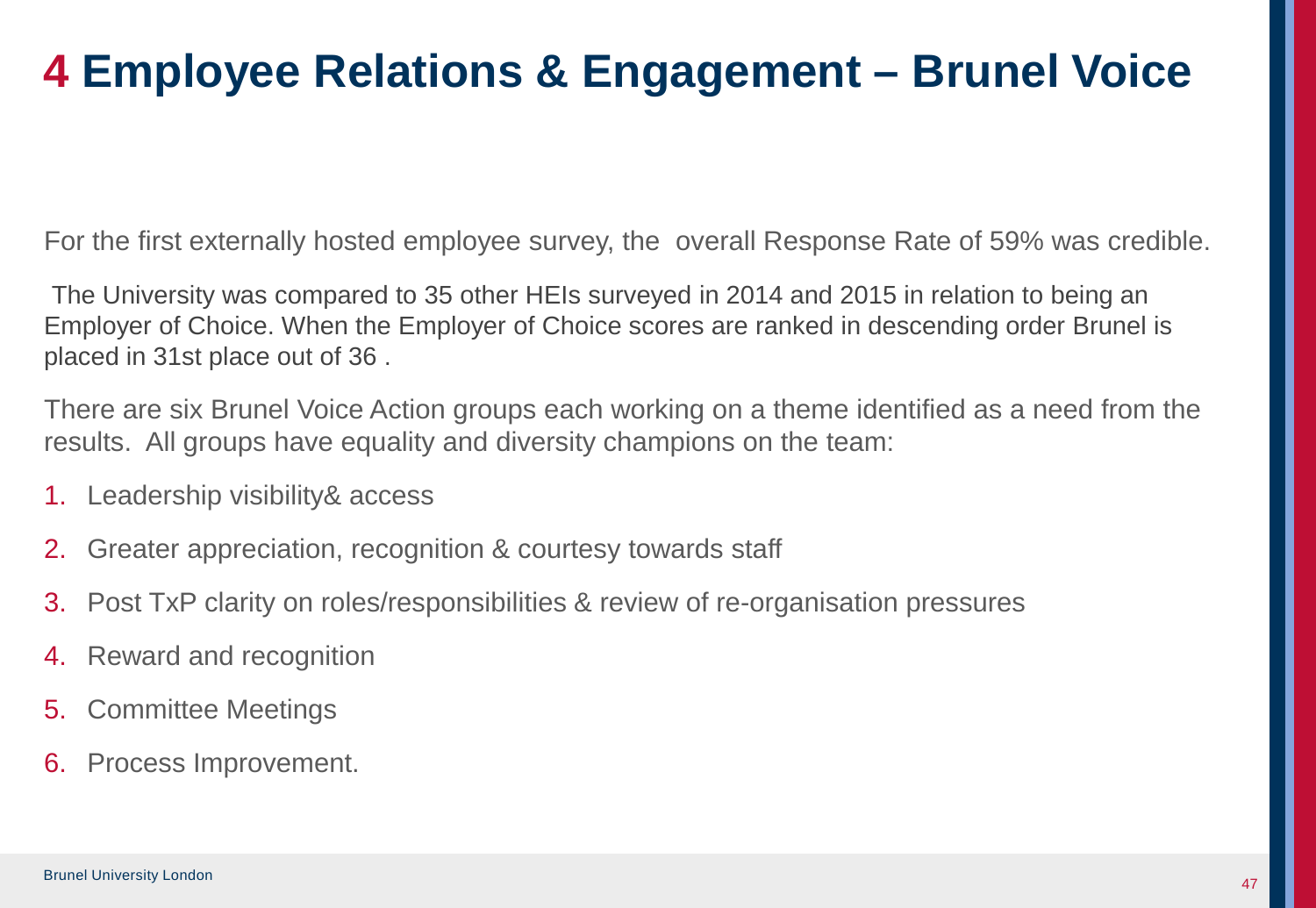## **4 Employee Relations & Engagement**

#### **4.3 Number of cases being managed by year 4.4 % Casework by type (14/15 only\*) Disciplinary** 27% Flexible Working 7% **Grievance** Other 13% 17% Performance 3% Probation 7% Promotion 3% **Redundancy** 3% **Sickness** 20%  $\Omega$ 5 10 15 20 25 30 35 40 45 50 Active Casework  $\blacksquare$  2012/13  $\blacksquare$  2013/14  $\blacksquare$  2014/15\*

- The recording of 'informal' casework remains incomplete. Trends indicate that employee relations issues are increasing and with greater complexity but that the HR business partner model is assisting with early intervention. As confidence in the new HR approach increases line managers are now addressing long standing employee relations cases.
- During the reporting period there were nine cases reported to the Anti-Harassment advisors. Two involved Dignity at Work, five harassment and bullying issues and two miscellaneous complaints.
- With regard to issues reported to the Counselling Service, there were 16 staff clients who reported work related issues, 24% of a total of 66 staff clients who made up 7% of the total case load of 923, (the rest being students). Three of these clients reported bullying and harassment 4.5% of our staff clients.

### **Casework**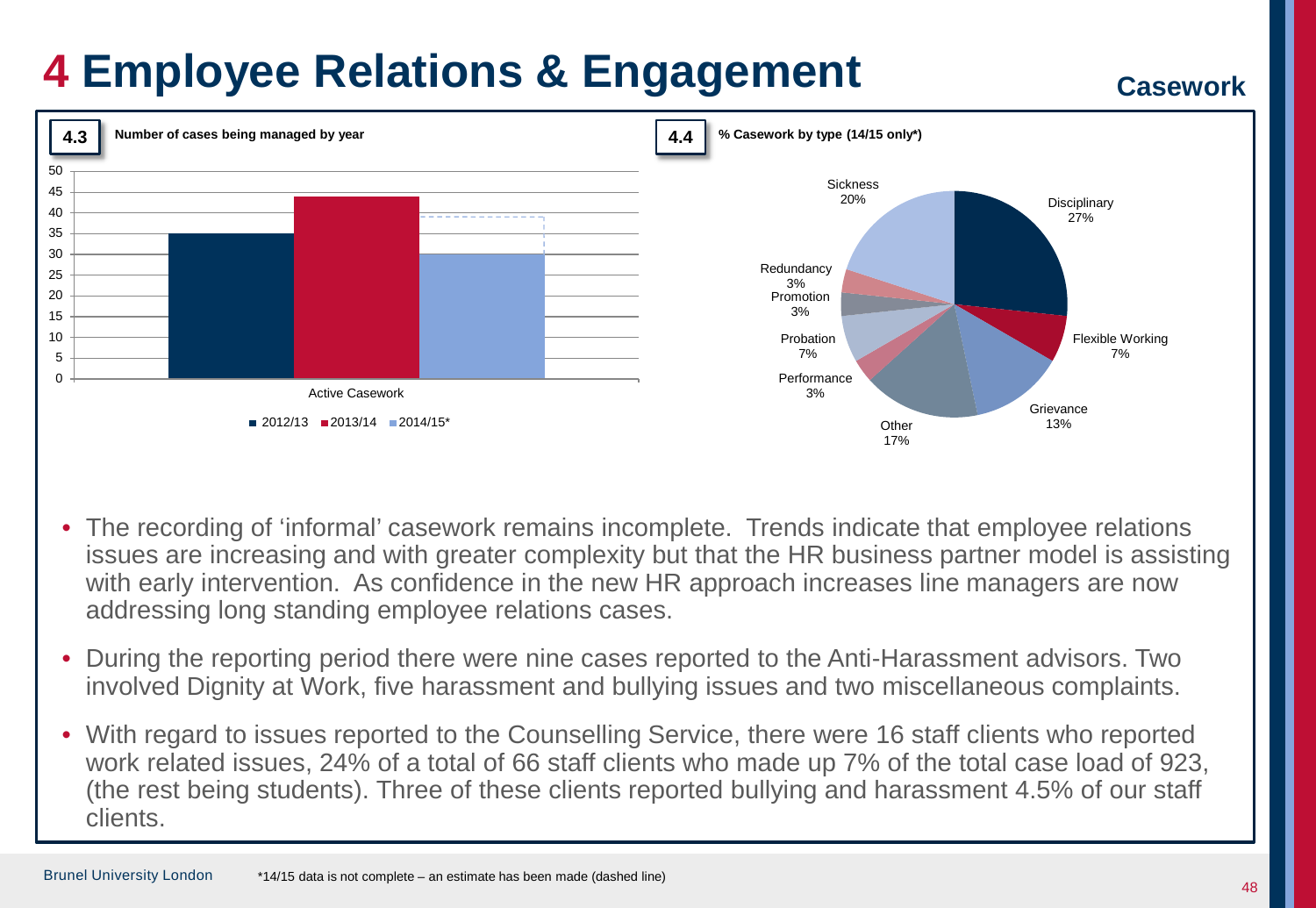## **4 Employee Relations & Engagement**

### **Legal Fees / other costs**



• This data set is a new inclusion in this report and warrants further analysis, as cost / investment is a key indicator of performance.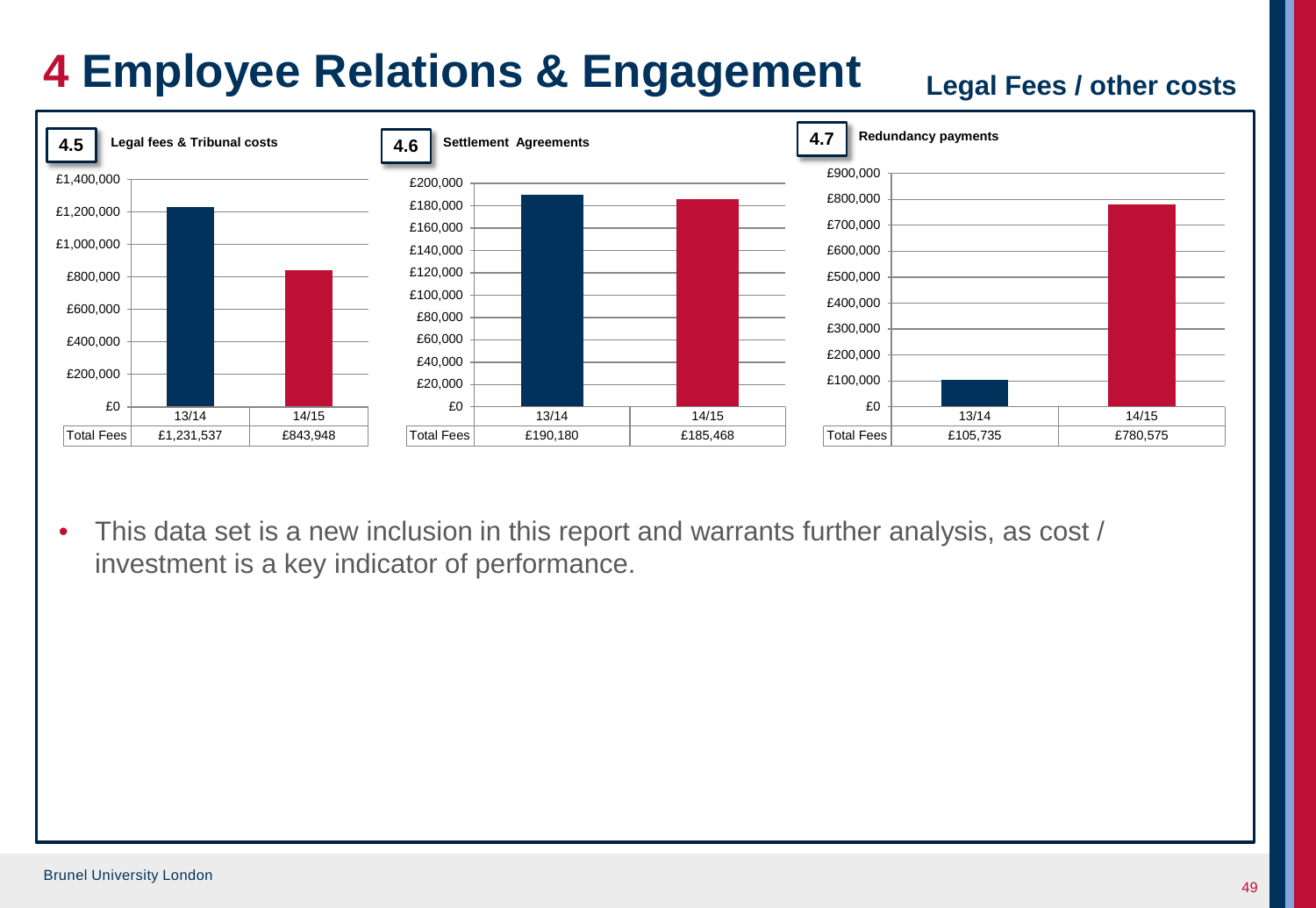# **5 Employee Wellbeing**

### **Stress / OH / Counselling**



18.58 Mg bg (199 Mg x) based 00 fg 00 Ng co (20 Mg bg mg m, 21 mg 82 00 fg 100

\*Dec 15 is part month only

| Counselling usage by employees<br>5.2 |             |
|---------------------------------------|-------------|
| <b>Employee Clients</b>               | 66          |
|                                       |             |
| Gender                                | % headcount |
| Male                                  | 30          |
| Female                                | 70          |
|                                       |             |
| <b>Problem Presented</b>              | % headcount |
| Depression                            | 27          |
| Anxiety                               | 25          |
| Relationships (non-work)              | 25          |
| <b>Work Issues</b>                    | 23          |

More women access Brunel's counselling services than men. This is a national issue. The vast majority of those referred for NHS counselling for anxiety and depression are women (two thirds).

Brunel University London

10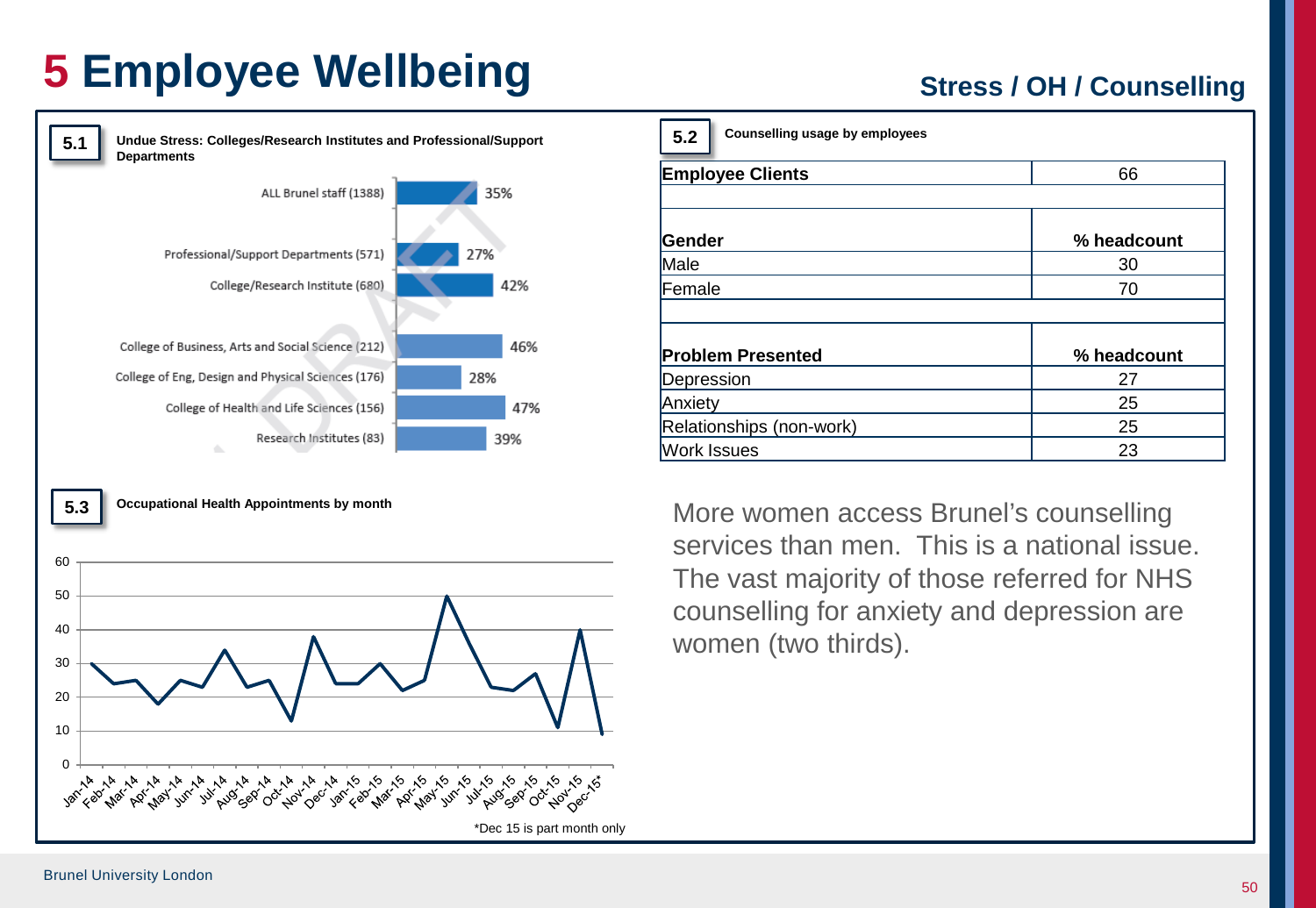## *This page is intentionally left blank*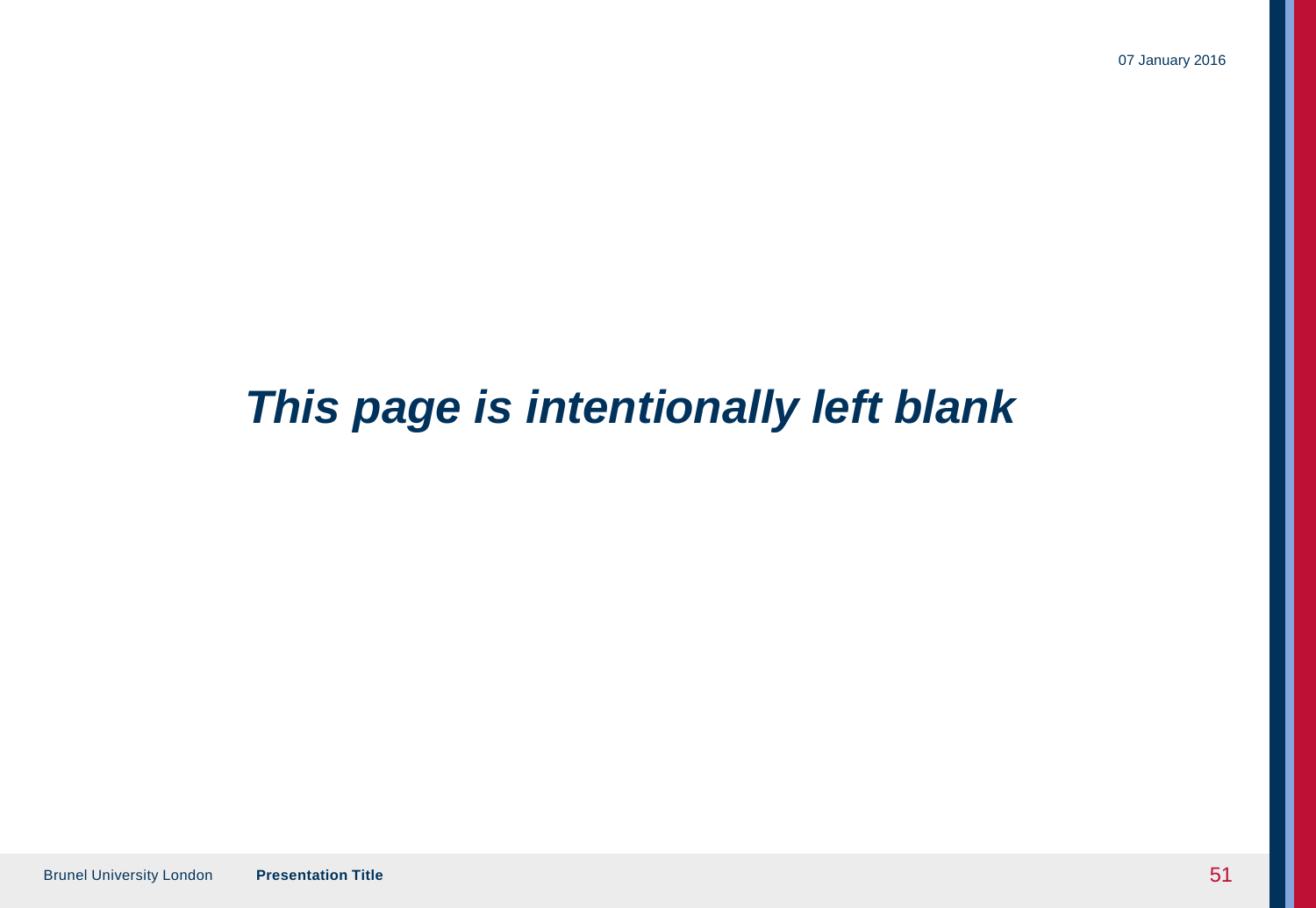# **5 Employee Wellbeing**

#### **5.4 Average working days lost per employee 5.5 Average Working days per Absence** Academic | Professional / Support | Research 12/13 2.97 7.66 1.40 13/14 2.06 8.78 0.83 14/15 2.12 8.97 0.35 0.00 1.00 2.00 3.00 4.00 5.00 6.00 7.00 8.00 9.00 10.00

#### Academic | Support | Research 12/13 7.64 12/13 7.64 12/13 13/14 6.72 4.68 3.26 14/15 5.77 5.09 3.56 0.00 1.00 2.00 3.00 4.00 5.00 6.00 7.00 8.00





#### **Sickness Absence**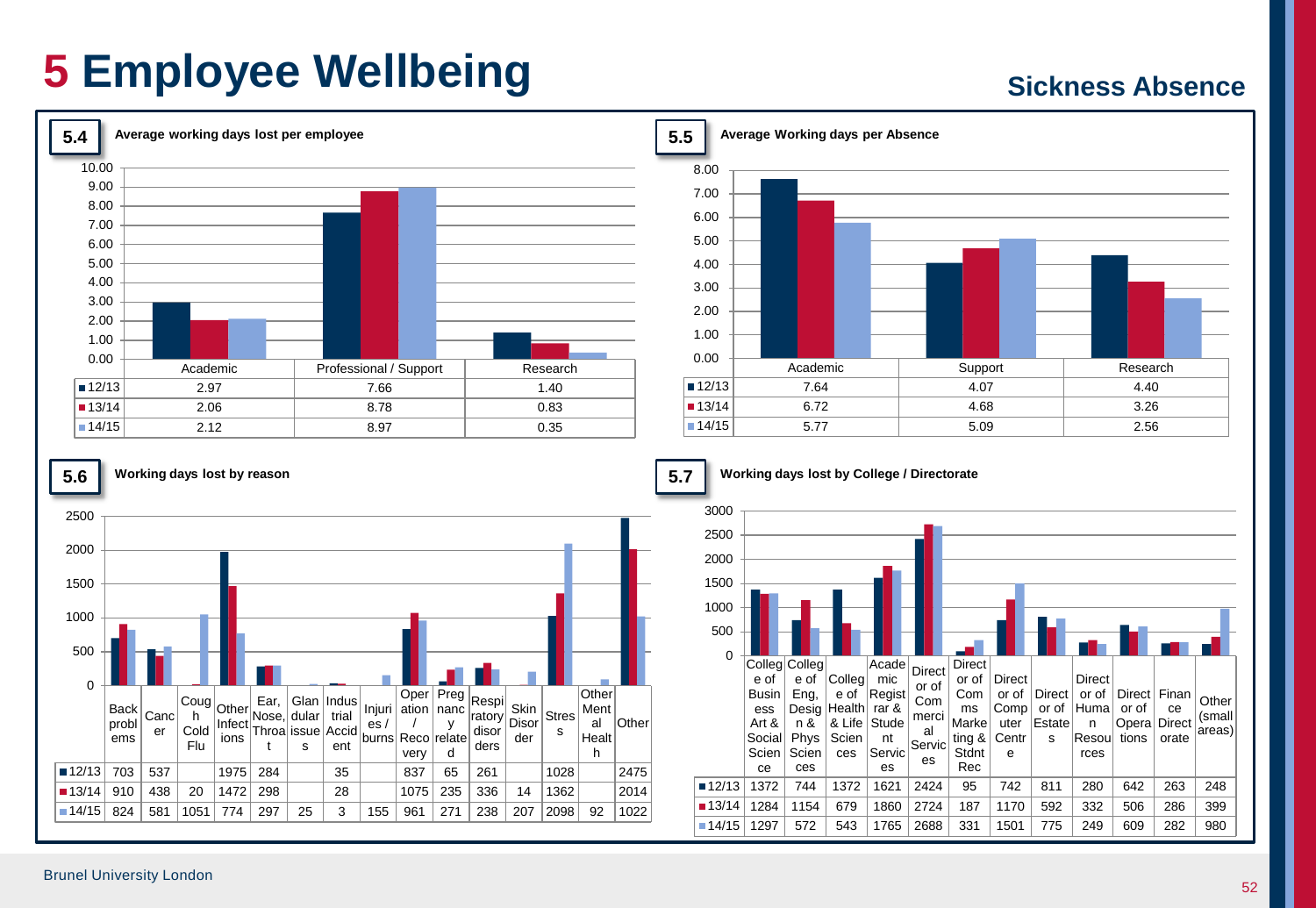## *This page is intentionally left blank*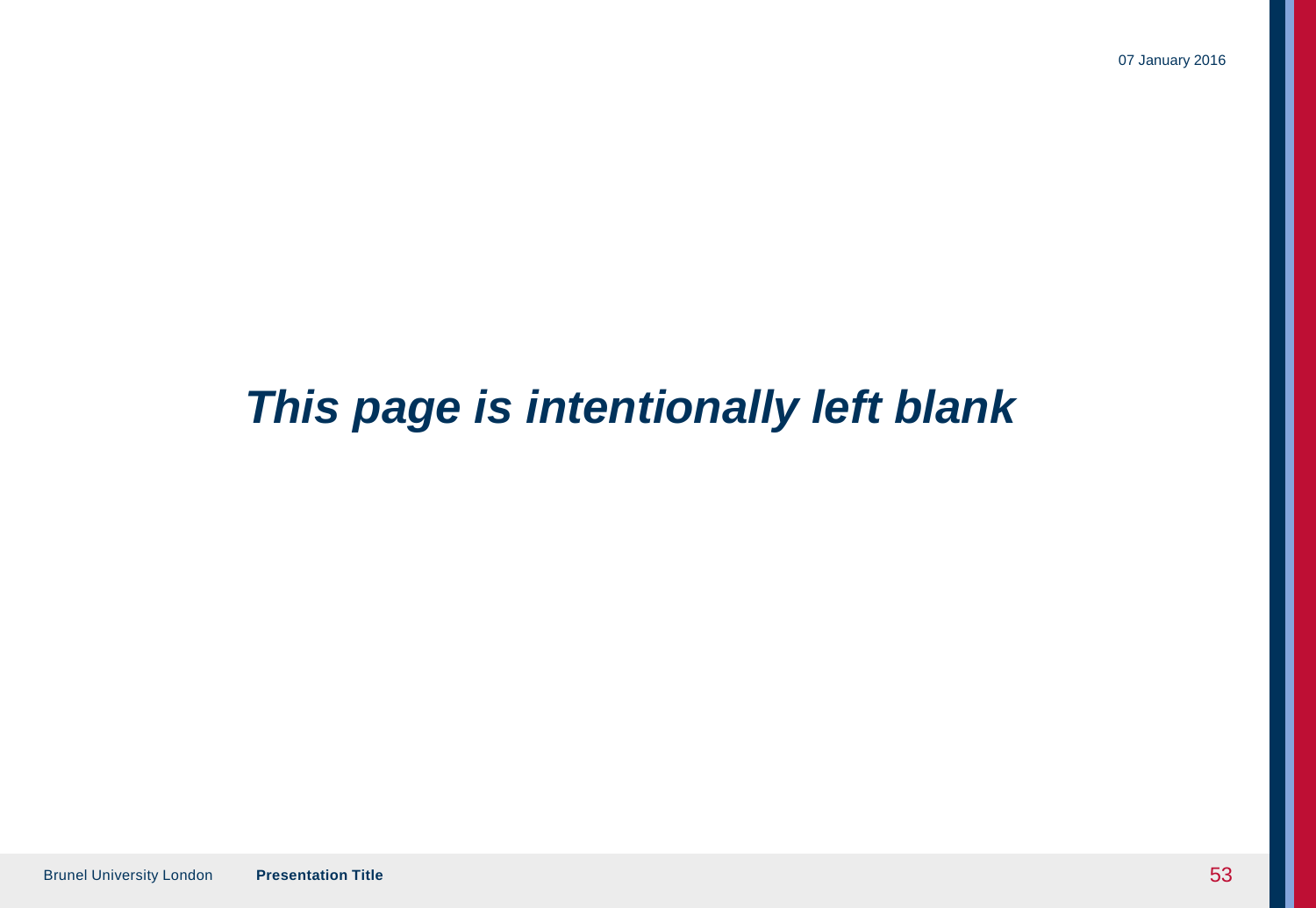# **5 Employee Wellbeing**

### **Long Term Sickness Only**

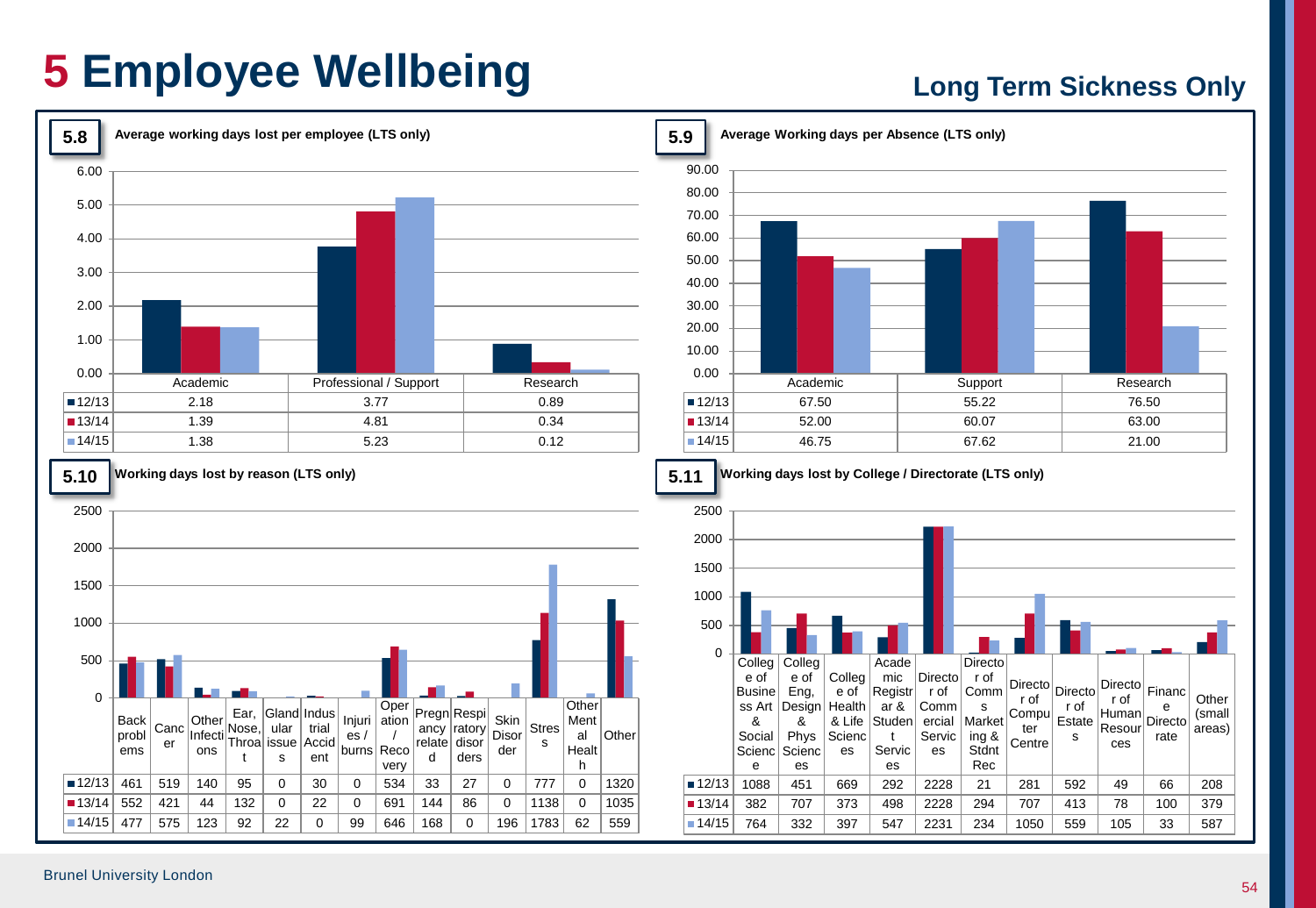## **5 Employee Wellbeing – Sickness Absence & Long Term Sickness**

- Staff taking time off work for stress has almost doubled since 2012/13
- The fourth UCEA survey report on sickness absence in the HE sector show that on average 5.7 days were lost per employee. At Brunel it's 2.12 days for academic staff, 8.97 days for professional/support staff and 0.35 days for research staff. The average working days lost therefore for groups of employees is 3.81, which is lower than the HE average. This is likely to be due to significant under reporting
- The UCEA survey also shows that average length of absence was 2.7 days. At Brunel the average is 5.77 for academic staff, 5.09 for professional/support staff and 2.56 for research staff. The average for all groups of employees is 4.47 days which is higher than the HE average
- The UCEA Workforce survey costs sickness absence at £693 per episode, compared with the CIPD estimate from 2013/14 of £611
- More staff took time off because of cancer this year, than in the previous two years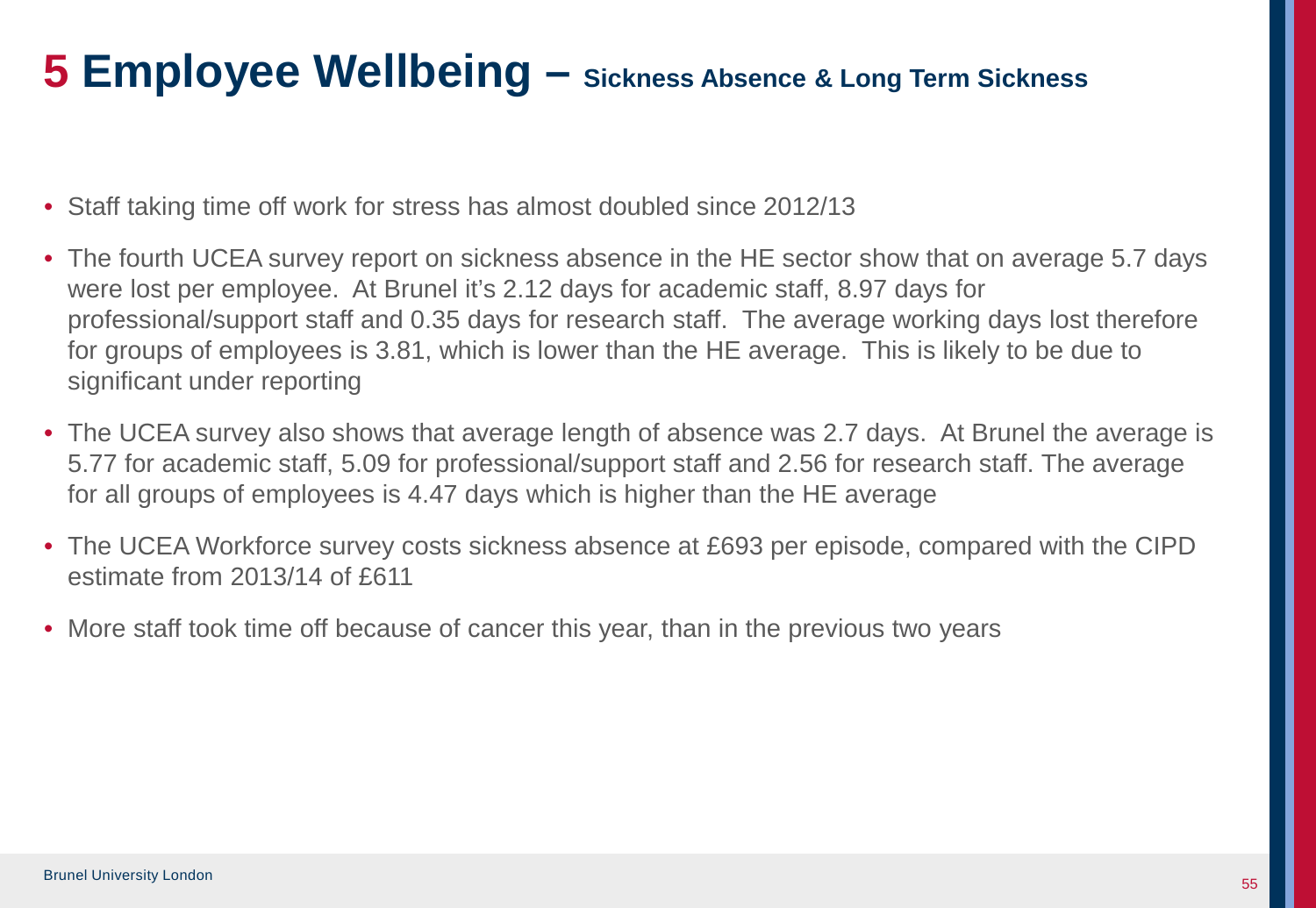## *This page is intentionally left blank*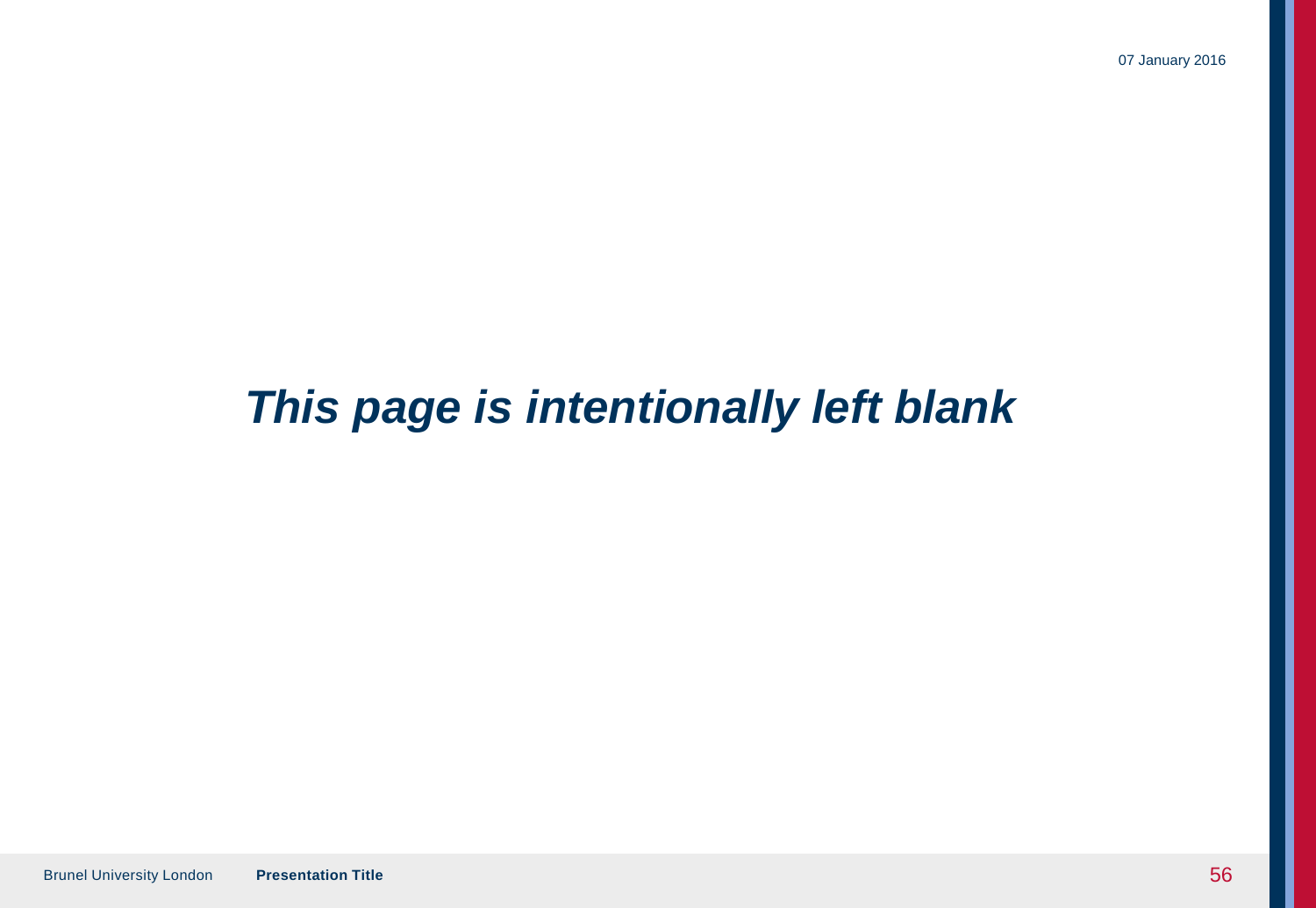

# Appendices and background information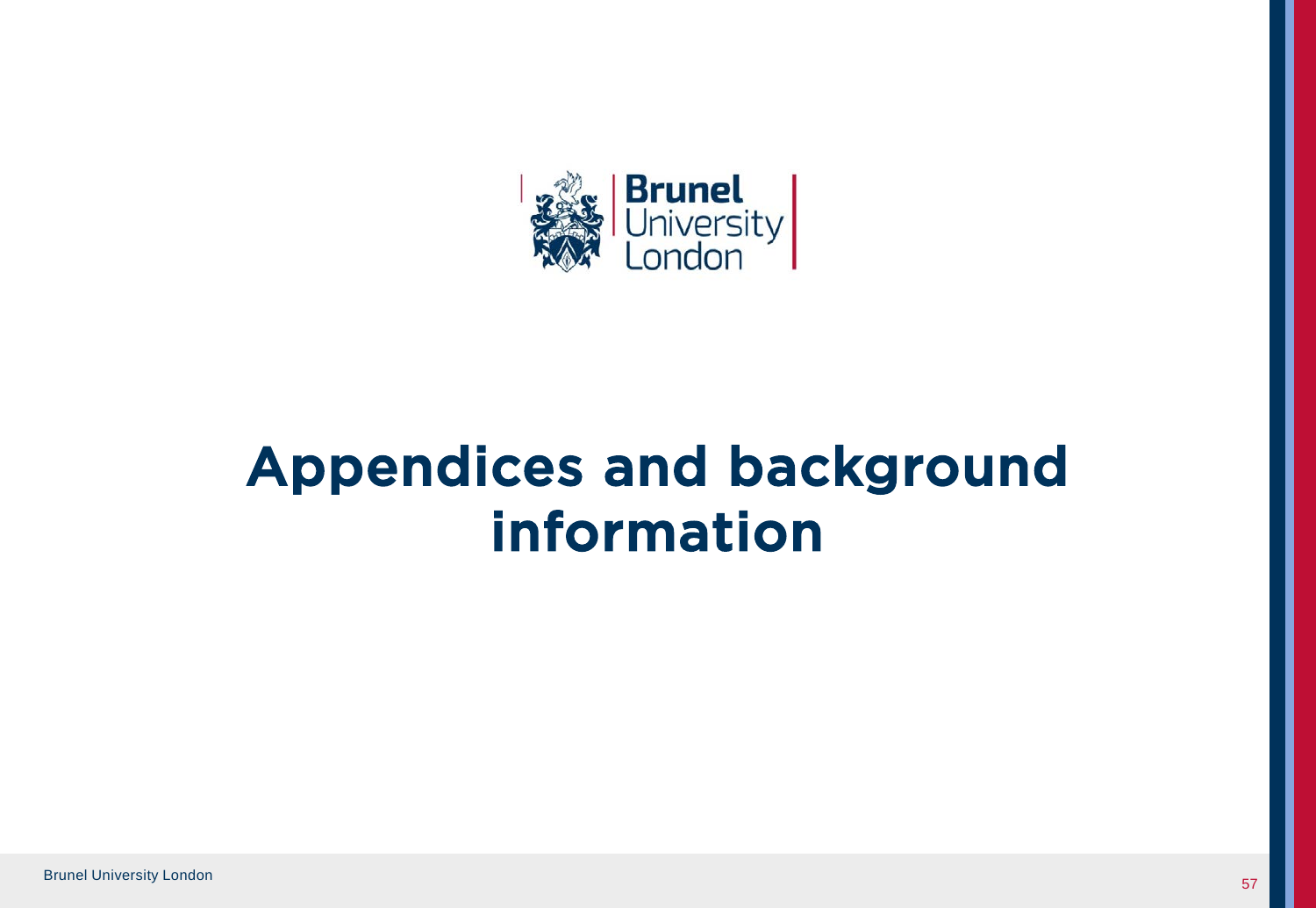## **Definitions**

#### *Benchmark Categories:*

#### *Staff Numbers Headcount :*

*Within this analysis staff are categorised as follows:*

**Academic:** All lecturers, Senior Lecturers, Professors & Readers **Professional / Support:** Professionals (All Non academic staff on H grades or spot salaries), Ancillary, Clerical & related administrative, maintenance, Miscellaneous, Technical and Miscellaneous **Research:** All Research staff (inc. research assistants/fellows)

#### **Ratio of Total Employee FTE to HR staff FTE**

In this measure HR includes HR, Staff Development (excluding APDU), Payroll, Health & Safety and Equality and Diversity.

**Total Turnover** *– (*All Leavers / average employee headcount) x 100

**Voluntary Turnover** *– (*Voluntary Leavers / average employee headcount) x 100

**Turnover cost – £8165** Average annual salary of leaver: £33,415 Average working days role vacant: 57 Cost of "cover" (33% of daily salary x vacant days): **£3,249** Cost of recruitment (cost of advert + ~3hrs management time for shortlisting and interviews): **£266** Training costs: ~2 days cost for 1 employee: **£300** Loss of productivity: (50% productivity for first 50 working days) (0.5 x daily rate x 50): **£4,350 Total Cost of turnover: £8165**

#### *Leavers:*

**Voluntary Leavers categorised as:**  Better Career Prospects, Death, Ill Health, Voluntary Resignation

#### **Non Voluntary Leavers categorised as:**

Compromise Agreement, Dismissed, Dismissed Due to Capability, Early Retirement, Early Retirement in Managerial Interest, End of Contract, Funding Withdrawn, Ill Health Early Retirement, Normal Retirement, Probation Not Confirmed, Redundancy , Some Other Substantial Reason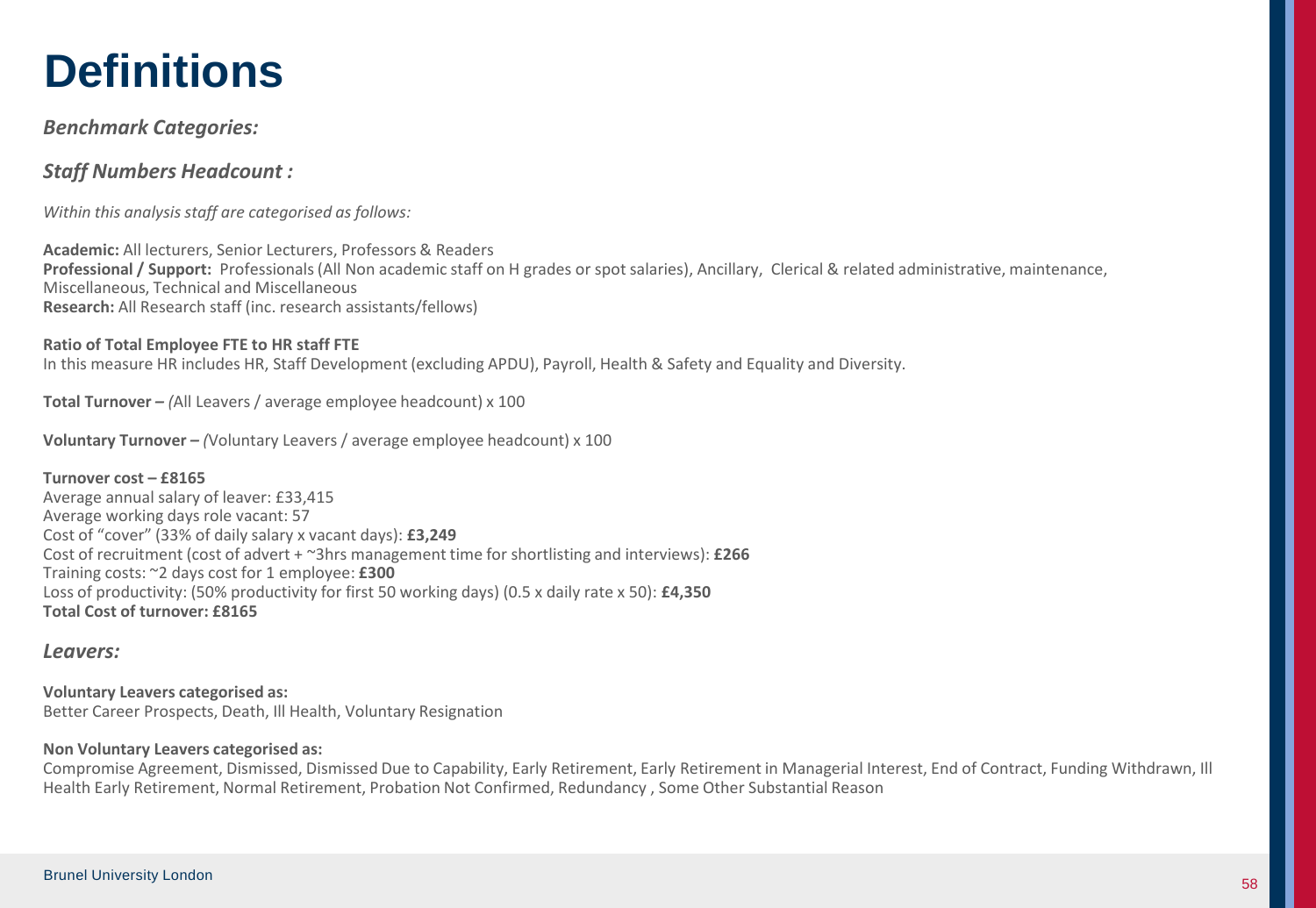## **Definitions**

**Average length of service leavers** - *Total Length of Service for all Voluntary Leavers during period / total number of voluntary leavers*

**% Recent Recruitment Turnover** – *Total Voluntary Leavers who were recruited within the last year divided by the number of new recruits (employed within the last 12 months) x 100*

#### *Sickness Absence:*

**Average sickness days per employee per annum** – *Total number of working (Monday to Friday) days lost due to sickness absence (including long term) divided by the employee headcount*

**Average length of sickness absence period** – *Total number of working days lost due to absence in the period (academic year) divided by the number of instances of absence (absence periods) in the period*

**% of absence which is long term** - *Number of working days lost classed as long term (over 20 consecutive working days) divided by total number of working days lost due to sickness absence*

#### **Daily absence cost –**

*CIPD average cost per employee per year (whole Inst): £611 Average absence rate: 2% Cost / absence rate = £30,550 per year Divide by 260 for daily rate = £117.50 per employee per day*

#### *Recruitment:*

**Average Working days to fill vacancy –** *Total number of working days (from vacancy notification to date of job offer) divided by total number of new recruits (excludes time taken for CRB checks etc)*

**Average Applicants per vacancy –** *Total applicants divided by total vacancies*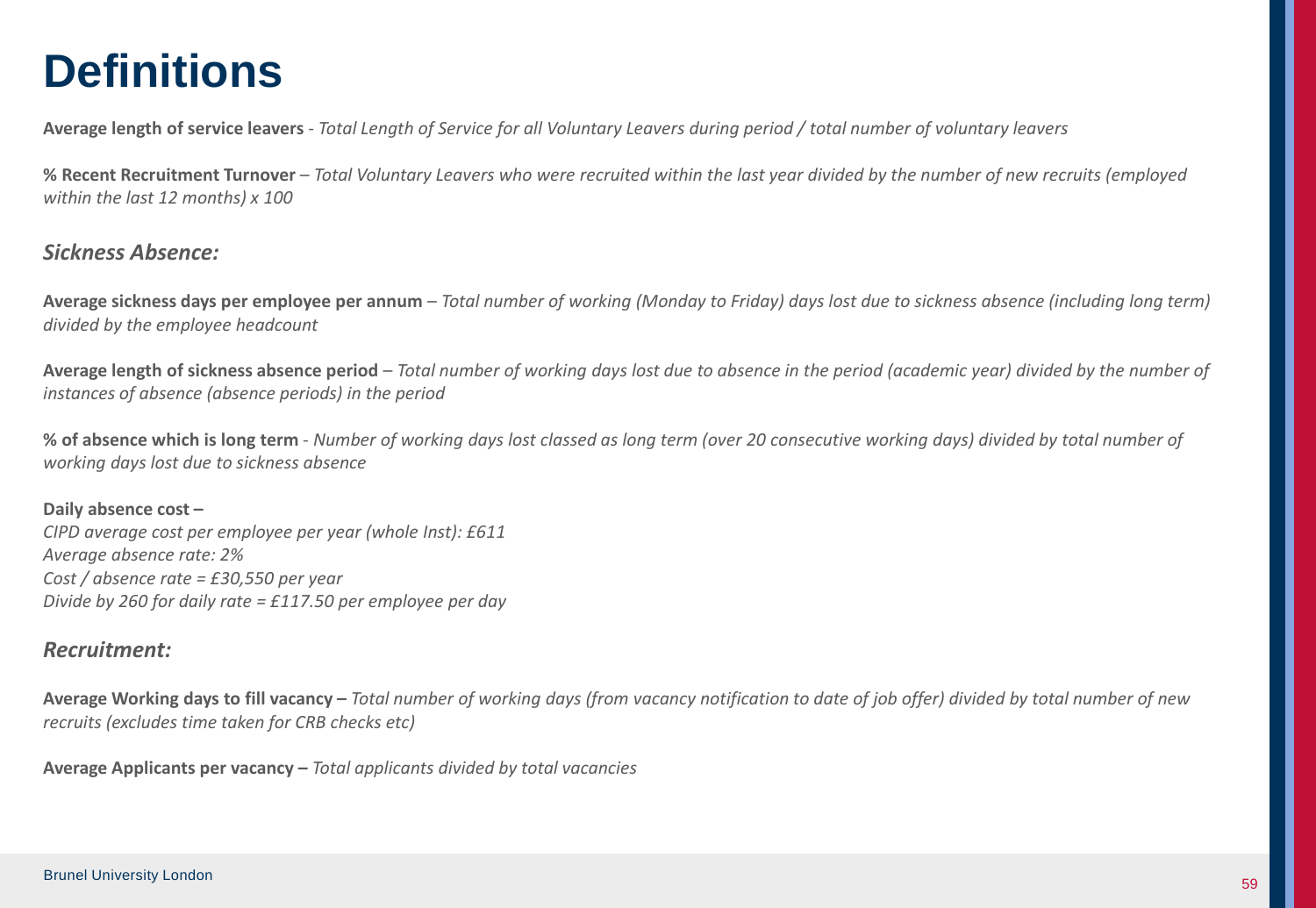# **Appendix 1 – Equality and Diversity Events**

There were four main joint staff and student Equality and Diversity Events within the reporting period:

- **1. International Men's Day** was celebrated in November 2014, and staff and students were able to attend an event to celebrate men's achievements throughout history and across nations, with a focus on Men's Wellbeing.
- **2. Disability History Month** took place on Thursday 4<sup>th</sup> December. This is an annual event, now in its fifth year, creating a platform to focus on the history of the struggle for equality and human rights for disabled people.
- **3. International Women's Day** for the fourth year Brunel's Equality and Diversity Team led a celebration of International Women's Day with a lunchtime event in the Hamilton Centre on 10th March.
- **4. Equality and Diversity Photography Competition and exhibition**
- 5. The Equality and Diversity Team ran a photography competition, with an exhibition to show all entries held in the Arts Centre in June 2015. There were seventy entries with pictures from as close as the Brunel Campus to as far away as India and China.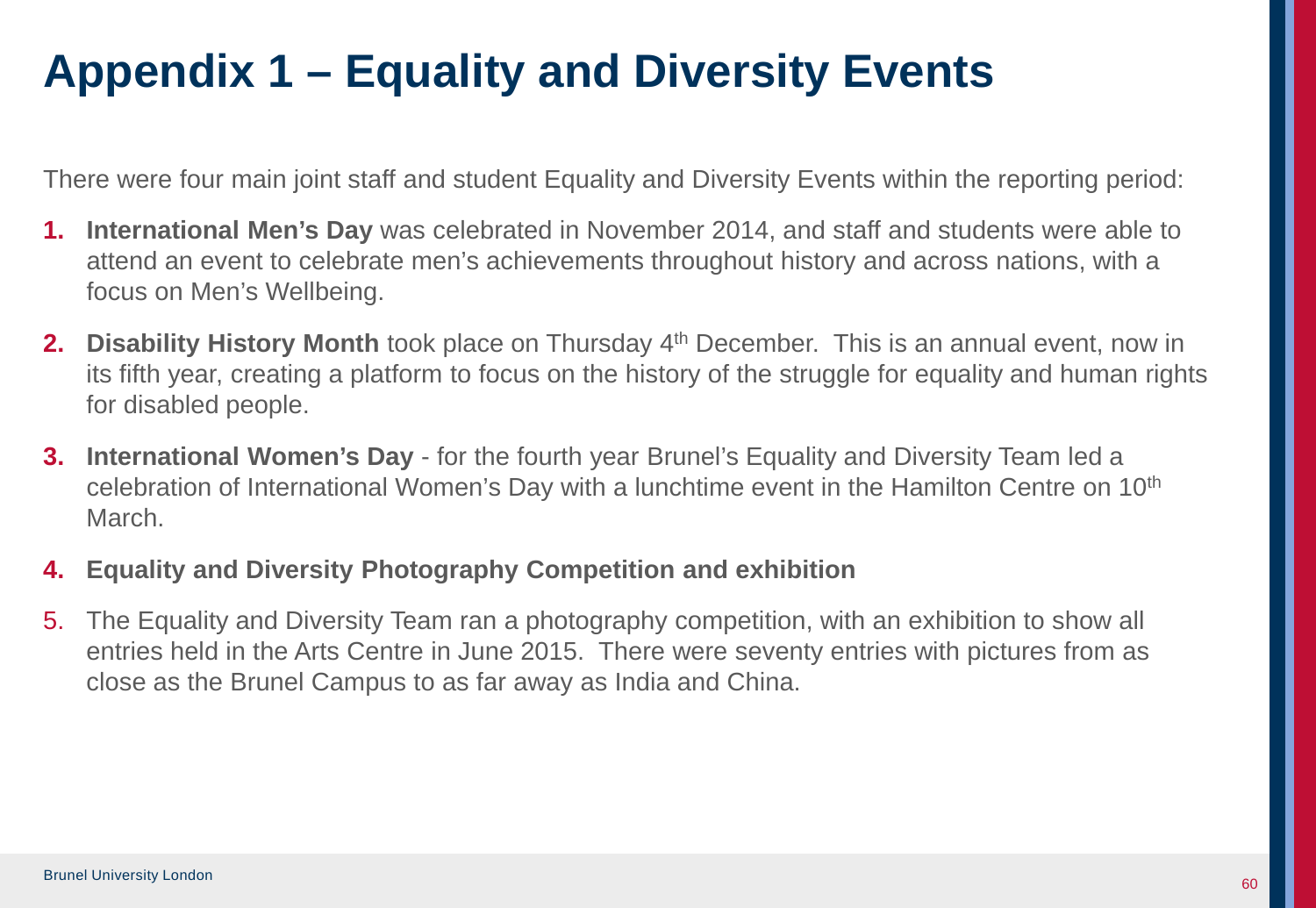# **Appendix 2 – Staff Network Groups Annual Report**

#### **Ethnic Minorities Staff Network Group**

Black History Month was celebrated at the autumn term meeting. The summer term meeting had a staff development workshop run by Rajinder Mann entitled "Investing in Yourself". Topics included personal branding, how to develop a personal profile and SWOT analysis.

At the spring meeting the following points were raised and subsequently answered by the Equality Team:

- > BME Adecco staff on contracts for substantial lengths of time, applying for University jobs and not being shortlisted
- > Line managers are acting as gate keepers to staff attending courses both internal and external
- > Staff development opportunities only seem to relate directly to the job and role and no attention is paid to personal goals and progression of the individual. Is there a requirement for managers to provide opportunities for personal development?
- > A feeling that less experienced staff are being promoted over BME staff
- > Is the BME staff to student ratio being monitored
- > Too many BME staff concentrated in junior roles across the University
- > BME academics are encouraged to progress/apply for promotion and overlooked when they do apply (not shortlisted)
- > Training on diversity should be mandatory for all managers
- > Equality training should be compulsory for all interviewers
- > No one at the top/ managers/HR appears concerned about the numbers of BME staff leaving
- > Does anyone manage/oversee the appraisal process to ensure that staff have opportunities for staff development and set personal and career goals and that managers are supporting staff to progress